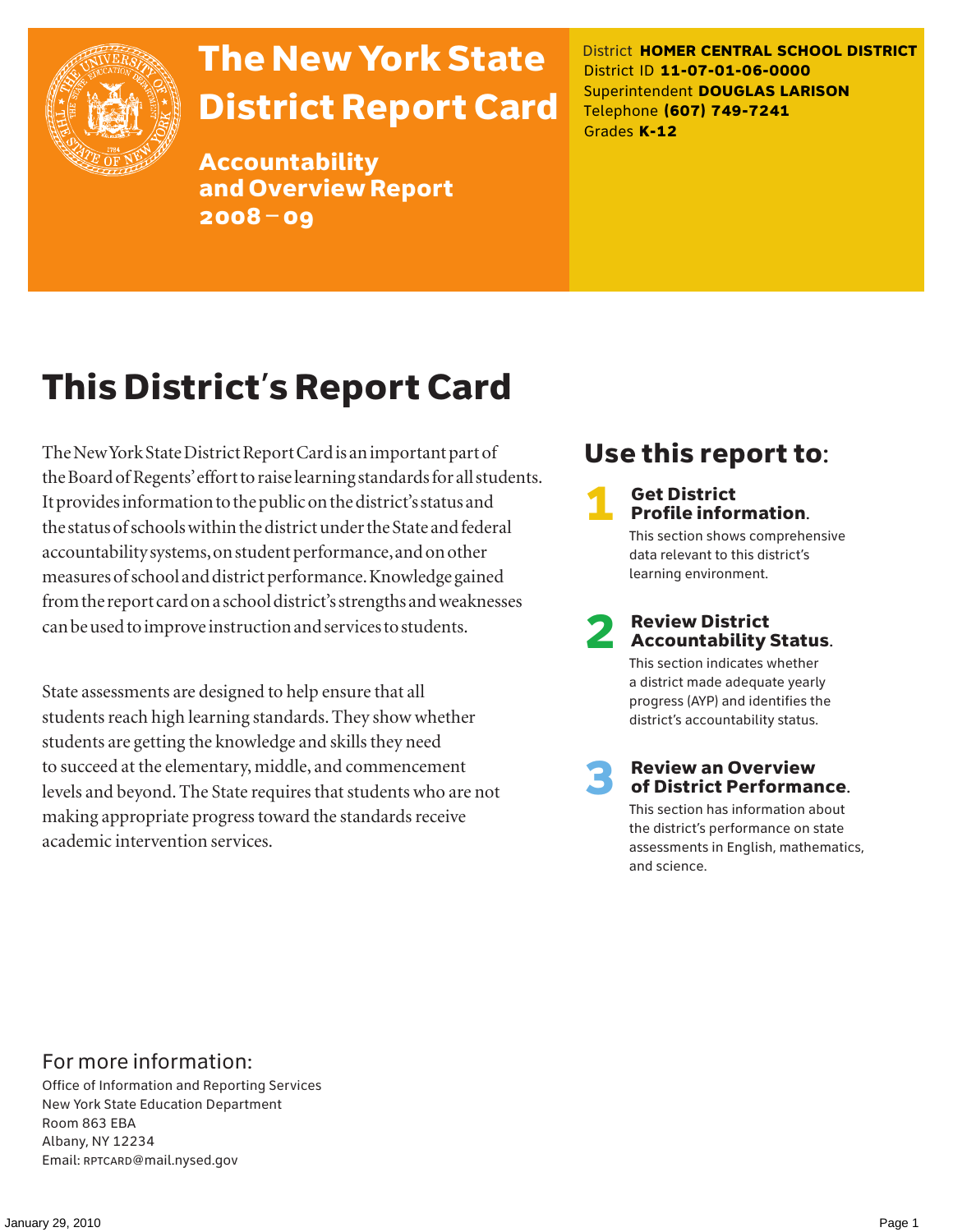### District Profile

This section shows comprehensive data relevant to this school district's learning environment, including information about enrollment, average class size, and teacher qualifications.

### Enrollment

|                            | $2006 - 07$ | $2007 - 08$ | $2008 - 09$ |
|----------------------------|-------------|-------------|-------------|
| Pre-K                      | 0           | 0           | 0           |
| Kindergarten               | 134         | 123         | 139         |
| Grade 1                    | 137         | 133         | 139         |
| Grade 2                    | 136         | 147         | 163         |
| Grade 3                    | 158         | 150         | 159         |
| Grade 4                    | 173         | 162         | 161         |
| Grade 5                    | 153         | 172         | 176         |
| Grade 6                    | 176         | 158         | 177         |
| <b>Ungraded Elementary</b> | 36          | 36          | 0           |
| Grade 7                    | 193         | 179         | 168         |
| Grade 8                    | 187         | 190         | 183         |
| Grade 9                    | 205         | 205         | 206         |
| Grade 10                   | 180         | 184         | 182         |
| Grade 11                   | 181         | 160         | 165         |
| Grade 12                   | 177         | 186         | 163         |
| <b>Ungraded Secondary</b>  | 0           | 0           | 0           |
| Total K-12                 | 2226        | 2185        | 2181        |

### Enrollment Information

*Enrollment* counts are as of Basic Educational Data System (BEDS) day, which is typically the first Wednesday of October of the school year. Students who attend BOCES programs on a part-time basis are included in a district's enrollment. Students who attend BOCES on a full-time basis or who are placed full time by the district in an out-of-district placement are not included in a district's enrollment. Students classified by districts as "pre-first" are included in first grade counts.

### Average Class Size

|                      | $2006 - 07$ | $2007 - 08$ | $2008 - 09$ |
|----------------------|-------------|-------------|-------------|
| <b>Common Branch</b> | 19          | 20          | 19          |
| Grade 8              |             |             |             |
| English              | 18          | 19          | 18          |
| <b>Mathematics</b>   | 18          | 19          | 18          |
| Science              | 18          | 19          | 18          |
| Social Studies       | 18          | 19          | 18          |
| Grade 10             |             |             |             |
| English              | 17          | 17          | 20          |
| <b>Mathematics</b>   | 15          | 15          | 12          |
| Science              | 20          | 17          | 16          |
| Social Studies       | 17          | 21          | 15          |

### Average Class Size Information

*Average Class Size* is the total registration in specified classes divided by the number of those classes with registration. *Common Branch* refers to self-contained classes in Grades 1–6.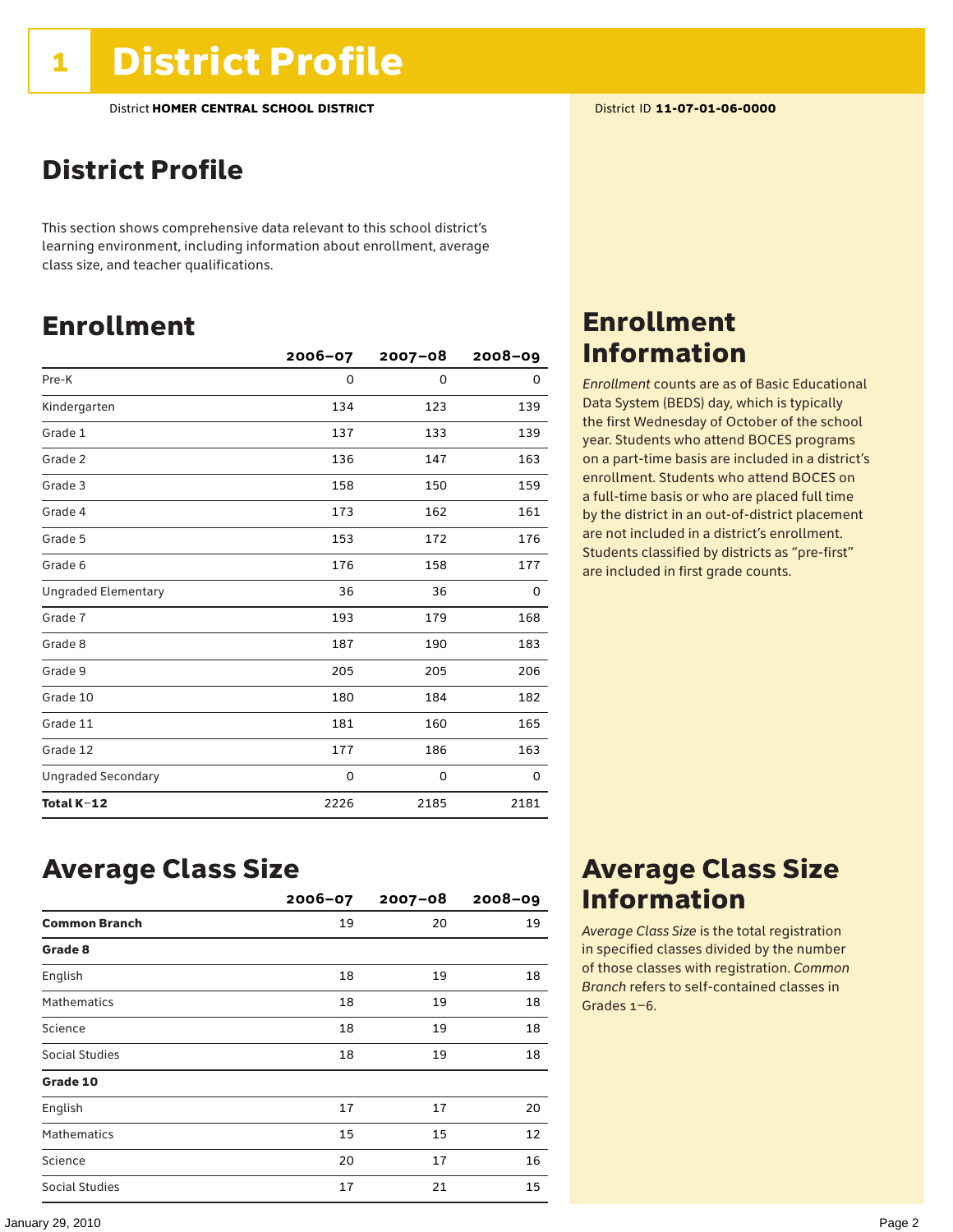### Demographic Factors

|                                  | 2006-07        |     | $2007 - 08$ |      | $2008 - 09$  |     |
|----------------------------------|----------------|-----|-------------|------|--------------|-----|
|                                  | #              | %   | #           | $\%$ | #            | %   |
| Eligible for Free Lunch          | 385            | 17% | 396         | 18%  | 393          | 18% |
| Reduced-Price Lunch              | 163            | 7%  | 156         | 7%   | 219          | 10% |
| Student Stability*               |                | N/A |             | N/A  |              | N/A |
| Limited English Proficient       | $\overline{7}$ | 0%  | 5           | 0%   | 4            | 0%  |
| <b>Racial/Ethnic Origin</b>      |                |     |             |      |              |     |
| American Indian or Alaska Native | 1              | 0%  | $\Omega$    | 0%   | $\mathbf{1}$ | 0%  |
| <b>Black or African American</b> | 12             | 1%  | 11          | 1%   | 13           | 1%  |
| Hispanic or Latino               | 21             | 1%  | 15          | 1%   | 11           | 1%  |
| Asian or Native                  | 21             | 1%  | 22          | 1%   | 22           | 1%  |
| Hawaiian/Other Pacific Islander  |                |     |             |      |              |     |
| White                            | 2165           | 97% | 2127        | 97%  | 2126         | 97% |
| Multiracial                      | 6              | 0%  | 10          | 0%   | 8            | 0%  |

\* Available only at the school level.

### Attendance and Suspensions

|                            |     | $2005 - 06$   |     | $2006 - 07$   | $2007 - 08$ |     |
|----------------------------|-----|---------------|-----|---------------|-------------|-----|
|                            | #   | $\frac{0}{0}$ |     | $\frac{1}{2}$ | #           | %   |
| Annual Attendance Rate     |     | 96%           |     | 96%           |             | 96% |
| <b>Student Suspensions</b> | 106 | 5%            | 105 | 5%            | 126         | 6%  |

### Demographic Factors Information

*Eligible for Free Lunch* and *Reduced*-*Price Lunch* percentages are determined by dividing the number of approved lunch applicants by the Basic Educational Data System (BEDS) enrollment in full-day Kindergarten through Grade 12. *Eligible for Free Lunch* and *Limited English Proficient* counts are used to determine *Similar Schools* groupings within a *Need*/*Resource Capacity* category.

### Attendance and Suspensions Information

*Annual Attendance Rate* is determined by dividing the school district's total actual attendance by the total possible attendance for a school year. A district's actual attendance is the sum of the number of students in attendance on each day the district's schools were open during the school year. Possible attendance is the sum of the number of enrolled students who should have been in attendance on each day schools were open during the school year. *Student Suspension* rate is determined by dividing the number of students who were suspended from school (not including in-school suspensions) for one full day or longer anytime during the school year by the Basic Educational Data System (BEDS) day enrollments for that school year. A student is counted only once, regardless of whether the student was suspended one or more times during the school year.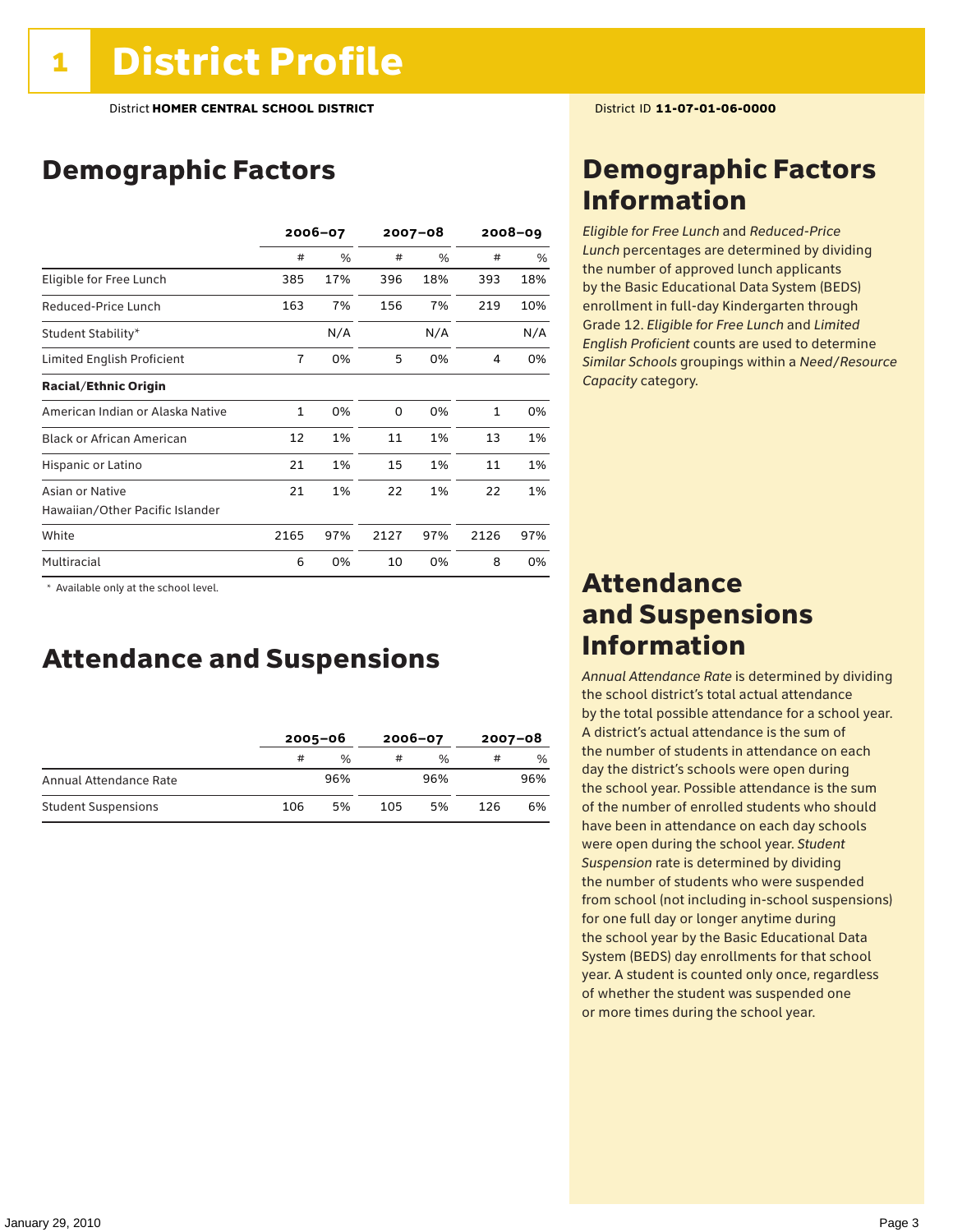### Teacher Qualifications

|                                                                 | 2006-07 | $2007 - 08$ | $2008 - 09$ |
|-----------------------------------------------------------------|---------|-------------|-------------|
| <b>Total Number of Teachers</b>                                 | 171     | 195         | 194         |
| Percent with No Valid<br><b>Teaching Certificate</b>            | 1%      | 1%          | 0%          |
| Percent Teaching Out<br>of Certification                        | 1%      | 2%          | 1%          |
| Percent with Fewer Than<br>Three Years of Experience            | 9%      | 7%          | 6%          |
| Percentage with Master's Degree<br>Plus 30 Hours or Doctorate   | 10%     | 8%          | 8%          |
| <b>Total Number of Core Classes</b>                             | 452     | 491         | 467         |
| Percent Not Taught by<br><b>Highly Qualified Teachers</b>       | 3%      | 3%          | 0%          |
| <b>Total Number of Classes</b>                                  | 647     | 642         | 627         |
| Percent Taught by Teachers Without<br>Appropriate Certification | 3%      | 3%          | 1%          |

### Teacher Turnover Rate

|                                                                       | $2005 - 06$ | 2006-07 | 2007-08 |
|-----------------------------------------------------------------------|-------------|---------|---------|
| Turnover Rate of Teachers with Fewer<br>than Five Years of Experience | 8%          | 12%     | 13%     |
| Turnover Rate of All Teachers                                         | 13%         | 13%     | 12%     |

### Staff Counts

|                                       | $2006 - 07$ | 2007-08 | $2008 - 09$ |
|---------------------------------------|-------------|---------|-------------|
| <b>Total Other Professional Staff</b> | 16          | 23      | 25          |
| Total Paraprofessionals*              | 67          | 70      | 70          |
| <b>Assistant Principals</b>           |             |         |             |
| Principals                            |             |         |             |

 $*$  Not available at the school level.

### Teacher Qualifications Information

The *Percent Teaching Out of Certification* is the percent doing so more than on an incidental basis; that is, the percent teaching for more than five periods per week outside certification.

*Core Classes* are primarily K-6 common branch, English, mathematics, science, social studies, art, music, and foreign languages. To be *Highly Qualified*, a teacher must have at least a Bachelor's degree, be certified to teach in the subject area, and show subject matter competency.

### Teacher Turnover Rate Information

*Teacher Turnover Rate* for a specified school year is the number of teachers in that school year who were not teaching in the following school year divided by the number of teachers in the specified school year, expressed as a percentage.

### Staff Counts Information

*Other Professionals* includes administrators, guidance counselors, school nurses, psychologists, and other professionals who devote more than half of their time to non-teaching duties. Teachers who are shared between buildings within a district are reported on the district report only.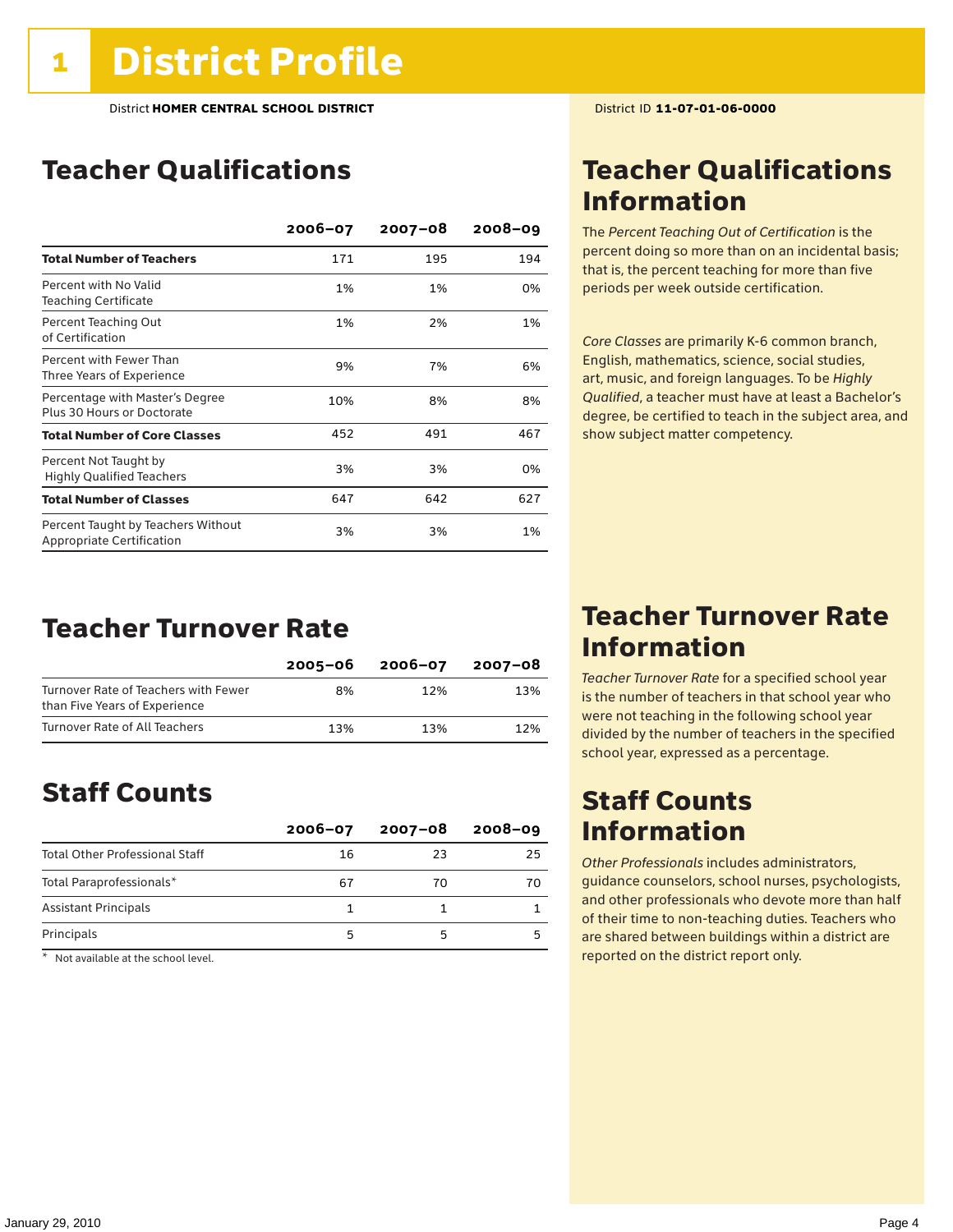### Understanding How Accountability Works in New York State

The federal No Child Left Behind (NCLB) Act requires that states develop and report on measures of student proficiency in 1) English language arts (ELA), in 2) mathematics, and on 3) a third indicator. In New York State in 2008–09, the third indicator is science at the elementary/middle level and graduation rate at the secondary level. Schools or districts that meet predefined goals on these measures are making Adequate Yearly Progress (AYP).



For more information about accountability in New York State, visit: http://www.emsc.nysed.gov/irts/accountability/.

#### 1 English Language Arts (ELA)

To make AYP in ELA, every accountability group must make AYP. For a group to make AYP, it must meet the participation *and* the performance criteria.

#### A Participation Criterion

At the elementary/middle level, 95 percent of Grades 3–8 students enrolled during the test administration period in each group with 40 or more students must be tested on the New York State Testing Program (NYSTP) in ELA or, if appropriate, the New York State English as a Second Language Achievement Test (NYSESLAT), or the New York State Alternate Assessment (NYSAA) in ELA. At the secondary level, 95 percent of seniors in 2008–09 in each accountability group with 40 or more students must have taken an English examination that meets the students' graduation requirement.

#### B Performance Criterion

At the elementary/middle level, the Performance Index (PI) of each group with 30 or more continuously enrolled tested students must equal or exceed its Effective Annual Measurable Objective (AMO) or the group must make Safe Harbor. (NYSESLAT is used only for participation.) At the secondary level, the PI of each group in the 2005 cohort with 30 or more members must equal or exceed its Effective AMO or the group must make Safe Harbor. To make Safe Harbor, the PI of the group must equal or exceed its Safe Harbor Target and the group must qualify for Safe Harbor using the third indicator, science or graduation rate.

#### 2 Mathematics

The same criteria for making AYP in ELA apply to mathematics. At the elementary/middle level, the measures used to determine AYP are the NYSTP and the NYSAA in mathematics. At the secondary level, the measures are mathematics examinations that meet the students' graduation requirement.

#### 3 Third Indicator

In addition to English language arts and mathematics, the school must also make AYP in a third area of achievement. This means meeting the criteria in science at the elementary/middle level and the criteria in graduation rate at the secondary level.

Elementary/Middle-Level Science: To make AYP, the All Students group must meet the participation criterion *and* the performance criterion.

#### A Participation Criterion

Eighty percent of students in Grades 4 and/or 8 enrolled during the test administration period in the All Students group, if it has 40 or more students, must be tested on an accountability measure. In Grade 4, the measures are the Grade 4 elementary-level science test and the Grade 4 NYSAA in science. In Grade 8 science, the measures are the Grade 8 middle-level science test, Regents science examinations, and the Grade 8 NYSAA in science.

#### B Performance Criterion

The PI of the All Students group, if it has 30 or more students, must equal or exceed the State Science Standard (100) or the Science Progress Target.

Qualifying for Safe Harbor in Elementary/Middle-Level ELA and Math: To qualify, the group must meet both the participation criterion and the performance criterion in science.

Secondary-Level Graduation Rate: For a school to make AYP in graduation rate, the percent of students in the 2004 graduation-rate total cohort in the All Students group earning a local or Regents diploma by August 31, 2008 must equal or exceed the Graduation-Rate Standard (55%) or the Graduation-Rate Progress Target.

Qualifying for Safe Harbor in Secondary-Level ELA and Math: To qualify, the percent of the 2004 graduation-rate total cohort earning a local or Regents diploma by August 31, 2008 must equal or exceed the Graduation-Rate Standard (55%) or the Graduation-Rate Progress Target for that group.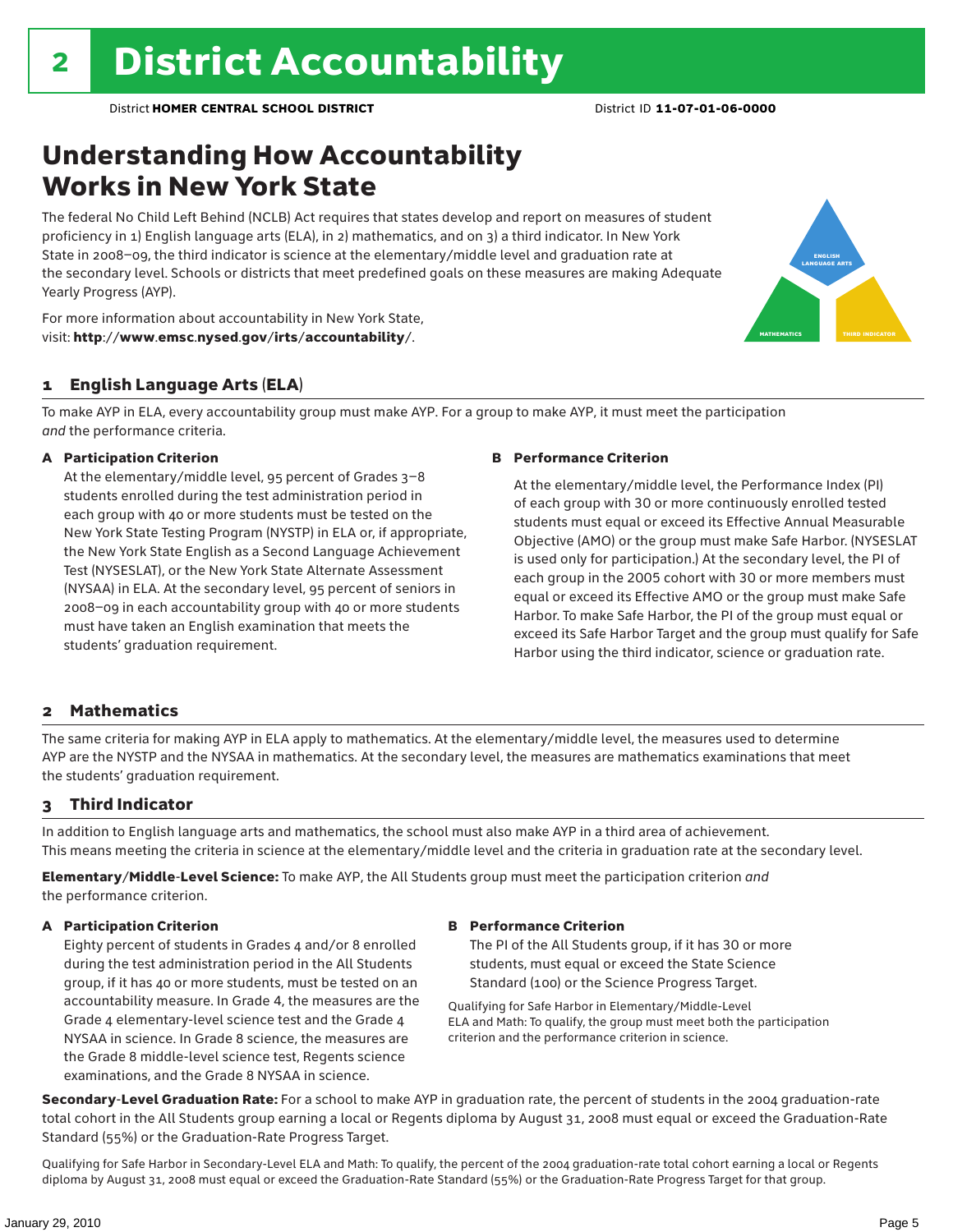## Useful Terms for Understanding Accountability

### Accountability Cohort for English

#### and Mathematics

The 2005 school accountability cohort consists of all students who first entered Grade 9 anywhere in the 2005–06 school year, and all ungraded students with disabilities who reached their seventeenth birthday in the 2005–06 school year, who were enrolled on October 1, 2008 and did not transfer to a diploma granting program. Students who earned a high school equivalency diploma or were enrolled in an approved high school equivalency preparation program on June 30, 2009, are not included in the 2005 school accountability cohort. The 2005 district accountability cohort consists of all students in each school accountability cohort plus students who transferred within the district after BEDS day plus students who were placed outside the district by the Committee on Special Education or district administrators and who met the other requirements for cohort membership. Cohort is defined in Section 100.2 (p) (16) of the Commissioner's Regulations.

#### Adequate Yearly Progress (AYP)

Adequate Yearly Progress (AYP) indicates satisfactory progress by a district or a school toward the goal of proficiency for all students.

#### Annual Measurable Objective (AMO)

The Annual Measurable Objective (AMO) is the Performance Index (PI) value that signifies that an accountability group is making satisfactory progress toward the goal that 100 percent of students will be proficient in the State's learning standards for English language arts and mathematics by 2013–14. The AMOs for each grade level will be increased as specified in CR100.2(p) (14) and will reach 200 in 2013–14. (See Effective AMO for further information.)

#### Continuously Enrolled Students

At the elementary/middle level, continuously enrolled students are those enrolled in the school or district on BEDS day (usually the first Wednesday in October) of the school year until the test administration period. At the secondary level, all students who meet the criteria for inclusion in the accountability cohort are considered to be continuously enrolled.

#### Effective Annual Measurable Objective (Effective AMO)

The Effective Annual Measurable Objective (Effective AMO) is the Performance Index (PI) value that each accountability group within a school or district is expected to achieve to make Adequate Yearly Progress (AYP). The Effective AMO is the lowest PI that an accountability group of a given size can achieve in a subject for the group's PI not to be considered significantly different from the AMO for that subject. If an accountability group's PI equals or exceeds the Effective AMO, it is considered to have made AYP. A more complete definition of Effective AMO and a table showing the PI values that each group size must equal or exceed to make AYP are available at www.emsc.nysed.gov/irts.

#### Graduation-Rate Total Cohort

This term is defined on the graduation-rate accountability page.

#### Performance Index (PI)

Performance Index is a value from 0 to 200 that is assigned to an accountability group, indicating how that group performed on a required State test (or approved alternative) in English language arts, mathematics, or science. Student scores on the tests are converted to four performance levels, from Level 1 to Level 4. (See performance level definitions on the Overview Summary page.) At the elementary/middle level, the PI is calculated using the following equation:

100 × [(Count of Continuously Enrolled Tested Students Performing at Levels 2, 3, and 4 + the Count at Levels 3 and 4) ÷ Count of All Continuously Enrolled Tested Students]

At the secondary level, the PI is calculated using the following equation:

100 × [(Count of Cohort Members Performing at Levels 2, 3, and  $4 +$  the Count at Levels 3 and  $4) \div$  Count of All Cohort Members]

A list of tests used to measure student performance for accountability is available at www.emsc.nysed.gov/irts.

#### Progress Target

For accountability groups below the State Standard in science or graduation rate, the Progress Target is an alternate method for making Adequate Yearly Progress (AYP) or qualifying for Safe Harbor in English language arts and mathematics based on improvement over the previous year's performance.

#### Safe Harbor

Safe Harbor provides an alternate means to demonstrate Adequate Yearly Progress (AYP) for accountability groups that do not achieve their Effective Annual Measurable Objectives (AMOs) in English or mathematics.

#### Safe Harbor Targets

The 2008–09 safe harbor targets were calculated using the following equation:

2007–08 PI + (200 – the 2007–08 PI) × 0.10

#### Science Progress Target

The elementary/middle-level 2008–09 Science Progress Target is calculated by adding one point to the 2007–08 PI. The 2009–10 Science Progress Target is calculated by adding one point to the 2008–09 PI. The 2008–09 target is provided for groups whose PI was below the State Science Standard in 2008–09.

#### Science Standard

The criterion value that represents a minimally satisfactory performance in science. In 2008–09, the State Science Standard at the elementary/middle level is a Performance Index (PI) of 100. The Commissioner may raise the State Science Standard at his discretion in future years.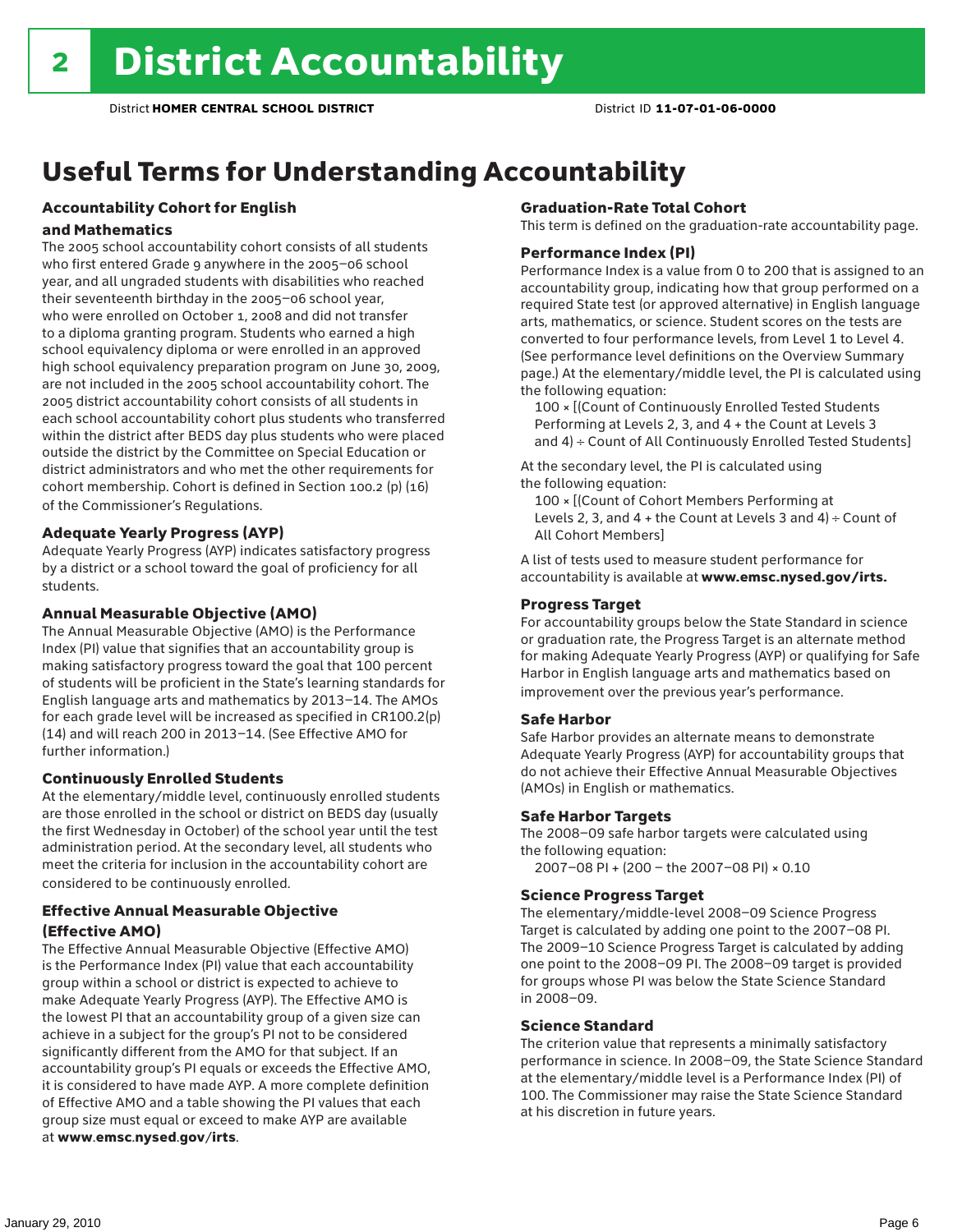### Understanding Your District Accountability Status

The list below defines the district status categories applied to each accountability measure under New York State's district accountability system, which is divided into a Federal Title I component and a State component. Accountability measures for districts are English language arts (ELA), mathematics, elementary/middle-level science, and graduation rate. A district may be assigned a different status for different accountability measures. The overall status of a district is the status assigned to the district for the accountability measure with the most advanced designation in the hierarchy. If the district receives Title I funds, it is the most advanced designation in the Title I hierarchy, unless the district is in good standing under Title I but identified as DRAP under the State hierarchy. A district that does not receive Title I funding in a school year does not have a federal status in that year; however, all districts receive a state status even if they do not receive Title I funding. Consequences for districts not in good standing can be found at: http://www.emsc.nysed.gov/irts/accountability/.

For the 2009–10 accountability status of component schools in your district, see http://www.emsc.nysed.gov/irts/accountability/designations/.

|   | <b>Federal Title I Status</b><br>(Applies to all New York State districts receiving Title I funds)                                                                                                                                                                                                                                             | <b>New York State Status</b><br>(Applies to New York State districts)                                                                                                                                                                                                                                                 |
|---|------------------------------------------------------------------------------------------------------------------------------------------------------------------------------------------------------------------------------------------------------------------------------------------------------------------------------------------------|-----------------------------------------------------------------------------------------------------------------------------------------------------------------------------------------------------------------------------------------------------------------------------------------------------------------------|
|   | ← District in Good Standing<br>A district is considered to be in good standing if it has not been identified as a District in Need of Improvement<br>or a District Requiring Academic Progress.                                                                                                                                                |                                                                                                                                                                                                                                                                                                                       |
| ⌒ | District in Need of Improvement (Year 1)<br>A district that has not made AYP for two consecutive years<br>on the same accountability measure is considered a District<br>in Need of Improvement (Year 1) for the following year, if it<br>continues to receive Title I funds.                                                                  | <b>District Requiring Academic Progress (Year 1)</b><br>A district that has not made AYP on the same accountability<br>measure for two consecutive years is considered a District Requiring<br>Academic Progress (Year 1) for the following year.                                                                     |
|   | District in Need of Improvement (Year 2)<br>A District in Need of Improvement (Year 1) that does not<br>make AYP on the accountability measure for which it was<br>identified is considered a District in Need of Improvement<br>(Year 2) for the following year, if it continues to receive<br>Title I funds.                                 | <b>District Requiring Academic Progress (Year 2)</b><br>A District Requiring Academic Progress (Year 1) that does not<br>make AYP on the accountability measure for which it was identified<br>is considered a District Requiring Academic Progress (Year 2) for<br>the following year.                               |
|   | District in Need of Improvement (Year 3)<br>A District in Need of Improvement (Year 2) that does not<br>make AYP on the accountability measure for which it was<br>identified is considered a District in Need of Improvement<br>(Year 3) for the following year, if it continues to receive<br>Title I funds.                                 | <b>District Requiring Academic Progress (Year 3)</b><br>A District Requiring Academic Progress (Year 2) that does not<br>make AYP on the accountability measure for which it was identified<br>is considered a District Requiring Academic Progress (Year 3) for<br>the following year.                               |
|   | District in Need of Improvement (Year 4)<br>A District in Need of Improvement (Year 3) that does not<br>make AYP on the accountability measure for which it was<br>identified is considered a District in Need of Improvement<br>(Year 4) for the following year, if it continues to receive<br>Title I funds.                                 | District Requiring Academic Progress (Year 4)<br>A District Requiring Academic Progress (Year 3) that does not<br>make AYP on the accountability measure for which it was identified<br>is considered a District Requiring Academic Progress (Year 4) for<br>the following year.                                      |
|   | ◆ District in Need of Improvement (Year 5 and above)<br>A District in Need of Improvement (Year 4 and above)<br>that does not make AYP on the accountability measure<br>for which it was identified is considered a District in Need<br>of Improvement (Year 5 and above) for the following year,<br>if it continues to receive Title I funds. | <b>District Requiring Academic Progress (Year 5 and above)</b><br>A District Requiring Academic Progress (Year 4 and above) that<br>does not make AYP on the accountability measure for which it was<br>identified is considered a District Requiring Academic Progress<br>(Year 5 and above) for the following year. |

Pending - A district's status is "Pending" if the district requires special evaluation procedures and they have not yet been completed.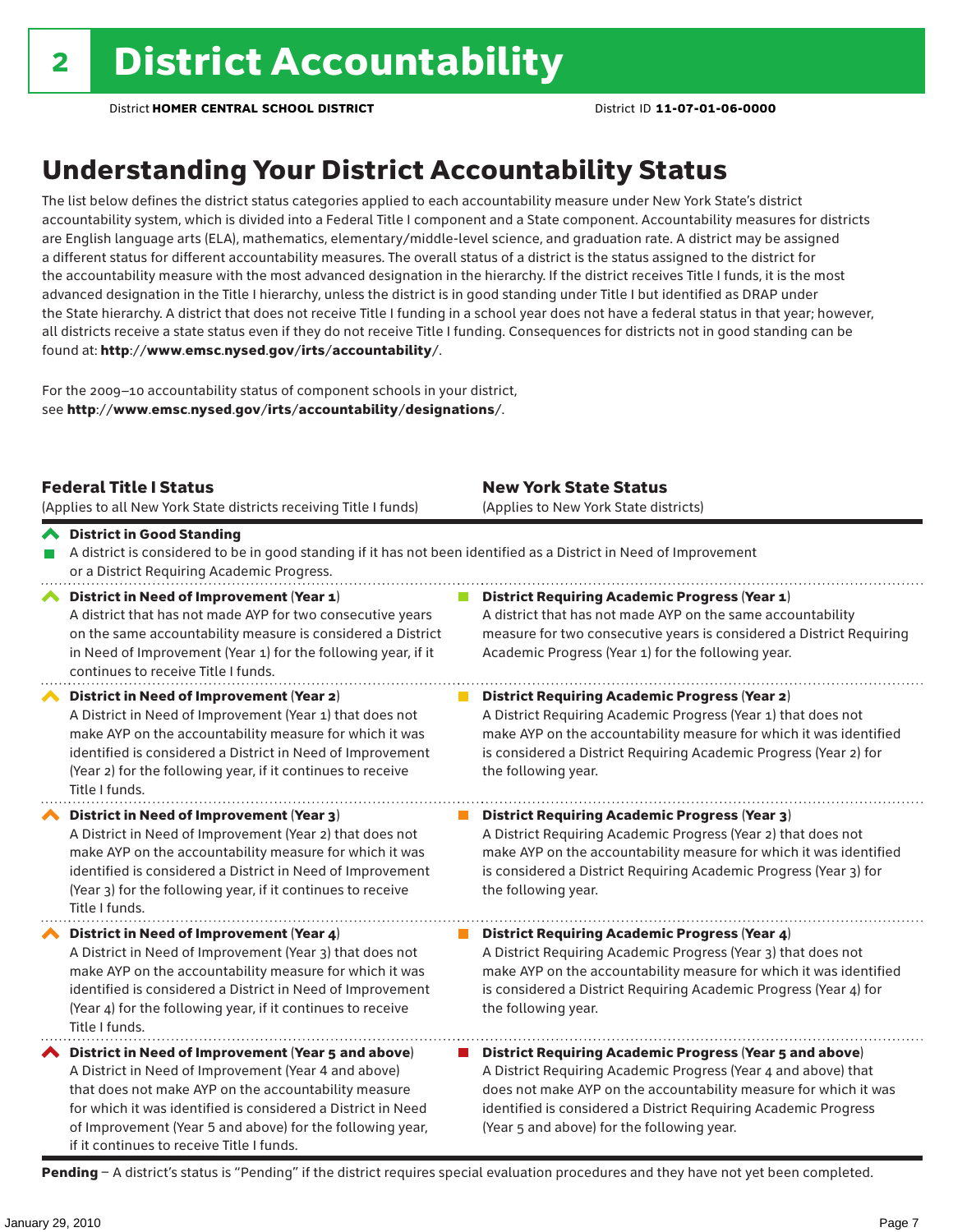## <sup>2</sup> District Accountability

District **HOMER CENTRAL SCHOOL DISTRICT** District ID **11-07-01-06-0000**

### Summary

| <b>Overall Accountability</b><br>Status (2009-10) | <b>Good Standing</b>                                      |               |             |                                       |  |  |  |
|---------------------------------------------------|-----------------------------------------------------------|---------------|-------------|---------------------------------------|--|--|--|
|                                                   | ELA                                                       | Good Standing | Science     | Good Standing                         |  |  |  |
|                                                   | Math                                                      | Good Standing |             | Graduation Rate <a> Good Standing</a> |  |  |  |
| <b>Title I Part A Funding</b>                     | <b>Years the District Received Title I Part A Funding</b> |               |             |                                       |  |  |  |
|                                                   | $2007 - 08$                                               |               | $2008 - 09$ | $2009 - 10$                           |  |  |  |
|                                                   | YES                                                       |               | YES         | YES                                   |  |  |  |

#### On which accountability measures did this district make Adequate Yearly Progress (AYP) and which groups made AYP on each measure?

|                                                     | <b>Elementary/Middle Level</b> |               |               | <b>Secondary Level</b> |               |                        |  |
|-----------------------------------------------------|--------------------------------|---------------|---------------|------------------------|---------------|------------------------|--|
| <b>Student Groups</b>                               | English                        |               |               | English                |               |                        |  |
|                                                     | Language Arts                  | Mathematics   | Science       | Language Arts          | Mathematics   | <b>Graduation Rate</b> |  |
| <b>All Students</b>                                 | V                              |               | V             |                        |               | V                      |  |
| <b>Ethnicity</b>                                    |                                |               |               |                        |               |                        |  |
| American Indian or Alaska Native                    |                                |               |               |                        |               |                        |  |
| <b>Black or African American</b>                    |                                |               |               |                        |               |                        |  |
| Hispanic or Latino                                  |                                |               |               |                        |               |                        |  |
| Asian or Native<br>Hawaiian/Other Pacific Islander  |                                |               |               |                        |               |                        |  |
| White                                               | v                              |               |               |                        |               |                        |  |
| Multiracial                                         |                                |               |               |                        |               |                        |  |
| <b>Other Groups</b>                                 |                                |               |               |                        |               |                        |  |
| <b>Students with Disabilities</b>                   | v                              | v             |               |                        |               |                        |  |
| Limited English Proficient                          |                                |               |               |                        |               |                        |  |
| <b>Economically Disadvantaged</b>                   | V                              | V             |               |                        |               |                        |  |
| <b>Student groups making</b><br>AYP in each subject | $\vee$ 4 of 4                  | $\vee$ 4 of 4 | $\vee$ 1 of 1 | $\vee$ 2 of 2          | $\vee$ 2 of 2 | $\vee$ 1 of 1          |  |

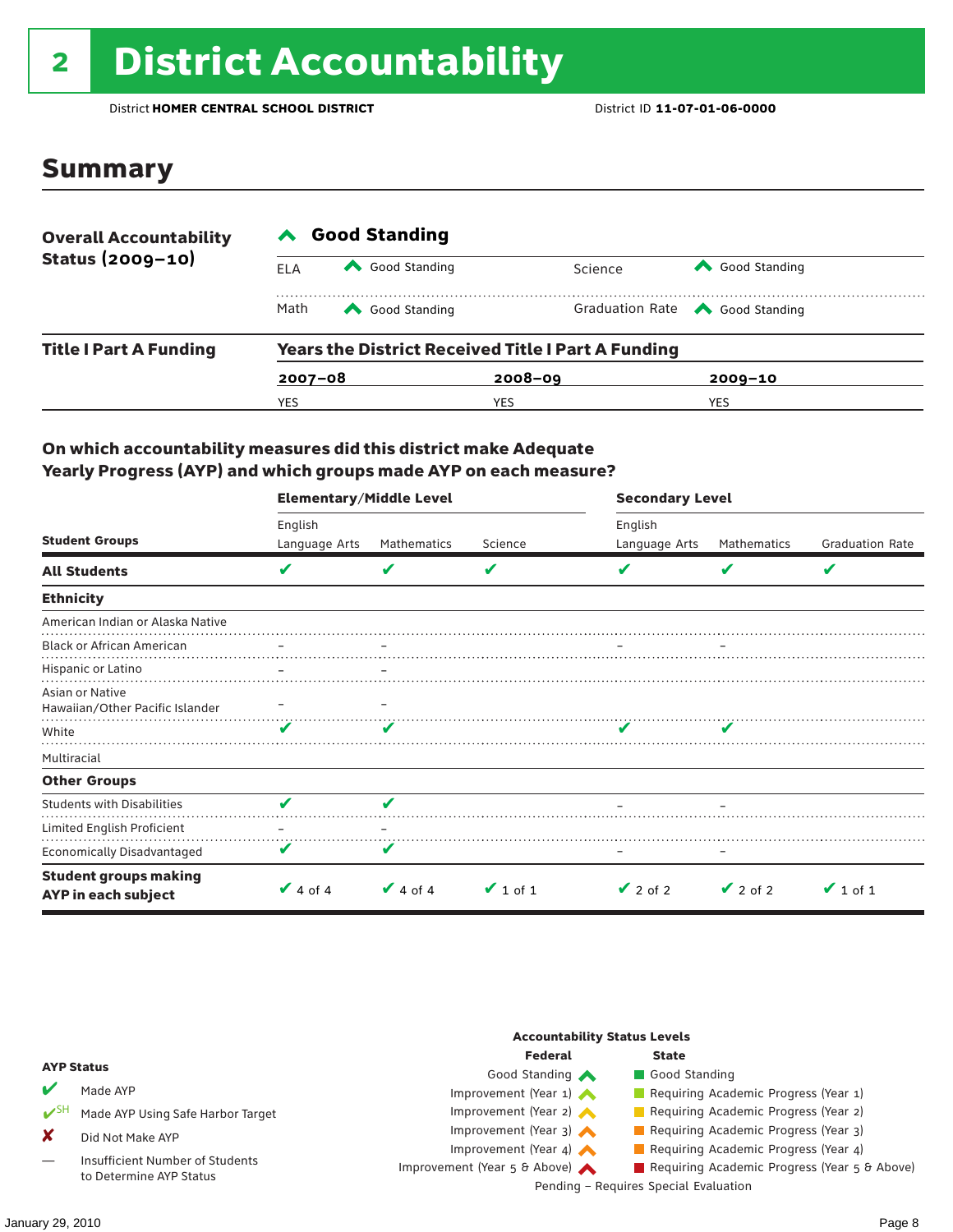### **Elementary/Middle-Level English Language Arts**

| <b>Accountability Status</b><br>for This Subject<br>$(2009 - 10)$ | ▰      | Good Standing                                            |
|-------------------------------------------------------------------|--------|----------------------------------------------------------|
| <b>Accountability Measures</b>                                    | 4 of 4 | Student groups making AYP in English language arts       |
|                                                                   |        | Made AYP                                                 |
| <b>Prospective Status</b>                                         |        | This district will be in good standing in 2010-11. [201] |

#### How did students in each accountability group perform on **elementary/middle-level English language arts accountability measures?**

|                                                          | Participation $2$<br><b>AYP</b> |           |               | Test Performance <sup>3</sup> |             | <b>Performance Objectives</b> |                    |         |
|----------------------------------------------------------|---------------------------------|-----------|---------------|-------------------------------|-------------|-------------------------------|--------------------|---------|
| <b>Student Group</b>                                     |                                 | Met       | Percentage    | Met                           | Performance | Effective                     | Safe Harbor Target |         |
| (Total: Continuous Enrollment) <sup>1</sup>              | <b>Status</b>                   | Criterion | <b>Tested</b> | Criterion                     | Index       | AMO                           | $2008 - 09$        | 2009-10 |
| All Students (1021:995)                                  | V                               | V         | 99%           | V                             | 181         | 141                           |                    |         |
| <b>Ethnicity</b>                                         |                                 |           |               |                               |             |                               |                    |         |
| American Indian or Alaska Native<br>(0:0)                |                                 |           |               |                               |             |                               |                    |         |
| <b>Black or African American</b><br>(8:7)                |                                 |           |               |                               |             |                               |                    |         |
| Hispanic or Latino (5:4)                                 |                                 |           |               |                               |             |                               |                    |         |
| Asian or Native Hawaiian/Other Pacific<br>Islander (9:9) |                                 |           |               |                               |             |                               |                    |         |
| White (999:975)                                          | V                               | V         | 99%           | V                             | 181         | 140                           |                    |         |
| Multiracial (0:0)                                        |                                 |           |               |                               |             |                               |                    |         |
| <b>Other Groups</b>                                      |                                 |           |               |                               |             |                               |                    |         |
| Students with Disabilities <sup>4</sup><br>(192:182)     |                                 | V         | 98%           | V                             | 136         | 136                           |                    |         |
| Limited English Proficient <sup>5</sup><br>(1:1)         |                                 |           |               |                               |             |                               |                    |         |
| <b>Economically Disadvantaged</b><br>(282:275)           | V                               | V         | 100%          | V                             | 170         | 137                           |                    |         |
| <b>Final AYP Determination</b>                           | $\vee$ 4 of 4                   |           |               |                               |             |                               |                    |         |

#### $NOTES$

- <sup>1</sup> These data show the count of students enrolled during the test administration period (used for Participation) followed by the count of continuously enrolled tested students (used for Performance). For accountability calculations,
- students who were excused from testing for medical reasons are not included in the enrollment count.<br>Groups with fewer than 40 students enrolled during the test administration period are not required to meet the participation criterion. If the participation rate of a group fell below 95 percent in 2008–09, the enrollment shown is the sum of 2007–08 and 2008–09 enrollments and the percent tested is the weighted average of the participation rates over those two years.<br><sup>3</sup> For districts with fewer than 30 continuously enrolled tested students in the All Students group in 2008–09, data
- AYP Status Made AYP for 2007–08 and 2008–09 were combined to determine counts and PIs. For districts with 30 or more continuously enrolled students in the All Students group in 2008–09, student groups with fewer than 30 continuously enrolled
- Made AYP Using Safe Harbor Target
- X Did Not Make AYP
- Insufficient Number of Students to Determine AYP Status

added to the PI, then the district is considered to have made AYP for students with disabilities.<br><sup>5</sup> If the count of LEP students is equal to or greater than 30, former LEP students are also included in the performance calculations.

tested students are not required to meet the performance criterion. <sup>4</sup> If the district failed to make AYP solely because of the performance of students with disabilities, met the 95% participation requirement for this group, and would meet or exceed the AMO for this subject if 34 points were

January 29, 2010 Page 9 ‡ This student group did not make AYP in science; therefore, it did not qualify for Safe Harbor.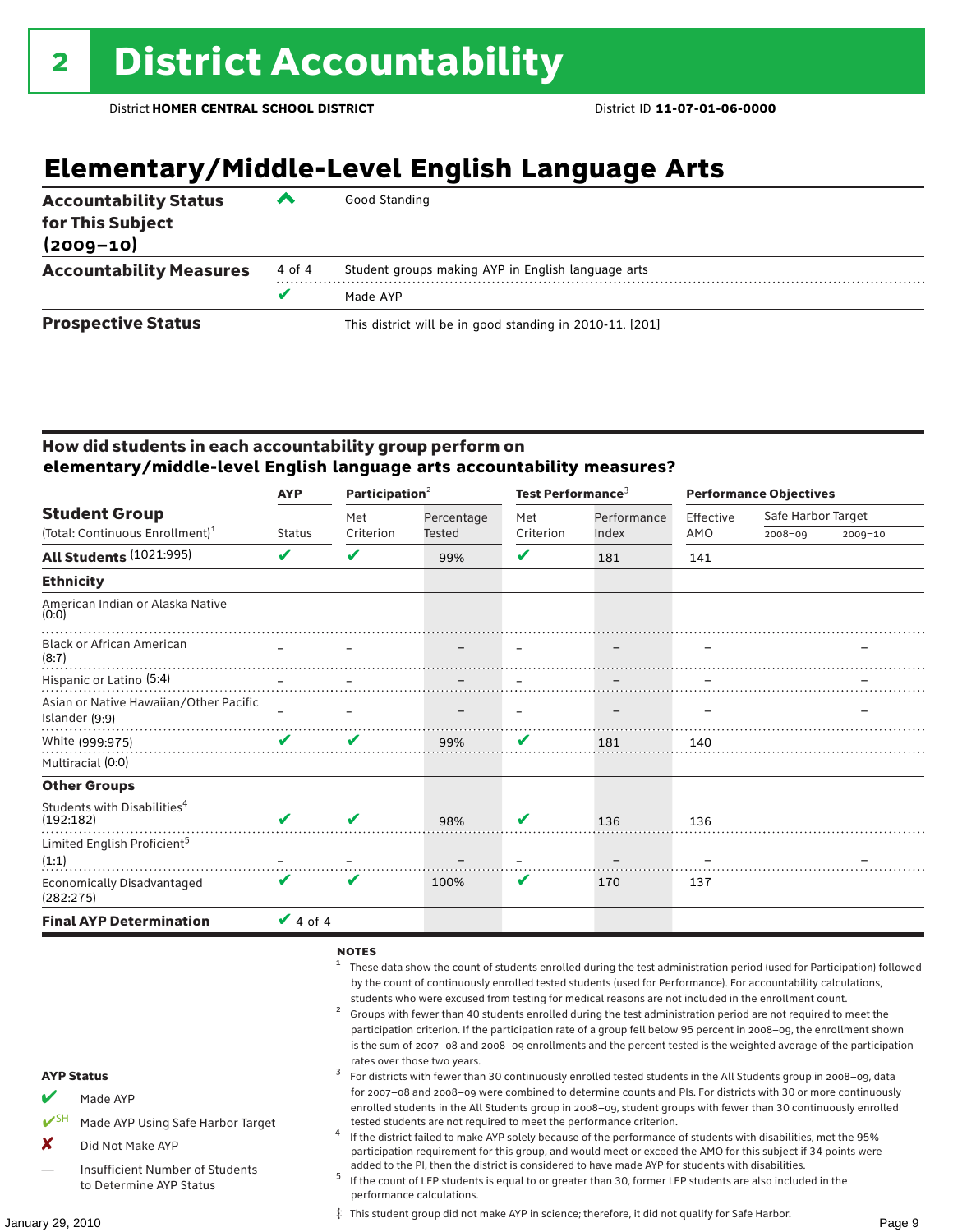### **Elementary/Middle-Level Mathematics**

| <b>Accountability Status</b><br>for This Subject<br>$(2009 - 10)$ | ▰      | Good Standing                                            |
|-------------------------------------------------------------------|--------|----------------------------------------------------------|
| <b>Accountability Measures</b>                                    | 4 of 4 | Student groups making AYP in mathematics                 |
|                                                                   | v      | Made AYP                                                 |
| <b>Prospective Status</b>                                         |        | This district will be in good standing in 2010-11. [201] |

#### How did students in each accountability group perform on **elementary/middle-level mathematics accountability measures?**

|                                                      | <b>AYP</b>    | Participation <sup>2</sup> |            | Test Performance <sup>3</sup> |             | <b>Performance Objectives</b> |                    |             |
|------------------------------------------------------|---------------|----------------------------|------------|-------------------------------|-------------|-------------------------------|--------------------|-------------|
| <b>Student Group</b>                                 |               | Met                        | Percentage | Met                           | Performance | Effective                     | Safe Harbor Target |             |
| (Total: Continuous Enrollment) <sup>1</sup>          | <b>Status</b> | Criterion                  | Tested     | Criterion                     | Index       | AMO                           | $2008 - 09$        | $2009 - 10$ |
| All Students (1023:993)                              | V             | ✔                          | 99%        | V                             | 187         | 116                           |                    |             |
| <b>Ethnicity</b>                                     |               |                            |            |                               |             |                               |                    |             |
| American Indian or Alaska Native<br>(0:0)            |               |                            |            |                               |             |                               |                    |             |
| <b>Black or African American</b><br>(8:7)            |               |                            |            |                               |             |                               |                    |             |
| Hispanic or Latino (5:4)                             |               |                            |            |                               |             |                               |                    |             |
| Asian or Native Hawaiian/Other Pacific               |               |                            |            |                               |             |                               |                    |             |
| Islander (9:9)                                       |               |                            |            |                               |             |                               |                    |             |
| White (1001:973)                                     | V             | V                          | 99%        | V                             | 187         | 115                           |                    |             |
| Multiracial (0:0)                                    |               |                            |            |                               |             |                               |                    |             |
| <b>Other Groups</b>                                  |               |                            |            |                               |             |                               |                    |             |
| Students with Disabilities <sup>4</sup><br>(191:182) | ✔             | ✔                          | 98%        | V                             | 146         | 111                           |                    |             |
| Limited English Proficient <sup>5</sup><br>(1:1)     |               |                            |            |                               |             |                               |                    |             |
| <b>Economically Disadvantaged</b><br>(281:272)       | V             | V                          | 99%        | V                             | 180         | 112                           |                    |             |
| <b>Final AYP Determination</b>                       | $\vee$ 4 of 4 |                            |            |                               |             |                               |                    |             |

#### $NOTES$

- <sup>1</sup> These data show the count of students enrolled during the test administration period (used for Participation) followed by the count of continuously enrolled tested students (used for Performance). For accountability calculations,
- students who were excused from testing for medical reasons are not included in the enrollment count.<br><sup>2</sup> Groups with fewer than 40 students enrolled during the test administration period are not required to meet the participation criterion. If the participation rate of a group fell below 95 percent in 2008–09, the enrollment shown is the sum of 2007–08 and 2008–09 enrollments and the percent tested is the weighted average of the participation
- rates over those two years.<br><sup>3</sup> For districts with fewer than 30 continuously enrolled tested students in the All Students group in 2008–09, data for 2007–08 and 2008–09 were combined to determine counts and PIs. For districts with 30 or more continuously enrolled students in the All Students group in 2008–09, student groups with fewer than 30 continuously enrolled
- tested students are not required to meet the performance criterion. <sup>4</sup> If the district failed to make AYP solely because of the performance of students with disabilities, met the 95% participation requirement for this group, and would meet or exceed the AMO for this subject if 34 points were
- added to the PI, then the district is considered to have made AYP for students with disabilities.<br><sup>5</sup> If the count of LEP students is equal to or greater than 30, former LEP students are also included in the performance calculations.

‡ This student group did not make AYP in science; therefore, it did not qualify for Safe Harbor.

#### AYP Status

- Made AYP
- Made AYP Using Safe Harbor Target
- X Did Not Make AYP
- Insufficient Number of Students to Determine AYP Status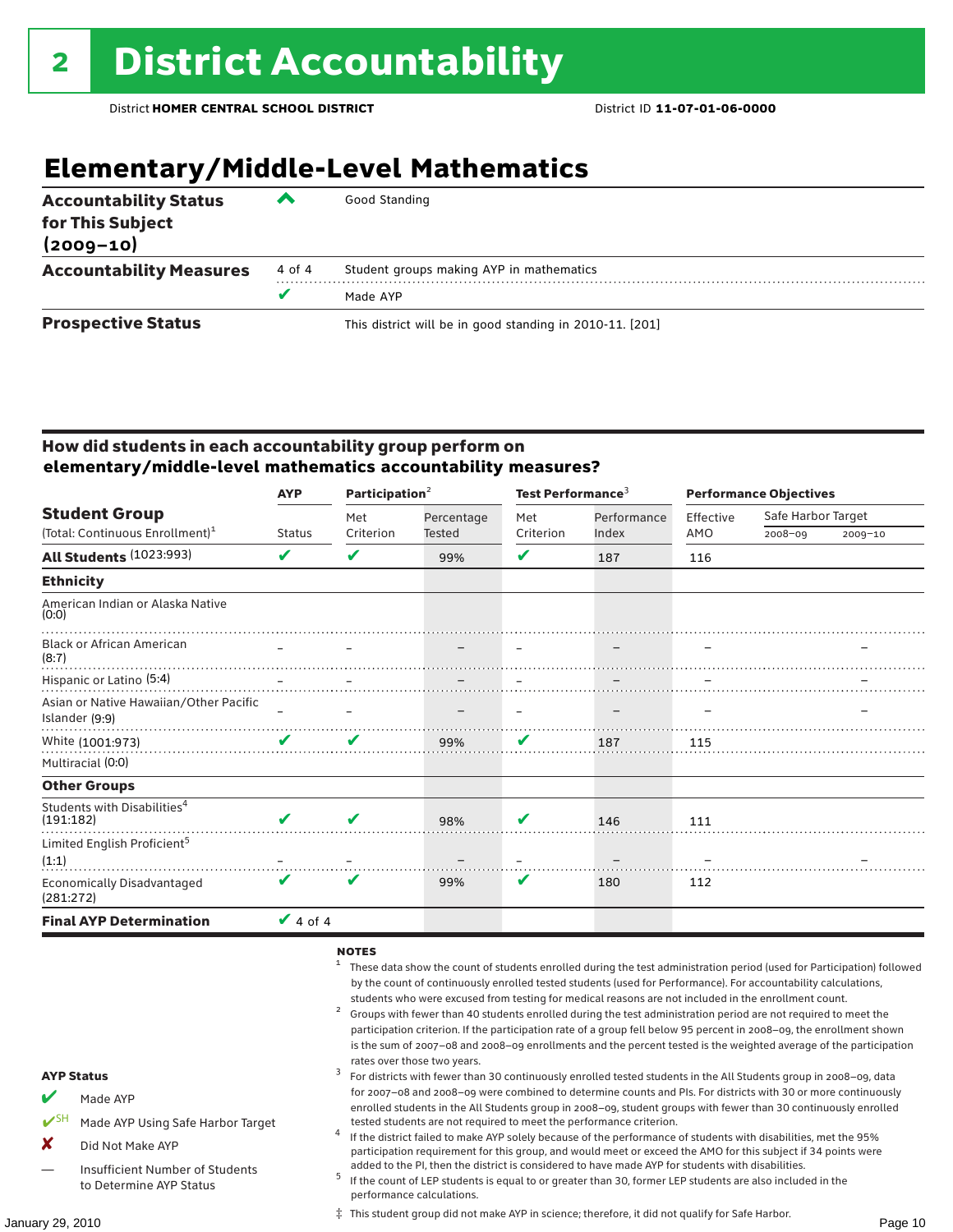### Elementary/Middle-Level Science

| <b>Accountability Status</b><br>for This Subject<br>$(2009 - 10)$ | ◚      | Good Standing                                            |
|-------------------------------------------------------------------|--------|----------------------------------------------------------|
| <b>Accountability Measures</b>                                    | 1 of 1 | Student groups making AYP in science                     |
|                                                                   | v      | Made AYP                                                 |
| <b>Prospective Status</b>                                         |        | This district will be in good standing in 2010-11. [201] |

#### How did students in each accountability group perform on elementary/middle-level science accountability measures?

| <b>AYP</b>                                                                                                     |               |                                     | Participation $2$           |                                                            | Test Performance $^3$ |                                                                                                                                                                                                                                                                                                                                          | <b>Performance Objectives</b> |                                                                                                                                                                                                                                                                                                                                                                                                                                                                                                                                                                                                               |  |
|----------------------------------------------------------------------------------------------------------------|---------------|-------------------------------------|-----------------------------|------------------------------------------------------------|-----------------------|------------------------------------------------------------------------------------------------------------------------------------------------------------------------------------------------------------------------------------------------------------------------------------------------------------------------------------------|-------------------------------|---------------------------------------------------------------------------------------------------------------------------------------------------------------------------------------------------------------------------------------------------------------------------------------------------------------------------------------------------------------------------------------------------------------------------------------------------------------------------------------------------------------------------------------------------------------------------------------------------------------|--|
| <b>Student Group</b><br>(Total: Continuous Enrollment) <sup>1</sup>                                            |               | Safe Harbor<br>Status Oualification | Met<br>Criterion            | Percentage<br>Tested                                       | Met<br>Criterion      | Performance<br>Index                                                                                                                                                                                                                                                                                                                     | State<br>Standard             | Progress Target<br>2008-09 2009-10                                                                                                                                                                                                                                                                                                                                                                                                                                                                                                                                                                            |  |
| <b>All Students (347:339)</b>                                                                                  | V             | Qualified                           | V                           | 100%                                                       | ✔                     | 189                                                                                                                                                                                                                                                                                                                                      | 100                           |                                                                                                                                                                                                                                                                                                                                                                                                                                                                                                                                                                                                               |  |
| <b>Ethnicity</b>                                                                                               |               |                                     |                             |                                                            |                       |                                                                                                                                                                                                                                                                                                                                          |                               |                                                                                                                                                                                                                                                                                                                                                                                                                                                                                                                                                                                                               |  |
| American Indian or Alaska Native<br>(0:0)                                                                      |               |                                     |                             |                                                            |                       |                                                                                                                                                                                                                                                                                                                                          |                               |                                                                                                                                                                                                                                                                                                                                                                                                                                                                                                                                                                                                               |  |
| <b>Black or African American</b><br>(3:2)                                                                      |               |                                     |                             |                                                            |                       |                                                                                                                                                                                                                                                                                                                                          |                               |                                                                                                                                                                                                                                                                                                                                                                                                                                                                                                                                                                                                               |  |
| Hispanic or Latino (0:0)                                                                                       |               |                                     |                             |                                                            |                       |                                                                                                                                                                                                                                                                                                                                          |                               |                                                                                                                                                                                                                                                                                                                                                                                                                                                                                                                                                                                                               |  |
| Asian or Native Hawaiian/Other Pacific<br>Islander (3:3)                                                       |               |                                     |                             |                                                            |                       |                                                                                                                                                                                                                                                                                                                                          |                               |                                                                                                                                                                                                                                                                                                                                                                                                                                                                                                                                                                                                               |  |
| White (341:334)<br>Multiracial (0:0)                                                                           |               | Oualified                           | V                           | 100%                                                       | V                     | 190                                                                                                                                                                                                                                                                                                                                      | 100                           |                                                                                                                                                                                                                                                                                                                                                                                                                                                                                                                                                                                                               |  |
| <b>Other Groups</b>                                                                                            |               |                                     |                             |                                                            |                       |                                                                                                                                                                                                                                                                                                                                          |                               |                                                                                                                                                                                                                                                                                                                                                                                                                                                                                                                                                                                                               |  |
| <b>Students with Disabilities</b><br>(58:57)                                                                   |               | <b>Oualified</b>                    |                             | 98%                                                        | V                     | 158                                                                                                                                                                                                                                                                                                                                      | 100                           |                                                                                                                                                                                                                                                                                                                                                                                                                                                                                                                                                                                                               |  |
| Limited English Proficient <sup>4</sup><br>(0:0)                                                               |               |                                     |                             |                                                            |                       |                                                                                                                                                                                                                                                                                                                                          |                               |                                                                                                                                                                                                                                                                                                                                                                                                                                                                                                                                                                                                               |  |
| <b>Economically Disadvantaged</b><br>(82:79)                                                                   |               | Qualified                           | v                           | 99%                                                        | V                     | 175                                                                                                                                                                                                                                                                                                                                      | 100                           |                                                                                                                                                                                                                                                                                                                                                                                                                                                                                                                                                                                                               |  |
| <b>Final AYP Determination</b>                                                                                 | $\vee$ 1 of 1 |                                     |                             |                                                            |                       |                                                                                                                                                                                                                                                                                                                                          |                               |                                                                                                                                                                                                                                                                                                                                                                                                                                                                                                                                                                                                               |  |
| <b>AYP Status</b><br>Made AYP<br>$\mathbf{v}$ SH<br>Made AYP Using Safe Harbor Target<br>X<br>Did Not Make AYP |               | <b>NOTES</b><br>3                   | rates over those two years. |                                                            |                       | by the count of continuously enrolled tested students (used for Performance). For accountability calculations,<br>students who were excused from testing for medical reasons are not included in the enrollment count.<br>Groups with fewer than 40 students enrolled during the test administration period are not required to meet the |                               | These data show the count of students enrolled during the test administration period (used for Participation) followed<br>participation criterion. If the participation rate of a group fell below 80 percent in 2008-09, the enrollment shown<br>is the sum of 2007-08 and 2008-09 enrollments and the percent tested is the weighted average of the participation<br>Groups with fewer than 30 continuously enrolled tested students are not required to meet the performance criterion.<br>For districts with fewer than 30 continuously enrolled tested students in 2008-09, data for 2007-08 and 2008-09 |  |
| Insufficient Number of Students                                                                                |               | 4                                   |                             | were combined to determine counts and performance indices. |                       | If the count of LEP students is equal to or greater than 30, former LEP students are also included in the                                                                                                                                                                                                                                |                               |                                                                                                                                                                                                                                                                                                                                                                                                                                                                                                                                                                                                               |  |
| to Determine AYP Status                                                                                        |               |                                     | performance calculations.   |                                                            |                       |                                                                                                                                                                                                                                                                                                                                          |                               |                                                                                                                                                                                                                                                                                                                                                                                                                                                                                                                                                                                                               |  |
| January 29, 2010                                                                                               |               |                                     |                             |                                                            |                       |                                                                                                                                                                                                                                                                                                                                          |                               | Page 11                                                                                                                                                                                                                                                                                                                                                                                                                                                                                                                                                                                                       |  |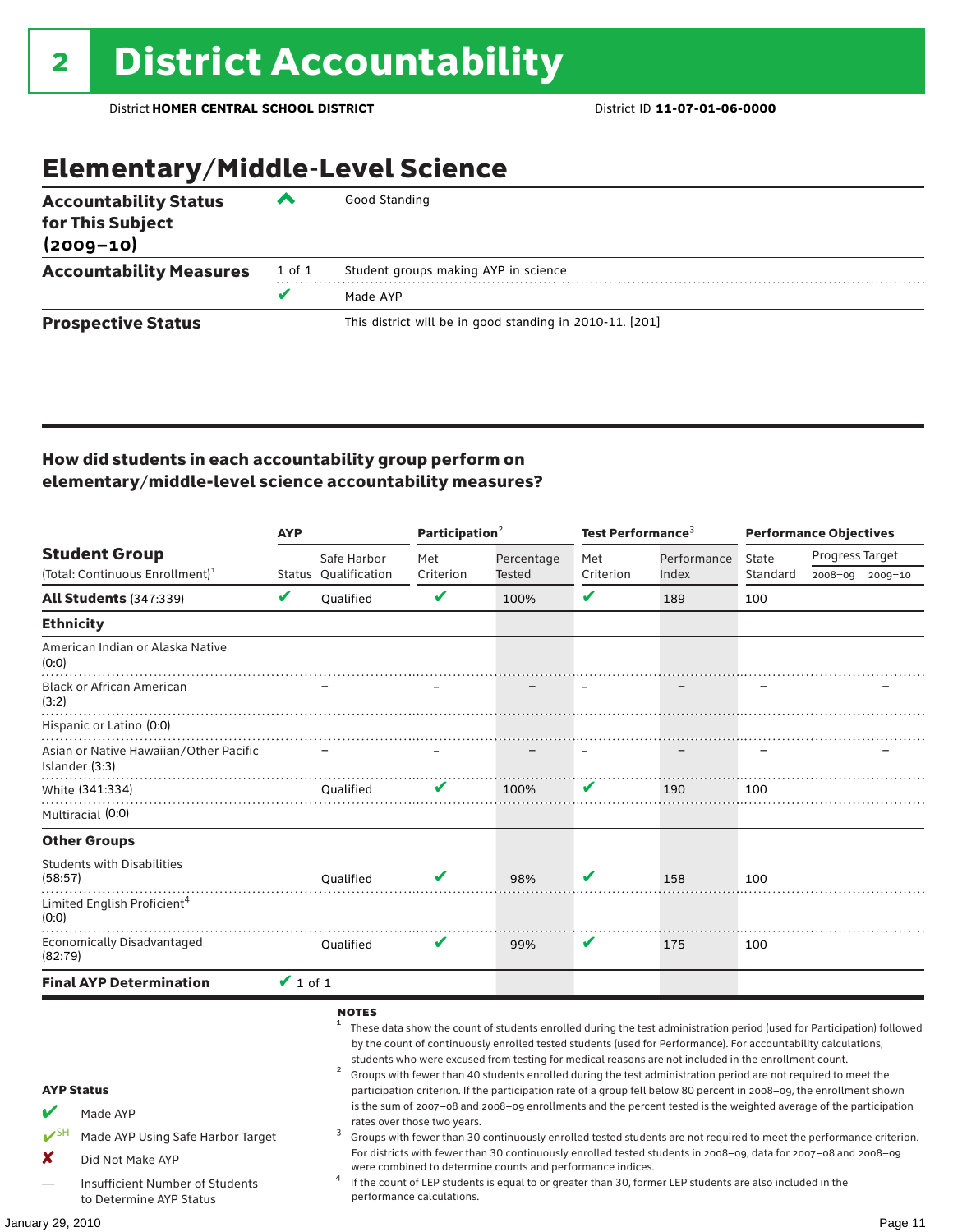### **Secondary-Level English Language Arts**

| <b>Accountability Status</b><br>for This Subject<br>$(2009 - 10)$ | ‴      | Good Standing                                            |
|-------------------------------------------------------------------|--------|----------------------------------------------------------|
| <b>Accountability Measures</b>                                    | 2 of 2 | Student groups making AYP in English language arts       |
|                                                                   |        | Made AYP                                                 |
| <b>Prospective Status</b>                                         |        | This district will be in good standing in 2010-11. [201] |

#### How did students in each accountability group perform on **secondary-level English language arts accountability measures?**

|                                                    | <b>AYP</b>                 | Participation <sup>2</sup> |            | Test Performance <sup>3</sup> |             | <b>Performance Objectives</b> |                    |             |
|----------------------------------------------------|----------------------------|----------------------------|------------|-------------------------------|-------------|-------------------------------|--------------------|-------------|
| <b>Student Group</b>                               |                            | Met                        | Percentage | Met                           | Performance | Effective                     | Safe Harbor Target |             |
| $(12th$ Graders: 2005 Cohort) <sup>1</sup>         | <b>Status</b>              | Criterion                  | Tested     | Criterion                     | Index       | AMO                           | 2008-09            | $2009 - 10$ |
| All Students (156:163)                             | ✔                          | V                          | 99%        | V                             | 191         | 163                           |                    |             |
| <b>Ethnicity</b>                                   |                            |                            |            |                               |             |                               |                    |             |
| American Indian or Alaska Native<br>(0:0)          |                            |                            |            |                               |             |                               |                    |             |
| <b>Black or African American</b>                   |                            |                            |            |                               |             |                               |                    |             |
| (1:1)                                              |                            |                            |            |                               |             |                               |                    |             |
| Hispanic or Latino (0:0)                           |                            |                            |            |                               |             |                               |                    |             |
| Asian or Native Hawaiian/Other Pacific             |                            |                            |            |                               |             |                               |                    |             |
| Islander (0:0)                                     |                            |                            |            |                               |             |                               |                    |             |
| White (155:162)                                    | $\boldsymbol{\mathcal{U}}$ | $\mathbf{v}$               | 99%        | $\mathbf{v}$                  | 191         | 163                           |                    |             |
| Multiracial (0:0)                                  |                            |                            |            |                               |             |                               |                    |             |
| <b>Other Groups</b>                                |                            |                            |            |                               |             |                               |                    |             |
| Students with Disabilities <sup>4</sup><br>(16:24) |                            |                            |            |                               |             |                               |                    |             |
| Limited English Proficient <sup>5</sup>            |                            |                            |            |                               |             |                               |                    |             |
| (0:0)                                              |                            |                            |            |                               |             |                               |                    |             |
| <b>Economically Disadvantaged</b><br>(21:24)       |                            |                            |            |                               |             |                               |                    |             |
| <b>Final AYP Determination</b>                     | $\vee$ 2 of 2              |                            |            |                               |             |                               |                    |             |

#### **NOTES**

AYP Status Made AYP Made AYP Using Safe Harbor Target X Did Not Make AYP — Insufficient Number of Students to Determine AYP Status <sup>1</sup> These data show the count of 12th graders in 2008–09 (used for Participation) followed by the count of students in the 2005 cohort (used for Performance).<br>Groups with fewer than 40 students in the 12th grade are not required to meet the participation criterion. If the participation rate of a group fell below 95 percent in 2008–09, the enrollment shown is the sum of 2007–08 and 2008–09 Grade 12 enrollments and the percent tested is the weighted average of the participation rates over those two years.<br><sup>3</sup> For districts with fewer than 30 students in the 2005 cohort, data for 2004 and 2005 cohort members were combined to determine counts and PIs. For districts with 30 or more students in the 2005 cohort in the All Students group, groups with fewer than 30 students in the 2005 cohort are not required to meet the performance criterion.<br>If the district failed to make AYP solely because of the performance of students with disabilities, met the 95% participation requirement for this group, and would meet or exceed the AMO for this subject if 34 points were added to the PI, then the district is considered to have made AYP for students with disabilities.<br> $^5$  If the count of LEP students is equal to or greater than 30, former LEP students are also included in the performance calculations. ‡ This student group did not make AYP in graduation rate; therefore, it did not qualify for Safe Harbor.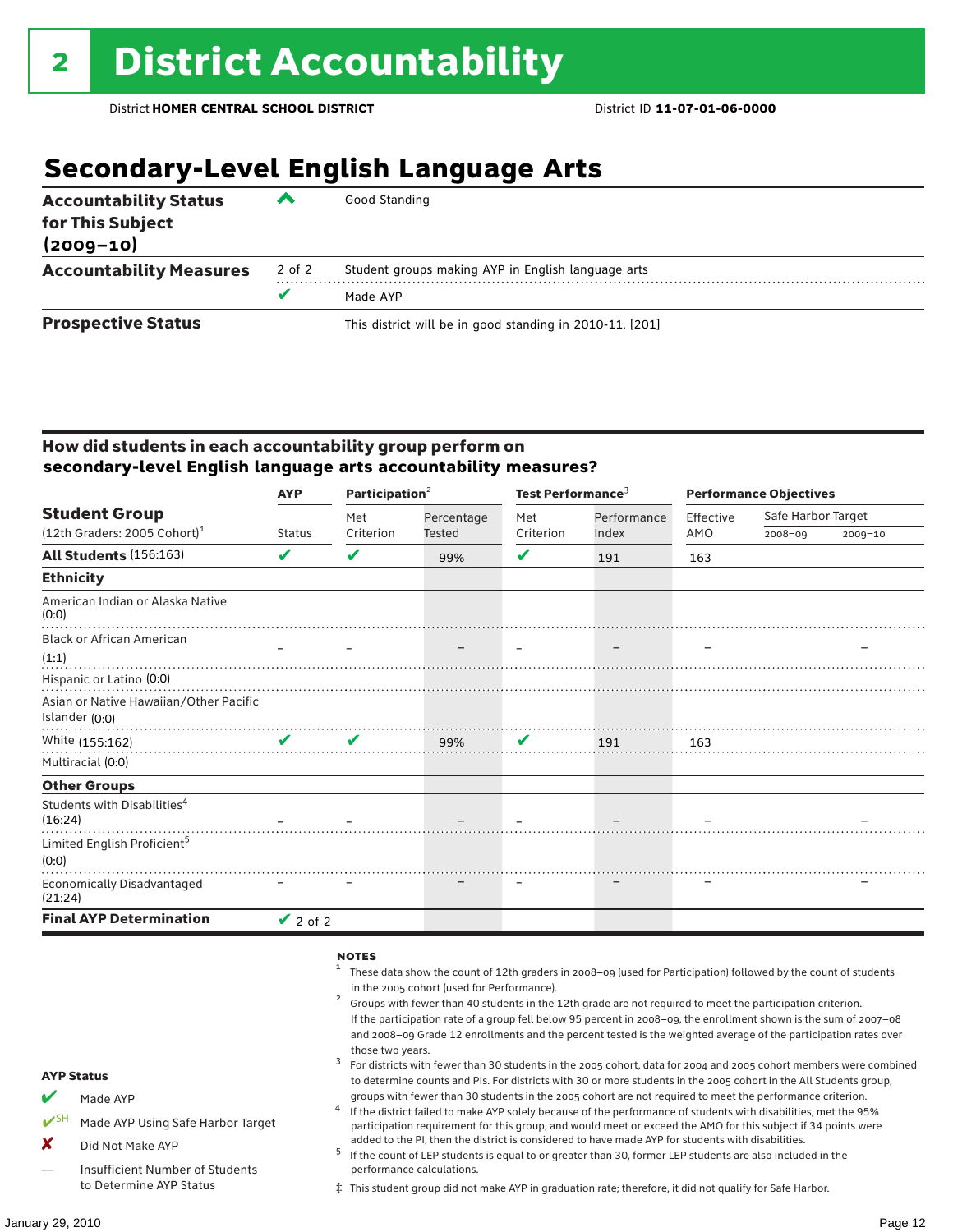### **Secondary-Level Mathematics**

| <b>Accountability Status</b><br>for This Subject<br>$(2009 - 10)$ | ▰      | Good Standing                                            |
|-------------------------------------------------------------------|--------|----------------------------------------------------------|
| <b>Accountability Measures</b>                                    | 2 of 2 | Student groups making AYP in mathematics                 |
|                                                                   | v      | Made AYP                                                 |
| <b>Prospective Status</b>                                         |        | This district will be in good standing in 2010-11. [201] |

#### How did students in each accountability group perform on **secondary-level mathematics accountability measures?**

|                                                    | <b>AYP</b>                 | Participation <sup>2</sup> |            | Test Performance <sup>3</sup> |             | <b>Performance Objectives</b> |                    |             |
|----------------------------------------------------|----------------------------|----------------------------|------------|-------------------------------|-------------|-------------------------------|--------------------|-------------|
| <b>Student Group</b>                               |                            | Met                        | Percentage | Met                           | Performance | Effective                     | Safe Harbor Target |             |
| $(12th$ Graders: 2005 Cohort) <sup>1</sup>         | <b>Status</b>              | Criterion                  | Tested     | Criterion                     | Index       | AMO                           | 2008-09            | $2009 - 10$ |
| All Students (156:163)                             | ✔                          | V                          | 99%        | V                             | 190         | 158                           |                    |             |
| <b>Ethnicity</b>                                   |                            |                            |            |                               |             |                               |                    |             |
| American Indian or Alaska Native<br>(0:0)          |                            |                            |            |                               |             |                               |                    |             |
| <b>Black or African American</b>                   |                            |                            |            |                               |             |                               |                    |             |
| (1:1)                                              |                            |                            |            |                               |             |                               |                    |             |
| Hispanic or Latino (0:0)                           |                            |                            |            |                               |             |                               |                    |             |
| Asian or Native Hawaiian/Other Pacific             |                            |                            |            |                               |             |                               |                    |             |
| Islander (0:0)                                     |                            |                            |            |                               |             |                               |                    |             |
| White (155:162)                                    | $\boldsymbol{\mathcal{U}}$ | $\mathbf{v}$               | 99%        | $\mathbf v$                   | 190         | 158                           |                    |             |
| Multiracial (0:0)                                  |                            |                            |            |                               |             |                               |                    |             |
| <b>Other Groups</b>                                |                            |                            |            |                               |             |                               |                    |             |
| Students with Disabilities <sup>4</sup><br>(16:24) |                            |                            |            |                               |             |                               |                    |             |
| Limited English Proficient <sup>5</sup>            |                            |                            |            |                               |             |                               |                    |             |
| (0:0)                                              |                            |                            |            |                               |             |                               |                    |             |
| Economically Disadvantaged<br>(21:24)              |                            |                            |            |                               |             |                               |                    |             |
| <b>Final AYP Determination</b>                     | $\vee$ 2 of 2              |                            |            |                               |             |                               |                    |             |

#### **NOTES**

AYP Status  $M$  Made AYP ✔SH Made AYP Using Safe Harbor Target X Did Not Make AYP — Insufficient Number of Students to Determine AYP Status <sup>1</sup> These data show the count of 12th graders in 2008–09 (used for Participation) followed by the count of students in the 2005 cohort (used for Performance).<br>Groups with fewer than 40 students in the 12th grade are not required to meet the participation criterion. If the participation rate of a group fell below 95 percent in 2008–09, the enrollment shown is the sum of 2007–08 and 2008–09 Grade 12 enrollments and the percent tested is the weighted average of the participation rates over those two years.<br><sup>3</sup> For districts with fewer than 30 students in the 2005 cohort, data for 2004 and 2005 cohort members were combined to determine counts and PIs. For districts with 30 or more students in the 2005 cohort in the All Students group, groups with fewer than 30 students in the 2005 cohort are not required to meet the performance criterion.<br>If the district failed to make AYP solely because of the performance of students with disabilities, met the 95% participation requirement for this group, and would meet or exceed the AMO for this subject if 34 points were added to the PI, then the district is considered to have made AYP for students with disabilities.<br> $^5$  If the count of LEP students is equal to or greater than 30, former LEP students are also included in the performance calculations. ‡ This student group did not make AYP in graduation rate; therefore, it did not qualify for Safe Harbor.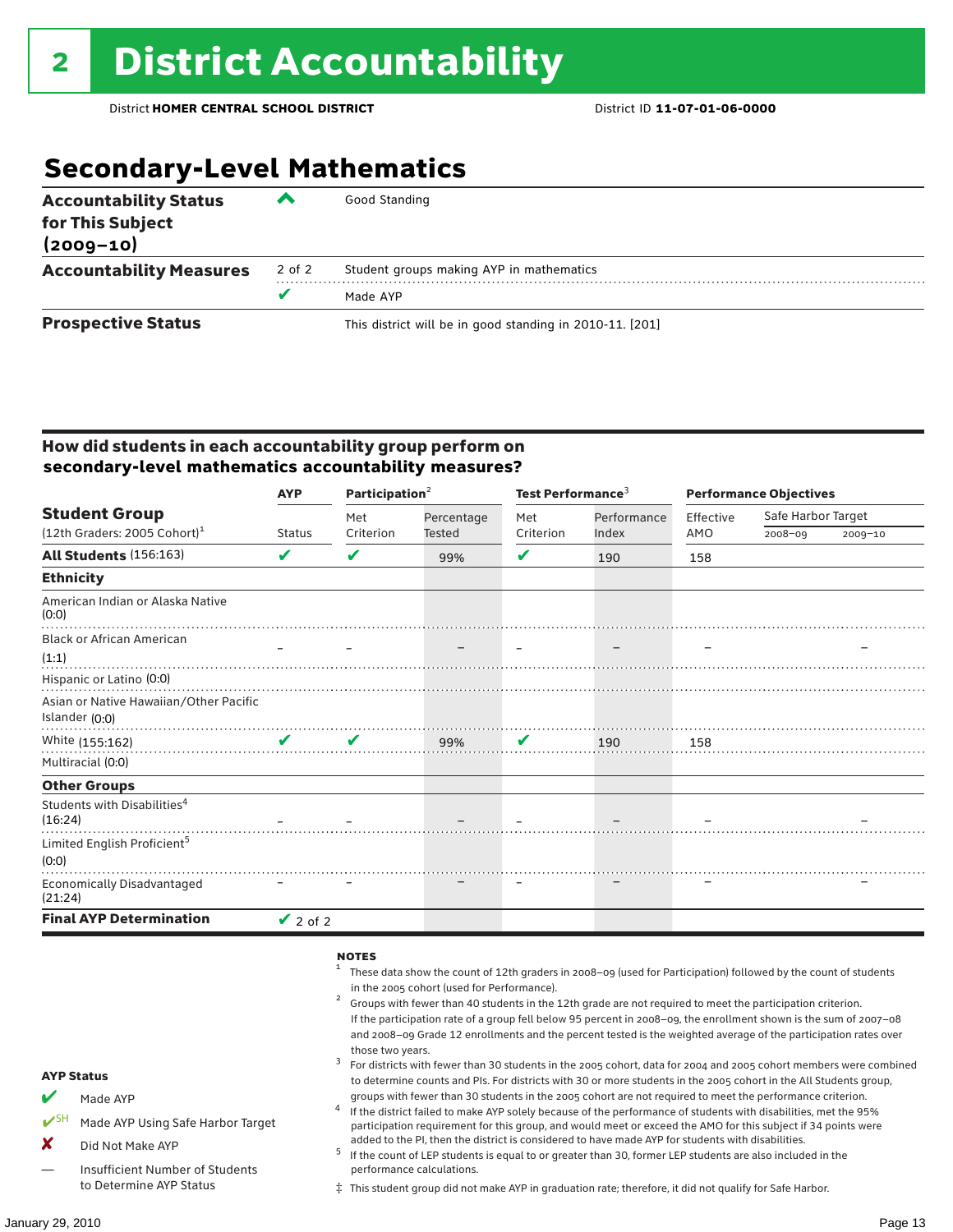### Graduation Rate

| <b>Accountability Status</b><br>for This Indicator<br>$(2009 - 10)$ | ‴      | Good Standing                                            |
|---------------------------------------------------------------------|--------|----------------------------------------------------------|
| <b>Accountability Measures</b>                                      | 1 of 1 | Student groups making AYP in graduation rate             |
|                                                                     | v      | Made AYP                                                 |
| <b>Prospective Status</b>                                           |        | This district will be in good standing in 2010-11. [201] |

#### How did students in each accountability group perform on graduation rate accountability measures?

|                                                           |               | <b>Graduation</b> |                   | <b>Objectives</b> |         |                 |  |
|-----------------------------------------------------------|---------------|-------------------|-------------------|-------------------|---------|-----------------|--|
| <b>Student Group</b>                                      |               | Met               | Graduation        | State             |         | Progress Target |  |
| (Cohort Count)                                            | AYP           | Criterion         | Rate <sup>1</sup> | Standard          | 2008-09 | 2009-10         |  |
| All Students (196)                                        | V             | ✔                 | 86%               | 55%               |         |                 |  |
| <b>Ethnicity</b>                                          |               |                   |                   |                   |         |                 |  |
| American Indian or<br>Alaska Native (0)                   |               |                   |                   |                   |         |                 |  |
| <b>Black or African</b><br>American (0)<br>Hispanic or    |               |                   |                   |                   |         |                 |  |
| Latino (2)                                                |               |                   |                   |                   |         |                 |  |
| Asian or Native<br>Hawaiian/Other<br>Pacific Islander (4) |               |                   |                   |                   |         |                 |  |
| White (190)                                               |               |                   | .<br>86%          | 55%               |         |                 |  |
| Multiracial (0)                                           |               |                   |                   |                   |         |                 |  |
| <b>Other Groups</b>                                       |               |                   |                   |                   |         |                 |  |
| Students with<br>Disabilities (34)                        |               |                   | 62%               | 55%               |         |                 |  |
| Limited English<br>Proficient <sup>2</sup> (0)            |               |                   |                   |                   |         |                 |  |
| Economically<br>Disadvantaged (23)                        |               |                   |                   |                   |         |                 |  |
| <b>Final AYP</b><br><b>Determination</b>                  | $\vee$ 1 of 1 |                   |                   |                   |         |                 |  |

**NOTES** 

<sup>1</sup> Percentage of the 2004 cohort that earned a local or Regents diploma by August 31, 2008.<br><sup>2</sup> If the count of LEP students is equal to or greater than 30, former LEP students are also included in the performance calculations.

### Graduation Rate Information

For a school or a district to make AYP in graduation rate, the percentage of 2004 graduation-rate total cohort members earning a local or Regents diploma by August 31, 2008 for the "All Students" group must equal or exceed the Graduation-Rate Standard or the Graduation-Rate Progress Target for 2008–09.

The Graduation Rate Standard is the criterion value that represents a minimally satisfactory percentage of cohort members earning a local diploma. The State Graduation-Rate Standard for the 2004 cohort is 55 percent. The Commissioner may raise the Graduation-Rate Standard at his discretion in future years.

The 2008–09 Graduation-Rate Progress Target is calculated by adding one point to the percentage of the 2003 cohort earning a local or Regents diploma by August 31, 2007. The 2009–10 Graduation-Rate Progress Target is calculated by adding one point to the percentage of the 2004 cohort earning a local or Regents diploma by August 31, 2008. This target is provided for each group whose percentage earning a local or Regents diploma by August 31, 2008 is below the Graduation-Rate Standard in 2008–09 (55%). Groups with fewer than 30 cohort members are not subject to this criterion.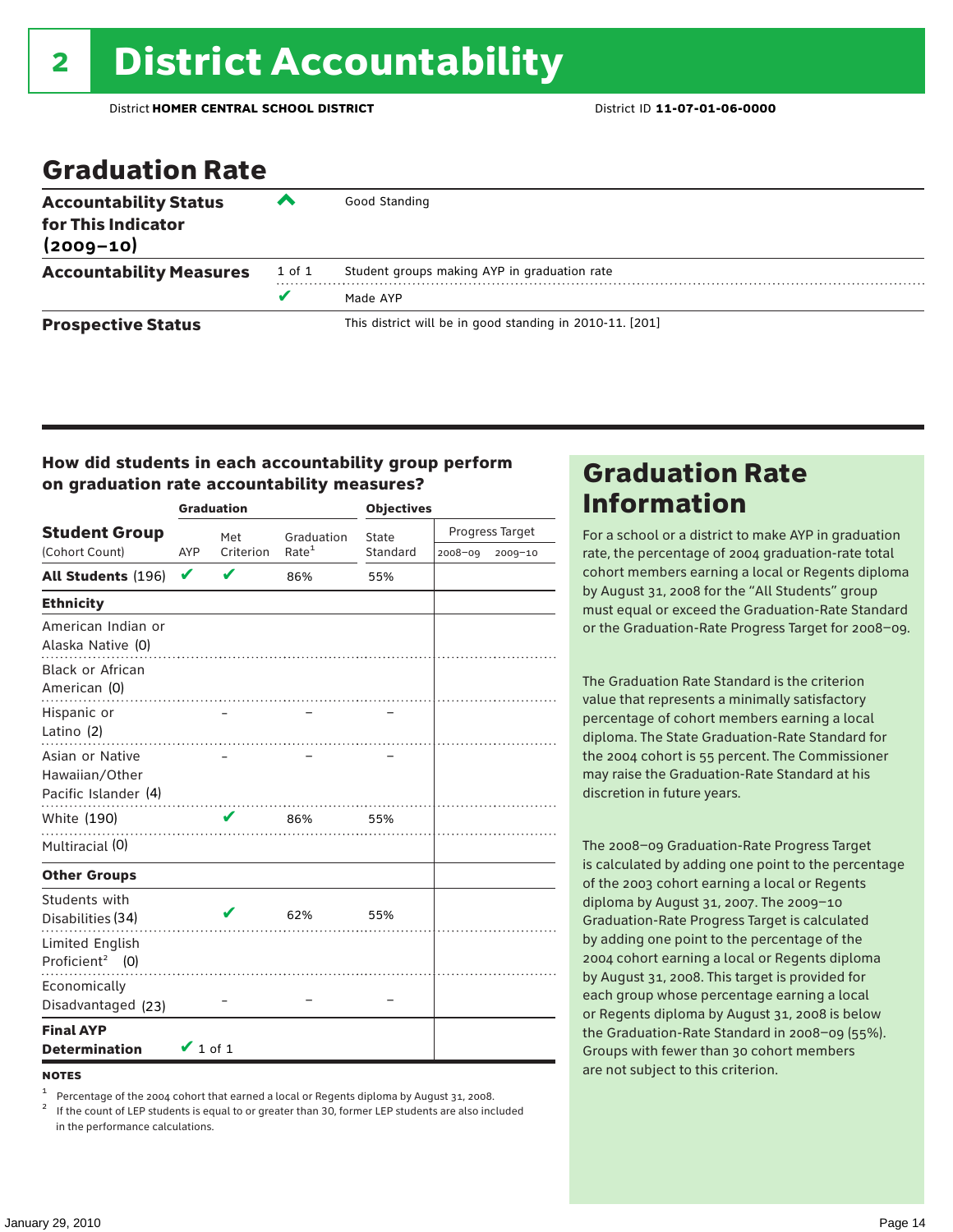### Summary of 2008–09 **District Performance**

Performance on the State assessments in English language arts, mathematics, and science at the elementary and middle levels is reported in terms of mean scores and the percentage of tested students scoring at or above Level 2, Level 3, and Level 4. Performance on the State assessments in ELA and mathematics at the secondary level is reported in terms of the percentage of students in a cohort scoring at these levels.

|                              | Percentage of students that<br>scored at or above Level 3 | Total<br>Tested                                           |     |                      |
|------------------------------|-----------------------------------------------------------|-----------------------------------------------------------|-----|----------------------|
| <b>English Language Arts</b> |                                                           | 0%                                                        | 50% | 100%                 |
| Grade 3                      | 79%                                                       |                                                           |     | 153                  |
| Grade 4                      | 86%                                                       |                                                           |     | 159                  |
| Grade 5                      | 88%                                                       |                                                           |     | 169                  |
| Grade 6                      | 77%                                                       |                                                           |     | 176                  |
| Grade 7                      | 92%                                                       |                                                           |     | 167                  |
| Grade 8                      | 68%                                                       |                                                           |     | 187                  |
| <b>Mathematics</b>           |                                                           |                                                           |     |                      |
| Grade 3                      | 95%                                                       |                                                           |     | 153                  |
| Grade 4                      | 84%                                                       |                                                           |     | 159                  |
| Grade 5                      | 93%                                                       |                                                           |     | 170                  |
| Grade 6                      | 78%                                                       |                                                           |     | 178                  |
| Grade 7                      | 97%                                                       |                                                           |     | 168                  |
| Grade 8                      | 88%                                                       |                                                           |     | 184                  |
| <b>Science</b>               |                                                           |                                                           |     |                      |
| Grade 4                      | 93%                                                       |                                                           |     | 159                  |
| Grade 8                      | 89%                                                       |                                                           |     | 185                  |
|                              |                                                           | Percentage of students that<br>scored at or above Level 3 |     | 2005 Total<br>Cohort |
| <b>Secondary Level</b>       |                                                           | 0%                                                        | 50% | 100%                 |

English 86% 180 180 180 180 180 180 Mathematics 87% **180** 87% 180

#### About the Performance Level Descriptors

#### Level 1: Not Meeting Learning Standards.

Student performance does not demonstrate an understanding of the content expected in the subject and grade level.

#### Level 2: Partially Meeting Learning Standards.

Student performance demonstrates a partial understanding of the content expected in the subject and grade level.

#### Level 3: Meeting Learning Standards.

Student performance demonstrates an understanding of the content expected in the subject and grade level.

#### Level 4: Meeting Learning Standards with Distinction.

Student performance demonstrates a thorough understanding of the content expected in the subject and grade level.

#### How are Need/Resource Capacity (N/RC) categories determined?

Districts are divided into high, average, and low need categories based on their ability to meet the special needs of their students with local resources. Districts in the high need category are subdivided into four categories based on enrollment size and, in some cases, number of students per square mile. More information about the categories can be found in the *Report to the Governor and the Legislature on the Educational Status of the State's Schools* at www.emsc.nysed.gov/irts.

In this section, this district's performance is compared with that of public schools statewide.

#### This District's N/RC Category:

#### **Average Need Districts**

This is a school district with average student needs in relation to district resource capacity.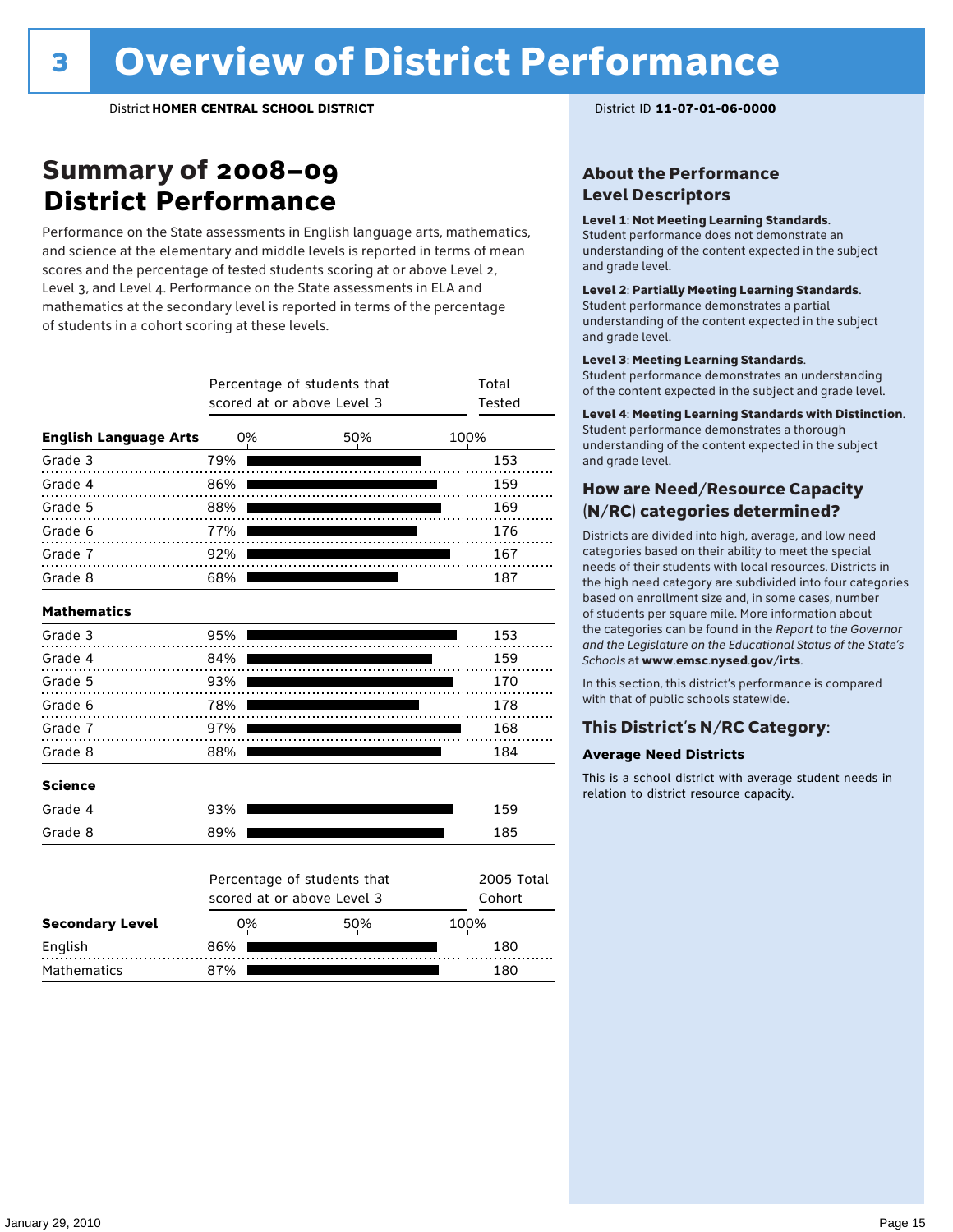### **This District's Results in Grade 3 English Language Arts**

|                                                    |        | <b>This District</b>            |         |                                            |           | <b>NY State Public</b>          |                                                       |     |                |  |
|----------------------------------------------------|--------|---------------------------------|---------|--------------------------------------------|-----------|---------------------------------|-------------------------------------------------------|-----|----------------|--|
|                                                    |        | Percentage scoring at level(s): |         |                                            |           | Percentage scoring at level(s): |                                                       |     |                |  |
|                                                    |        | $2 - 4$                         | $3 - 4$ | 4                                          |           | $2 - 4$                         | $3 - 4$                                               | 4   |                |  |
| 2009 Mean Score: 671                               | Range: | 616-780                         | 650-780 |                                            | 720-780   |                                 |                                                       |     |                |  |
| 2008 Mean Score: 677                               | 100%   | 97% 98%                         | 79% 73% |                                            |           | 95% 94%                         | 76% 70%                                               |     |                |  |
| 2008-09<br>2007-08<br><b>Contract Contract</b>     |        |                                 |         |                                            | 17%<br>8% |                                 |                                                       |     | 11% 12%        |  |
| Number of Tested Students:                         |        | 148 149                         | 121 111 |                                            | 26<br>13  |                                 |                                                       |     |                |  |
| <b>Results by</b>                                  |        | 2008-09 School Year             |         |                                            |           |                                 | 2007-08 School Year                                   |     |                |  |
| <b>Student Group</b>                               |        | <b>Total</b><br>Tested          | $2 - 4$ | Percentage scoring at level(s):<br>$3 - 4$ | 4         | Total<br>Tested                 | Percentage scoring at level(s):<br>$2 - 4$<br>$3 - 4$ |     | $\overline{4}$ |  |
| <b>All Students</b>                                |        | 153                             | 97%     | 79%                                        | 8%        | 152                             | 98%                                                   | 73% | 17%            |  |
| Female                                             |        | 66                              | 98%     | 88%                                        | 9%        | 77                              | 100%                                                  | 71% | 21%            |  |
| Male                                               |        | 87                              | 95%     | 72%                                        | 8%        | 75                              | 96%                                                   | 75% | 13%            |  |
| American Indian or Alaska Native                   |        |                                 |         |                                            |           |                                 |                                                       |     |                |  |
| Black or African American                          |        | 3                               |         |                                            |           | 2                               |                                                       |     |                |  |
| Hispanic or Latino                                 |        | 1                               |         |                                            |           |                                 |                                                       |     |                |  |
| Asian or Native Hawaiian/Other<br>Pacific Islander |        | $\mathbf{1}$                    |         |                                            |           | 1                               |                                                       |     |                |  |
| White                                              |        | 148                             | 97%     | 79%                                        | 7%        | 149                             |                                                       |     |                |  |
| Multiracial<br>Small Group Totals                  |        | 5                               | 100%    | 80%                                        | 40%       | 152                             | 98%                                                   | 73% | 17%            |  |
| <b>General-Education Students</b>                  |        | 130                             | 100%    | 88%                                        | 10%       | 140                             | 99%                                                   | 77% | 18%            |  |
| <b>Students with Disabilities</b>                  |        | 23                              | 78%     | 26%                                        | 0%        | 12                              | 83%                                                   | 25% | 8%             |  |
| English Proficient                                 |        | 152                             |         |                                            |           | 152                             | 98%                                                   | 73% | 17%            |  |
| Limited English Proficient                         |        | $\mathbf{1}$                    |         |                                            |           |                                 |                                                       |     |                |  |
| Economically Disadvantaged                         |        | 46                              | 98%     | 70%                                        | 7%        | 46                              | 98%                                                   | 59% | 4%             |  |
| Not Disadvantaged                                  |        | 107                             | 96%     | 83%                                        | 9%        | 106                             | 98%                                                   | 79% | 23%            |  |
| Migrant                                            |        |                                 |         |                                            |           |                                 |                                                       |     |                |  |
| Not Migrant                                        |        | 153                             | 97%     | 79%                                        | 8%        | 152                             | 98%                                                   | 73% | 17%            |  |

**NOTES**<br>The – symbol indicates that data for a group of students have been suppressed. If a group has fewer than five students,<br>data for that group and the next smallest group(s) are suppressed to protect the privacy of in

| <b>Other</b>                                        | 2008-09 School Year |                             |         |     | 2007-08 School Year |                             |         |     |  |
|-----------------------------------------------------|---------------------|-----------------------------|---------|-----|---------------------|-----------------------------|---------|-----|--|
| <b>Assessments</b>                                  | Total<br>Tested     | Number scoring at level(s): |         |     | Total               | Number scoring at level(s): |         |     |  |
|                                                     |                     | $2 - 4$                     | $3 - 4$ | 4   | Tested              | $2 - 4$                     | $3 - 4$ | 4   |  |
| New York State Alternate Assessment                 |                     | -                           |         |     |                     |                             |         |     |  |
| (NYSAA): Grade 3 Equivalent                         |                     |                             |         |     |                     |                             |         |     |  |
| New York State English as a Second                  |                     |                             |         |     |                     |                             |         |     |  |
| Language Achievement Test (NYSESLAT) <sup>+</sup> : | 0                   | N/A                         | N/A     | N/A | 0                   | N/A                         | N/A     | N/A |  |
| Grade 3                                             |                     |                             |         |     |                     |                             |         |     |  |

† These counts represent recently arrived LEP students who used the NYSESLAT to fulfill the English language arts participation requirement.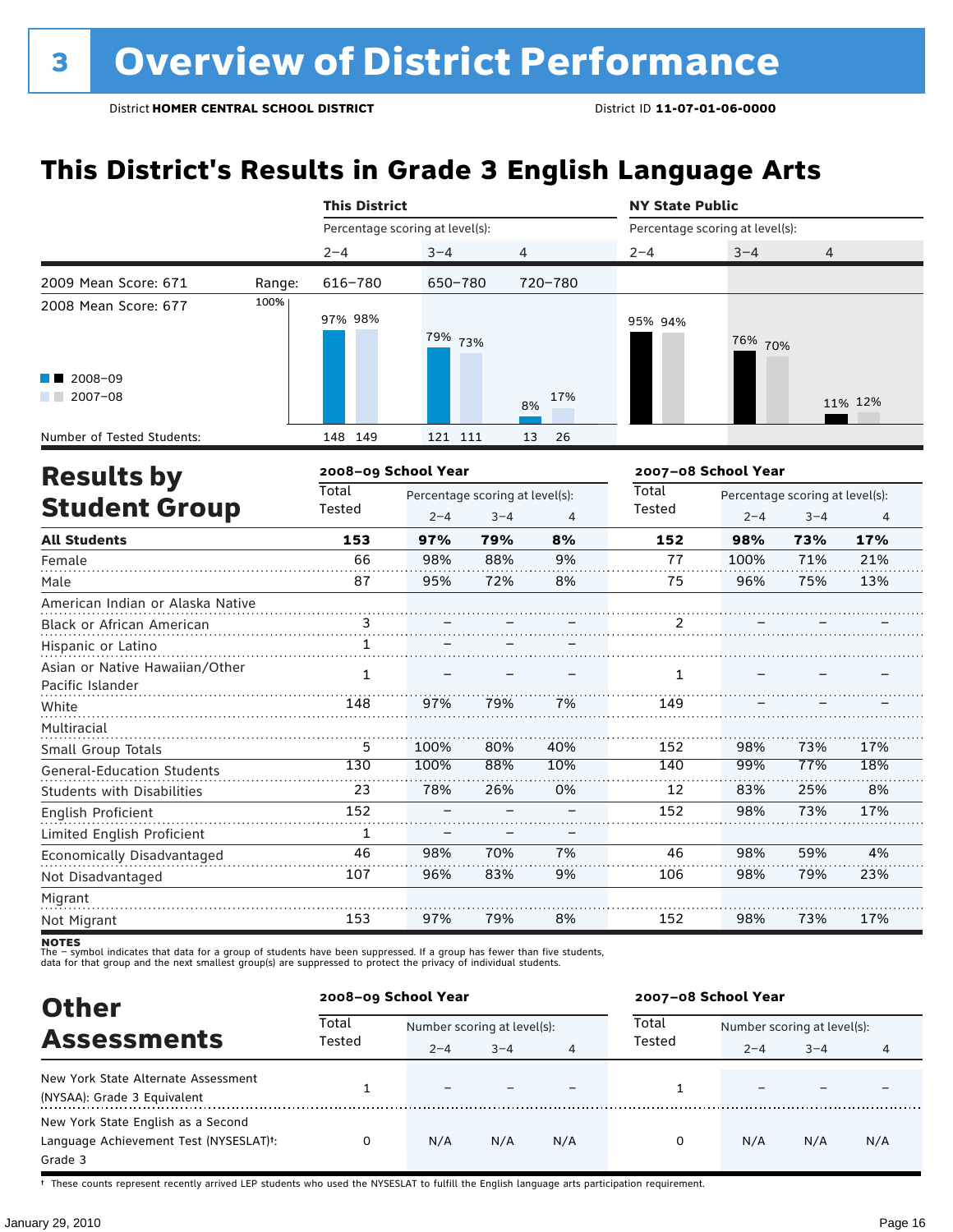### **This District's Results in Grade 3 Mathematics**

|                                                               |        | <b>This District</b><br><b>NY State Public</b> |                                            |             |            |                                 |                     |                                            |                |  |
|---------------------------------------------------------------|--------|------------------------------------------------|--------------------------------------------|-------------|------------|---------------------------------|---------------------|--------------------------------------------|----------------|--|
|                                                               |        | Percentage scoring at level(s):                |                                            |             |            | Percentage scoring at level(s): |                     |                                            |                |  |
|                                                               |        | $2 - 4$                                        | $3 - 4$                                    |             | 4          | $2 - 4$                         | $3 - 4$             | 4                                          |                |  |
| 2009 Mean Score: 692                                          | Range: | 624-770                                        | 650-770                                    |             | 703-770    |                                 |                     |                                            |                |  |
| 2008 Mean Score: 687                                          | 100%   | 98% 98%                                        | 95% 92%                                    |             |            | 99% 98%                         | 93% 90%             |                                            |                |  |
| 2008-09<br>$2007 - 08$                                        |        |                                                |                                            |             | 27% 25%    |                                 |                     |                                            | 27% 26%        |  |
| Number of Tested Students:                                    |        | 150 149                                        | 145 140                                    |             | 38<br>42   |                                 |                     |                                            |                |  |
| <b>Results by</b>                                             |        | 2008-09 School Year                            |                                            |             |            |                                 | 2007-08 School Year |                                            |                |  |
| <b>Student Group</b>                                          |        | <b>Total</b><br>Tested                         | Percentage scoring at level(s):<br>$2 - 4$ | $3 - 4$     | 4          | Total<br>Tested                 | $2 - 4$             | Percentage scoring at level(s):<br>$3 - 4$ | $\overline{4}$ |  |
| <b>All Students</b>                                           |        | 153                                            | 98%                                        | 95%         | 27%        | 152                             | 98%                 | 92%                                        | 25%            |  |
| Female<br>Male                                                |        | 66<br>87                                       | 100%<br>97%                                | 97%<br>93%  | 29%<br>26% | 77<br>75                        | 100%<br>96%         | 94%<br>91%                                 | 19%<br>31%     |  |
| American Indian or Alaska Native<br>Black or African American |        | 3                                              |                                            |             |            | 2                               |                     |                                            |                |  |
| Hispanic or Latino<br>Asian or Native Hawaiian/Other          |        | 1<br>$\mathbf{1}$                              |                                            |             |            | $\mathbf{1}$                    |                     |                                            |                |  |
| Pacific Islander<br>White                                     |        | 148                                            | 98%                                        | 95%         | 26%        | 149                             |                     |                                            |                |  |
| Multiracial<br>Small Group Totals                             |        | 5<br>130                                       | 100%<br>100%                               | 100%<br>98% | 60%        | 152<br>138                      | 98%                 | 92%                                        | 25%<br>25%     |  |
| <b>General-Education Students</b>                             |        |                                                |                                            |             | 31%        |                                 | 100%                | 95%                                        |                |  |
| <b>Students with Disabilities</b>                             |        | 23<br>152                                      | 87%                                        | 78%         | 9%         | 14<br>152                       | 79%<br>98%          | 64%<br>92%                                 | 21%<br>25%     |  |
| <b>English Proficient</b>                                     |        | $\mathbf{1}$                                   |                                            |             |            |                                 |                     |                                            |                |  |
| Limited English Proficient                                    |        | 45                                             | 100%                                       | 96%         | 18%        | 46                              | 98%                 | 83%                                        | 13%            |  |
| Economically Disadvantaged<br>Not Disadvantaged               |        | 108                                            | 97%                                        | 94%         | 31%        | 106                             | 98%                 | 96%                                        | 30%            |  |
| Migrant                                                       |        |                                                |                                            |             |            |                                 |                     |                                            |                |  |
| Not Migrant                                                   |        | 153                                            | 98%                                        | 95%         | 27%        | 152                             | 98%                 | 92%                                        | 25%            |  |

| <b>Other</b>                                                       | 2008-09 School Year |                             |         | 2007-08 School Year |                             |         |   |  |
|--------------------------------------------------------------------|---------------------|-----------------------------|---------|---------------------|-----------------------------|---------|---|--|
| <b>Assessments</b>                                                 | Total               | Number scoring at level(s): |         | Total               | Number scoring at level(s): |         |   |  |
|                                                                    | Tested              | $2 - 4$                     | $3 - 4$ | Tested              | $2 - 4$                     | $3 - 4$ | 4 |  |
| New York State Alternate Assessment<br>(NYSAA): Grade 3 Equivalent |                     |                             |         |                     |                             |         |   |  |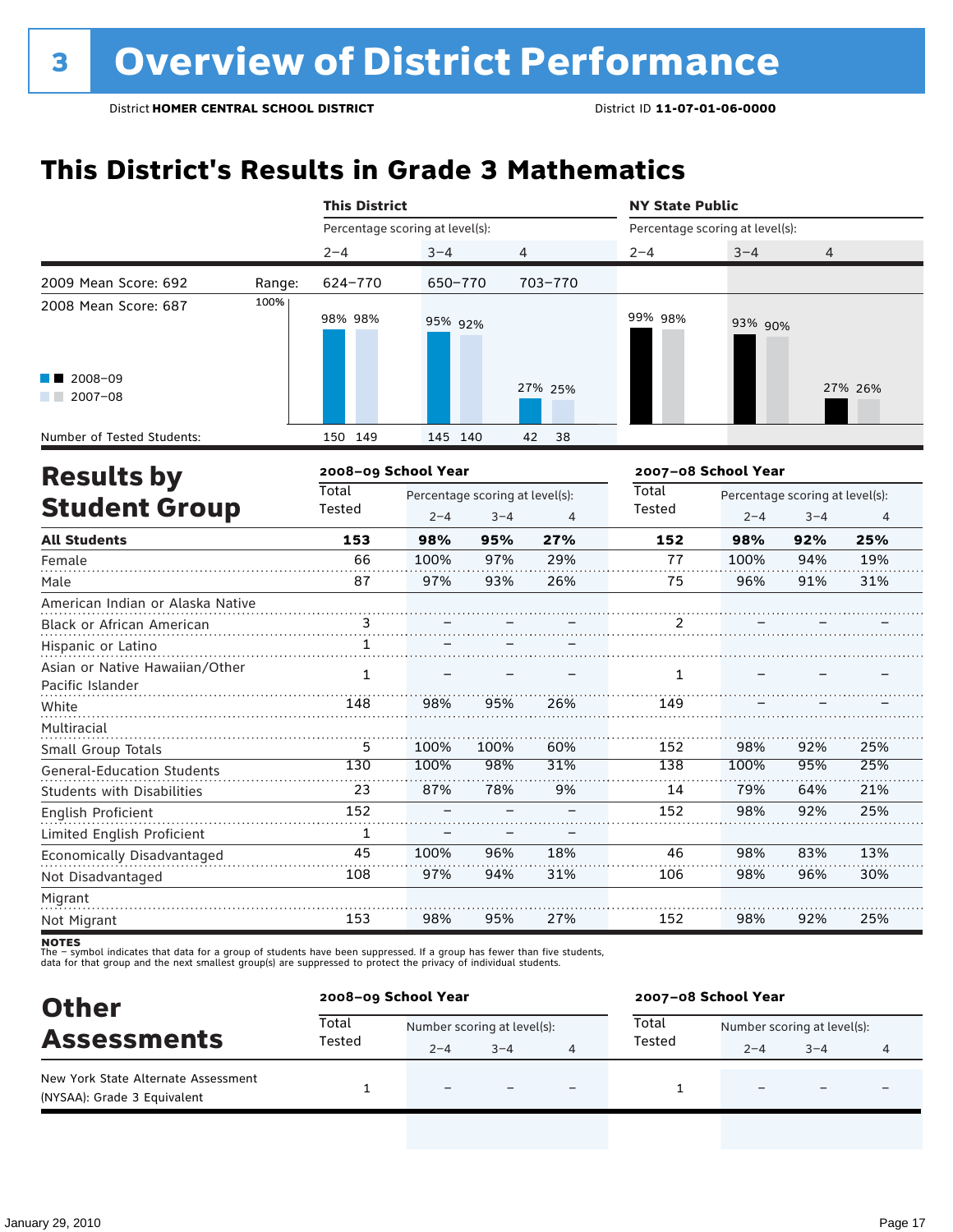### **This District's Results in Grade 4 English Language Arts**

|                                                               |        | <b>This District</b>            |         |                                            |           | <b>NY State Public</b>          |            |                                            |                |
|---------------------------------------------------------------|--------|---------------------------------|---------|--------------------------------------------|-----------|---------------------------------|------------|--------------------------------------------|----------------|
|                                                               |        | Percentage scoring at level(s): |         |                                            |           | Percentage scoring at level(s): |            |                                            |                |
|                                                               |        | $2 - 4$                         | $3 - 4$ | 4                                          |           | $2 - 4$                         | $3 - 4$    | 4                                          |                |
| 2009 Mean Score: 673                                          | Range: | 612-775                         | 650-775 |                                            | 716-775   |                                 |            |                                            |                |
| 2008 Mean Score: 672                                          | 100%   | 97% 96%                         | 86%     | 73%                                        |           | 96% 93%                         | 77%<br>71% |                                            |                |
| 2008-09<br>$\sqrt{2007-08}$                                   |        |                                 |         |                                            | 10%<br>6% |                                 |            | 7%                                         | 8%             |
| Number of Tested Students:                                    |        | 155 155                         | 137 118 |                                            | 17<br>9   |                                 |            |                                            |                |
| <b>Results by</b>                                             |        | 2008-09 School Year             |         |                                            |           | 2007-08 School Year             |            |                                            |                |
| <b>Student Group</b>                                          |        | Total<br>Tested                 | $2 - 4$ | Percentage scoring at level(s):<br>$3 - 4$ | 4         | Total<br>Tested                 | $2 - 4$    | Percentage scoring at level(s):<br>$3 - 4$ | $\overline{4}$ |
| <b>All Students</b>                                           |        | 159                             | 97%     | 86%                                        | 6%        | 162                             | 96%        | 73%                                        | 10%            |
| Female                                                        |        | 82                              | 100%    | 89%                                        | 9%        | 65                              | 95%        | 75%                                        | 11%            |
| Male                                                          |        | 77                              | 95%     | 83%                                        | 3%        | 97                              | 96%        | 71%                                        | 10%            |
| American Indian or Alaska Native<br>Black or African American |        | 2                               |         |                                            |           |                                 |            |                                            |                |
| Hispanic or Latino                                            |        |                                 |         |                                            |           |                                 |            |                                            |                |
| Asian or Native Hawaiian/Other<br>Pacific Islander            |        | $\mathbf{1}$                    |         |                                            |           | 2                               |            |                                            |                |
| White                                                         |        | 156                             |         |                                            |           | 160                             |            |                                            |                |
| Multiracial<br>Small Group Totals                             |        | 159                             | 97%     | 86%                                        | 6%        | 162                             | 96%        | 73%                                        | 10%            |
| <b>General-Education Students</b>                             |        | 136                             | 100%    | 93%                                        | 7%        | 143                             | 99%        | 80%                                        | 12%            |
| Students with Disabilities                                    |        | 23                              | 83%     | 48%                                        | 0%        | 19                              | 74%        | 16%                                        | 0%             |
| English Proficient                                            |        | 159                             | 97%     | 86%                                        | 6%        | 162                             | 96%        | 73%                                        | 10%            |
| Limited English Proficient                                    |        |                                 |         |                                            |           |                                 |            |                                            |                |
| Economically Disadvantaged                                    |        | 43                              | 98%     | 84%                                        | 2%        | 43                              | 88%        | 53%                                        | 5%             |
| Not Disadvantaged                                             |        | 116                             | 97%     | 87%                                        | 7%        | 119                             | 98%        | 80%                                        | 13%            |
| Migrant                                                       |        |                                 |         |                                            |           |                                 |            |                                            |                |
| Not Migrant                                                   |        | 159                             | 97%     | 86%                                        | 6%        | 162                             | 96%        | 73%                                        | 10%            |

**NOTES**<br>The – symbol indicates that data for a group of students have been suppressed. If a group has fewer than five students,<br>data for that group and the next smallest group(s) are suppressed to protect the privacy of in

| <b>Other</b>                           |        | 2008-09 School Year         |         |     | 2007-08 School Year |                             |         |     |  |
|----------------------------------------|--------|-----------------------------|---------|-----|---------------------|-----------------------------|---------|-----|--|
| <b>Assessments</b>                     | Total  | Number scoring at level(s): |         |     | Total<br>Tested     | Number scoring at level(s): |         |     |  |
|                                        | Tested | $2 - 4$                     | $3 - 4$ | 4   |                     | $2 - 4$                     | $3 - 4$ | 4   |  |
| New York State Alternate Assessment    |        |                             |         |     |                     |                             |         |     |  |
| (NYSAA): Grade 4 Equivalent            |        |                             |         |     | 0                   |                             |         |     |  |
| New York State English as a Second     |        |                             |         |     |                     |                             |         |     |  |
| Language Achievement Test (NYSESLAT)t: | 0      | N/A                         | N/A     | N/A | 0                   | N/A                         | N/A     | N/A |  |
| Grade 4                                |        |                             |         |     |                     |                             |         |     |  |

† These counts represent recently arrived LEP students who used the NYSESLAT to fulfill the English language arts participation requirement.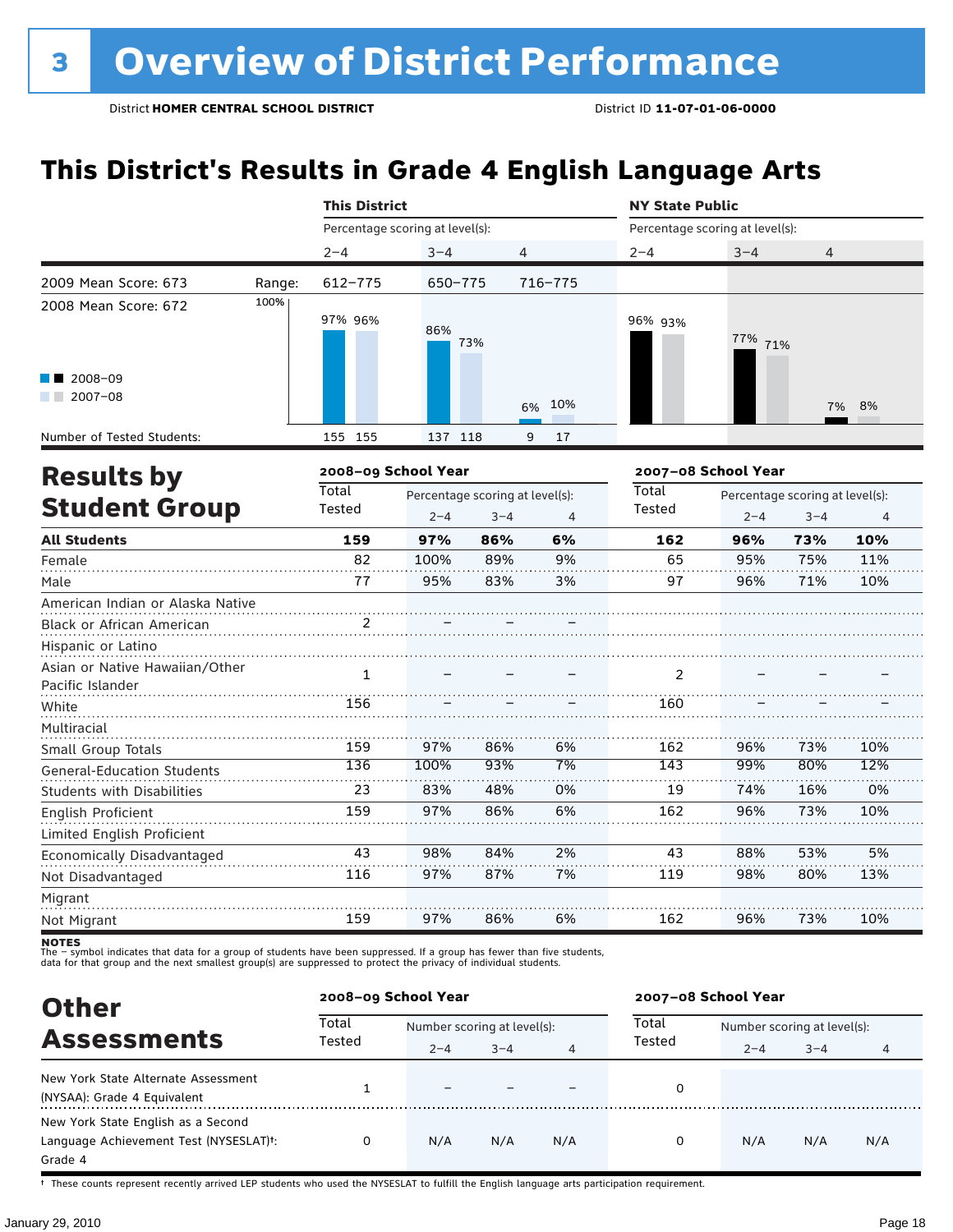### **This District's Results in Grade 4 Mathematics**

|                                   |        | <b>This District</b>            |         |                                 |          | <b>NY State Public</b>          |         |                                 |                |  |  |
|-----------------------------------|--------|---------------------------------|---------|---------------------------------|----------|---------------------------------|---------|---------------------------------|----------------|--|--|
|                                   |        | Percentage scoring at level(s): |         |                                 |          | Percentage scoring at level(s): |         |                                 |                |  |  |
|                                   |        | $2 - 4$                         | $3 - 4$ | 4                               |          | $2 - 4$                         | $3 - 4$ | 4                               |                |  |  |
| 2009 Mean Score: 678              | Range: | 622-800                         | 650-800 |                                 | 702-800  |                                 |         |                                 |                |  |  |
| 2008 Mean Score: 677              | 100%   | 96% 96%                         | 84% 86% |                                 |          | 96% 95%                         | 87% 84% |                                 |                |  |  |
| 2008-09<br>$2007 - 08$            |        |                                 |         |                                 | 19% 20%  |                                 |         |                                 | 35% 29%        |  |  |
| Number of Tested Students:        |        | 153 156                         | 134 140 |                                 | 31<br>32 |                                 |         |                                 |                |  |  |
| <b>Results by</b>                 |        | 2008-09 School Year             |         |                                 |          | 2007-08 School Year             |         |                                 |                |  |  |
|                                   |        | <b>Total</b>                    |         | Percentage scoring at level(s): |          | Total                           |         | Percentage scoring at level(s): |                |  |  |
| <b>Student Group</b>              |        | Tested                          | $2 - 4$ | $3 - 4$                         | 4        | Tested                          | $2 - 4$ | $3 - 4$                         | $\overline{4}$ |  |  |
| <b>All Students</b>               |        | 159                             | 96%     | 84%                             | 19%      | 163                             | 96%     | 86%                             | 20%            |  |  |
| Female                            |        | 83                              | 98%     | 84%                             | 22%      | 65                              | 95%     | 88%                             | 15%            |  |  |
| Male                              |        | 76                              | 95%     | 84%                             | 17%      | 98                              | 96%     | 85%                             | 22%            |  |  |
| American Indian or Alaska Native  |        |                                 |         |                                 |          |                                 |         |                                 |                |  |  |
| Black or African American         |        | 2                               |         |                                 |          |                                 |         |                                 |                |  |  |
| Hispanic or Latino                |        |                                 |         |                                 |          |                                 |         |                                 |                |  |  |
| Asian or Native Hawaiian/Other    |        | $\mathbf{1}$                    |         |                                 |          | 2                               |         |                                 |                |  |  |
| Pacific Islander                  |        |                                 |         |                                 |          |                                 |         |                                 |                |  |  |
| White                             |        | 156                             |         |                                 |          | 161                             |         |                                 |                |  |  |
| Multiracial                       |        |                                 |         |                                 |          |                                 |         |                                 |                |  |  |
| Small Group Totals                |        | 159                             | 96%     | 84%                             | 19%      | 163                             | 96%     | 86%                             | 20%            |  |  |
| <b>General-Education Students</b> |        | 136                             | 100%    | 93%                             | 22%      | 144                             | 97%     | 90%                             | 22%            |  |  |
| <b>Students with Disabilities</b> |        | 23                              | 74%     | 35%                             | 4%       | 19                              | 84%     | 53%                             | 0%             |  |  |
| English Proficient                |        | 159                             | 96%     | 84%                             | 19%      | 163                             | 96%     | 86%                             | 20%            |  |  |
| Limited English Proficient        |        |                                 |         |                                 |          |                                 |         |                                 |                |  |  |
| Economically Disadvantaged        |        | 42                              | 93%     | 79%                             | 7%       | 44                              | 93%     | 77%                             | 5%             |  |  |
| Not Disadvantaged                 |        | 117                             | 97%     | 86%                             | 24%      | 119                             | 97%     | 89%                             | 25%            |  |  |
| Migrant                           |        |                                 |         |                                 |          |                                 |         |                                 |                |  |  |
| Not Migrant                       |        | 159                             | 96%     | 84%                             | 19%      | 163                             | 96%     | 86%                             | 20%            |  |  |

| <b>Other</b>                                                       |        | 2008-09 School Year         |         |   | 2007-08 School Year |                             |         |  |  |
|--------------------------------------------------------------------|--------|-----------------------------|---------|---|---------------------|-----------------------------|---------|--|--|
| <b>Assessments</b>                                                 | Total  | Number scoring at level(s): |         |   | Total               | Number scoring at level(s): |         |  |  |
|                                                                    | Tested | $2 - 4$                     | $3 - 4$ | 4 | Tested              | $2 - 4$                     | $3 - 4$ |  |  |
| New York State Alternate Assessment<br>(NYSAA): Grade 4 Equivalent |        | $\overline{\phantom{0}}$    |         | - | 0                   |                             |         |  |  |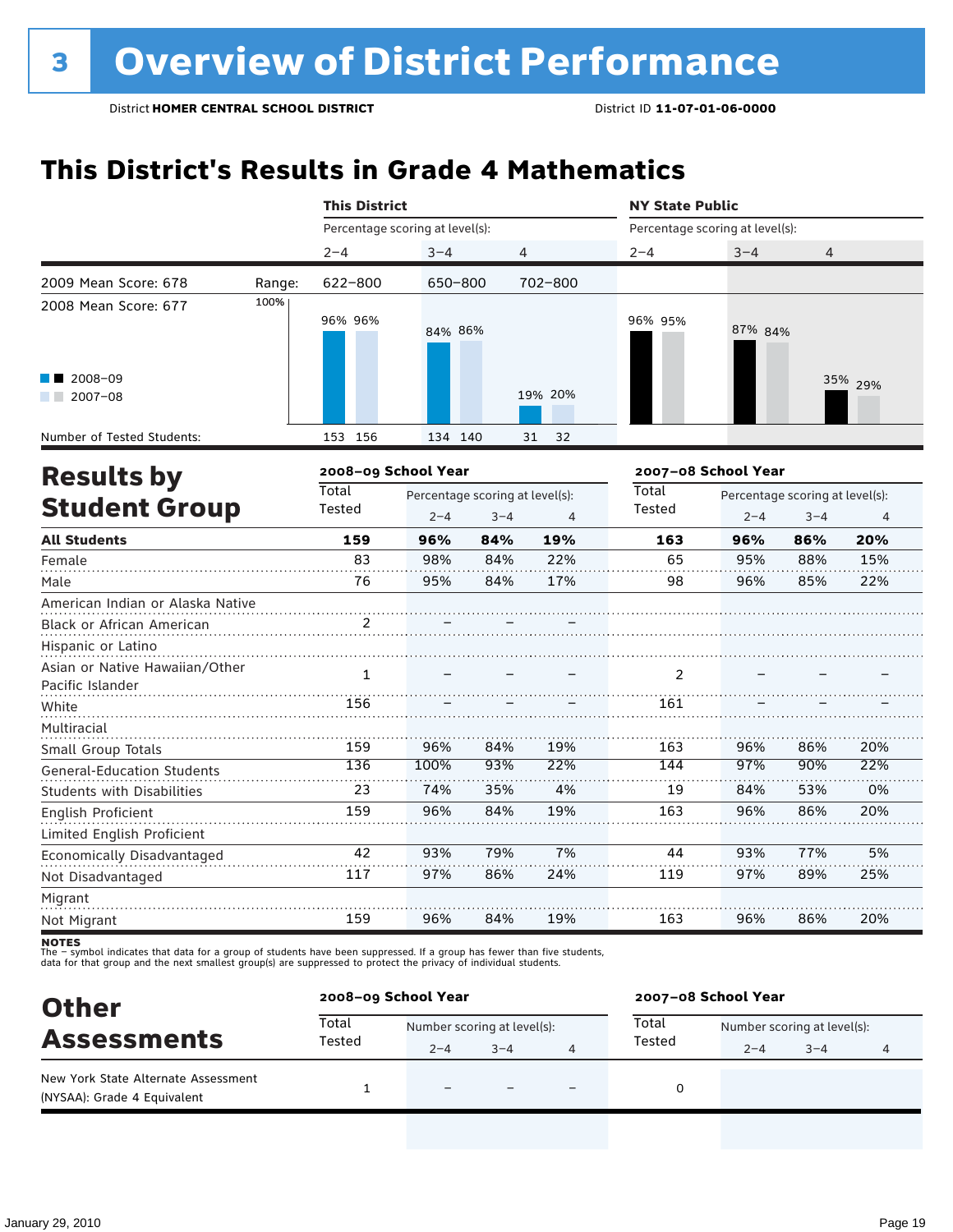### **This District's Results in Grade 4 Science**

|                                   |        | <b>This District</b>            |            |                                            |                | <b>NY State Public</b>          |                     |                                            |                |  |  |
|-----------------------------------|--------|---------------------------------|------------|--------------------------------------------|----------------|---------------------------------|---------------------|--------------------------------------------|----------------|--|--|
|                                   |        | Percentage scoring at level(s): |            |                                            |                | Percentage scoring at level(s): |                     |                                            |                |  |  |
|                                   |        | $2 - 4$                         | $3 - 4$    |                                            | $\overline{4}$ | $2 - 4$                         | $3 - 4$             | $\overline{4}$                             |                |  |  |
| 2009 Mean Score: 84               | Range: | $45 - 100$                      | $65 - 100$ |                                            | $85 - 100$     |                                 |                     |                                            |                |  |  |
| 2008 Mean Score: 83               | 100%   | 98% 99%                         | 93% 94%    |                                            | 61% 54%        | 97% 97%                         | 88% 85%             | 59%                                        |                |  |  |
| 2008-09<br>$2007 - 08$            |        |                                 |            |                                            |                |                                 |                     |                                            | 50%            |  |  |
| Number of Tested Students:        |        | 156 162                         | 148 153    |                                            | 88<br>97       |                                 |                     |                                            |                |  |  |
| <b>Results by</b>                 |        | 2008-09 School Year             |            |                                            |                |                                 | 2007-08 School Year |                                            |                |  |  |
| <b>Student Group</b>              |        | <b>Total</b><br>Tested          | $2 - 4$    | Percentage scoring at level(s):<br>$3 - 4$ | 4              | <b>Total</b><br>Tested          | $2 - 4$             | Percentage scoring at level(s):<br>$3 - 4$ | $\overline{4}$ |  |  |
| <b>All Students</b>               |        | 159                             | 98%        | 93%                                        | 61%            | 163                             | 99%                 | 94%                                        | 54%            |  |  |
| Female                            |        | 84                              | 98%        | 94%                                        | 58%            | 65                              | 100%                | 91%                                        | 48%            |  |  |
| Male                              |        | 75                              | 99%        | 92%                                        | 64%            | 98                              | 99%                 | 96%                                        | 58%            |  |  |
| American Indian or Alaska Native  |        |                                 |            |                                            |                |                                 |                     |                                            |                |  |  |
| Black or African American         |        | 3                               |            |                                            |                |                                 |                     |                                            |                |  |  |
| Hispanic or Latino                |        |                                 |            |                                            |                |                                 |                     |                                            |                |  |  |
| Asian or Native Hawaiian/Other    |        | 2                               |            |                                            |                | 2                               |                     |                                            |                |  |  |
| Pacific Islander                  |        |                                 |            |                                            |                |                                 |                     |                                            |                |  |  |
| White                             |        | 154                             | 99%        | 95%                                        | 62%            | 161                             |                     |                                            |                |  |  |
| Multiracial                       |        |                                 |            |                                            |                |                                 |                     |                                            |                |  |  |
| Small Group Totals                |        | 5                               | 80%        | 40%                                        | 40%            | 163                             | 99%                 | 94%                                        | 54%            |  |  |
| <b>General-Education Students</b> |        | 137                             | 99%        | 96%                                        | 65%            | 144                             | 99%                 | 94%                                        | 56%            |  |  |
| <b>Students with Disabilities</b> |        | 22                              | 91%        | 73%                                        | 36%            | 19                              | 100%                | 95%                                        | 37%            |  |  |
| English Proficient                |        | 159                             | 98%        | 93%                                        | 61%            | 163                             | 99%                 | 94%                                        | 54%            |  |  |
| Limited English Proficient        |        |                                 |            |                                            |                |                                 |                     |                                            |                |  |  |
| Economically Disadvantaged        |        | 41                              | 98%        | 80%                                        | 39%            | 44                              | 98%                 | 89%                                        | 36%            |  |  |
| Not Disadvantaged                 |        | 118                             | 98%        | 97%                                        | 69%            | 119                             | 100%                | 96%                                        | 61%            |  |  |
| Migrant                           |        |                                 |            |                                            |                |                                 |                     |                                            |                |  |  |
| Not Migrant                       |        | 159                             | 98%        | 93%                                        | 61%            | 163                             | 99%                 | 94%                                        | 54%            |  |  |

| <b>Other</b>                                                       | 2008-09 School Year |                             |         |  | 2007-08 School Year |                             |         |  |  |
|--------------------------------------------------------------------|---------------------|-----------------------------|---------|--|---------------------|-----------------------------|---------|--|--|
| <b>Assessments</b>                                                 | Total               | Number scoring at level(s): |         |  | Total               | Number scoring at level(s): |         |  |  |
|                                                                    | Tested              | $2 - 4$                     | $3 - 4$ |  | Tested              | $2 - 4$                     | $3 - 4$ |  |  |
| New York State Alternate Assessment<br>(NYSAA): Grade 4 Equivalent |                     | $\overline{\phantom{0}}$    |         |  | 0                   |                             |         |  |  |
|                                                                    |                     |                             |         |  |                     |                             |         |  |  |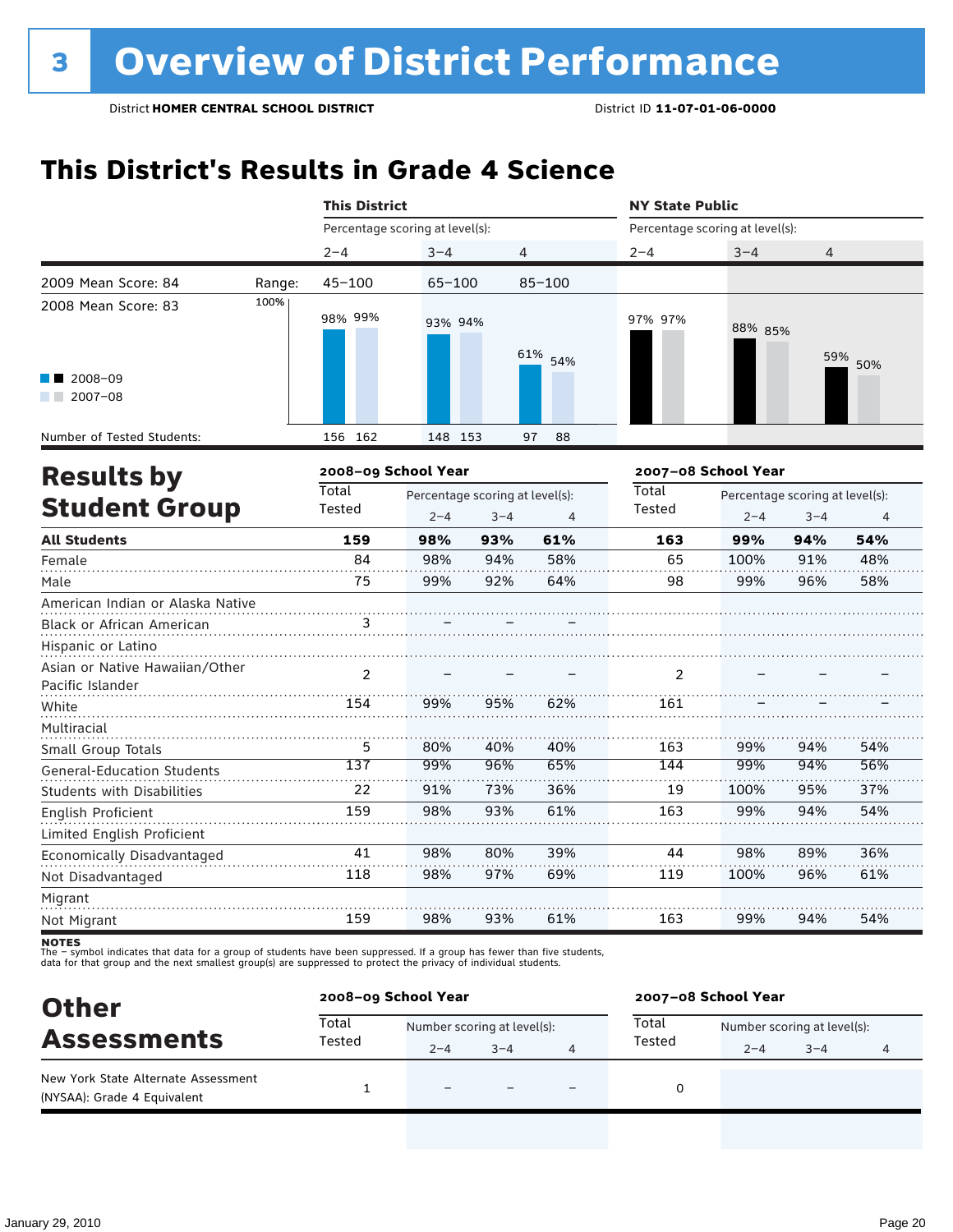### **This District's Results in Grade 5 English Language Arts**

|                                                    |        | <b>This District</b>            |                                            |                |             | <b>NY State Public</b>          |         |                                            |     |
|----------------------------------------------------|--------|---------------------------------|--------------------------------------------|----------------|-------------|---------------------------------|---------|--------------------------------------------|-----|
|                                                    |        | Percentage scoring at level(s): |                                            |                |             | Percentage scoring at level(s): |         |                                            |     |
|                                                    |        | $2 - 4$                         | $3 - 4$                                    | $\overline{4}$ |             | $2 - 4$                         | $3 - 4$ | 4                                          |     |
| 2009 Mean Score: 679                               | Range: | 608-795                         | $650 - 795$                                |                | $711 - 795$ |                                 |         |                                            |     |
| 2008 Mean Score: 661                               | 100%   | 100% 98%                        | 88%                                        | 69%            |             | 99% 98%                         | 82% 78% |                                            |     |
| 2008-09<br>$2007 - 08$                             |        |                                 |                                            |                | 15%<br>2%   |                                 |         | 14%                                        | 6%  |
| Number of Tested Students:                         |        | 169 171                         | 149 121                                    |                | 26<br>4     |                                 |         |                                            |     |
| <b>Results by</b>                                  |        | 2008-09 School Year             |                                            |                |             | 2007-08 School Year             |         |                                            |     |
| <b>Student Group</b>                               |        | Total<br>Tested                 | Percentage scoring at level(s):<br>$2 - 4$ | $3 - 4$        | 4           | Total<br>Tested                 | $2 - 4$ | Percentage scoring at level(s):<br>$3 - 4$ | 4   |
| <b>All Students</b>                                |        | 169                             | 100%                                       | 88%            | 15%         | 175                             | 98%     | 69%                                        | 2%  |
| Female                                             |        | 69                              | 100%                                       | 90%            | 19%         | 75                              | 99%     | 71%                                        | 3%  |
| Male                                               |        | 100                             | 100%                                       | 87%            | 13%         | 100                             | 97%     | 68%                                        | 2%  |
| American Indian or Alaska Native                   |        |                                 |                                            |                |             |                                 |         |                                            |     |
| <b>Black or African American</b>                   |        |                                 |                                            |                |             | 3                               |         |                                            |     |
| Hispanic or Latino                                 |        |                                 |                                            |                |             | 2                               |         |                                            |     |
| Asian or Native Hawaiian/Other<br>Pacific Islander |        | 3                               |                                            |                |             | 3                               |         |                                            |     |
| White                                              |        | 166                             |                                            |                |             | 167                             | 98%     | 69%                                        | 2%  |
| Multiracial<br>Small Group Totals                  |        | 169                             | 100%                                       | 88%            | 15%         | 8                               | 100%    | 63%                                        | 13% |
| <b>General-Education Students</b>                  |        | 142                             | 100%                                       | 96%            | 18%         | 134                             | 100%    | 84%                                        | 3%  |
| <b>Students with Disabilities</b>                  |        | 27                              | 100%                                       | 48%            | 0%          | 41                              | 90%     | 22%                                        | 0%  |
| English Proficient                                 |        | 169                             | 100%                                       | 88%            | 15%         | 175                             | 98%     | 69%                                        | 2%  |
| Limited English Proficient                         |        |                                 |                                            |                |             |                                 |         |                                            |     |
| Economically Disadvantaged                         |        | 44                              | 100%                                       | 77%            | 7%          | 60                              | 98%     | 48%                                        | 2%  |
| Not Disadvantaged                                  |        | 125                             | 100%                                       | 92%            | 18%         | 115                             | 97%     | 80%                                        | 3%  |
| Migrant                                            |        |                                 |                                            |                |             |                                 |         |                                            |     |
| Not Migrant                                        |        | 169                             | 100%                                       | 88%            | 15%         | 175                             | 98%     | 69%                                        | 2%  |

**NOTES**<br>The – symbol indicates that data for a group of students have been suppressed. If a group has fewer than five students,<br>data for that group and the next smallest group(s) are suppressed to protect the privacy of in

| <b>Other</b>                                                                                         |                 | 2008-09 School Year         |         |     | 2007-08 School Year |                             |         |     |  |
|------------------------------------------------------------------------------------------------------|-----------------|-----------------------------|---------|-----|---------------------|-----------------------------|---------|-----|--|
| <b>Assessments</b>                                                                                   | Total<br>Tested | Number scoring at level(s): |         |     | Total               | Number scoring at level(s): |         |     |  |
|                                                                                                      |                 | $2 - 4$                     | $3 - 4$ | 4   | Tested              | $2 - 4$                     | $3 - 4$ | 4   |  |
| New York State Alternate Assessment<br>(NYSAA): Grade 5 Equivalent                                   | 0               |                             |         |     | 0                   |                             |         |     |  |
| New York State English as a Second<br>Language Achievement Test (NYSESLAT) <sup>t</sup> :<br>Grade 5 | 0               | N/A                         | N/A     | N/A | 0                   | N/A                         | N/A     | N/A |  |

† These counts represent recently arrived LEP students who used the NYSESLAT to fulfill the English language arts participation requirement.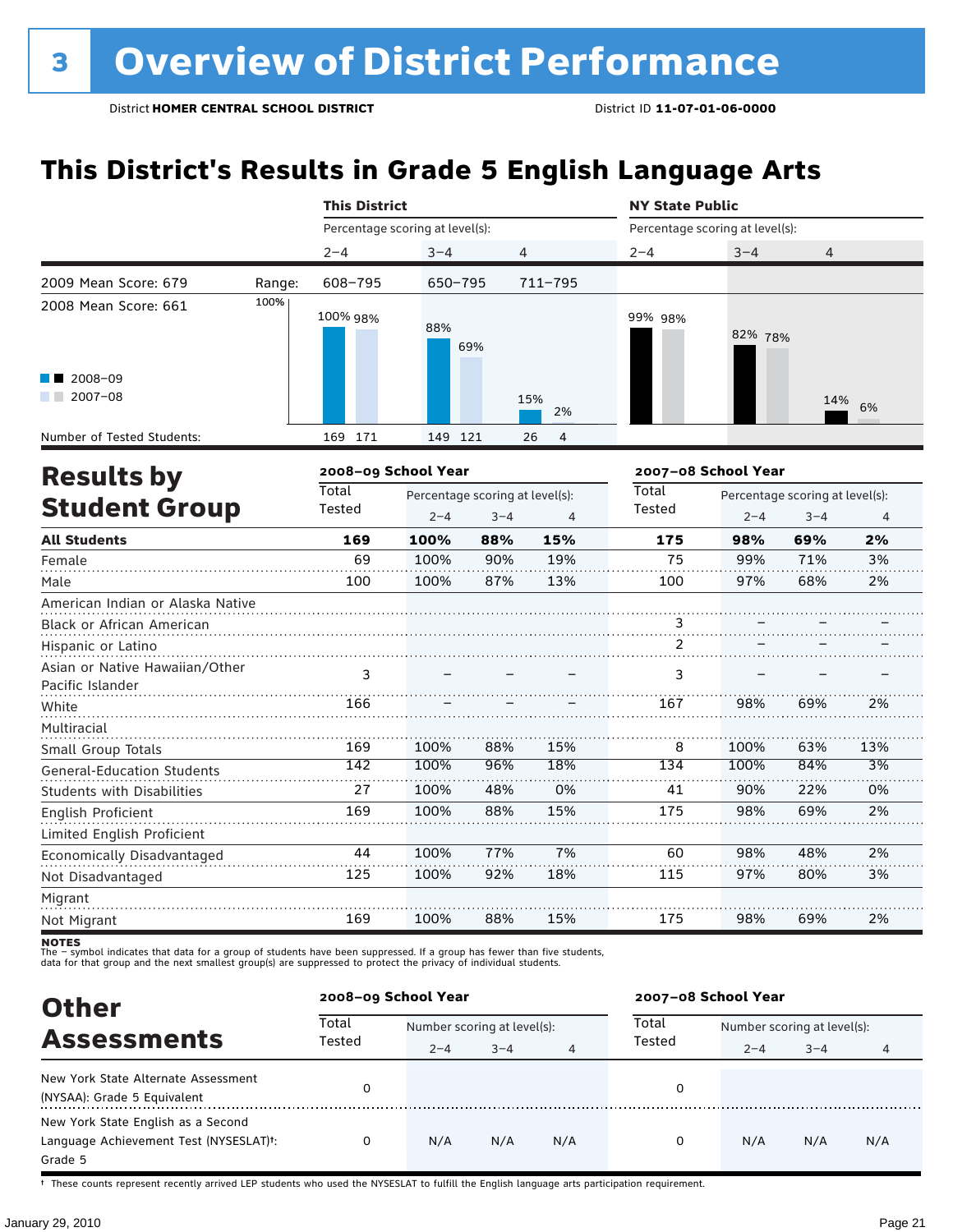### **This District's Results in Grade 5 Mathematics**

|                                                                          |        | <b>This District</b>            |         |                                 |                | <b>NY State Public</b>          |         |                                 |                |
|--------------------------------------------------------------------------|--------|---------------------------------|---------|---------------------------------|----------------|---------------------------------|---------|---------------------------------|----------------|
|                                                                          |        | Percentage scoring at level(s): |         |                                 |                | Percentage scoring at level(s): |         |                                 |                |
|                                                                          |        | $2 - 4$                         | $3 - 4$ |                                 | 4              | $2 - 4$                         | $3 - 4$ | 4                               |                |
| 2009 Mean Score: 686                                                     | Range: | 619-780                         | 650-780 |                                 | 699-780        |                                 |         |                                 |                |
| 2008 Mean Score: 673                                                     | 100%   | 99% 96%                         | 93%     | 79%                             |                | 98% 96%                         | 88% 83% |                                 |                |
| 2008-09<br>$2007 - 08$                                                   |        |                                 |         |                                 | 35%<br>17%     |                                 |         |                                 | 36% 27%        |
| Number of Tested Students:                                               |        | 168 167                         | 158 137 |                                 | 30<br>59       |                                 |         |                                 |                |
| <b>Results by</b>                                                        |        | 2008-09 School Year             |         |                                 |                | 2007-08 School Year             |         |                                 |                |
|                                                                          |        | Total                           |         | Percentage scoring at level(s): |                | Total                           |         | Percentage scoring at level(s): |                |
| <b>Student Group</b>                                                     |        | Tested                          | $2 - 4$ | $3 - 4$                         | $\overline{4}$ | Tested                          | $2 - 4$ | $3 - 4$                         | $\overline{4}$ |
| <b>All Students</b>                                                      |        | 170                             | 99%     | 93%                             | 35%            | 174                             | 96%     | 79%                             | 17%            |
| Female                                                                   |        | 69                              | 100%    | 96%                             | 35%            | 76                              | 95%     | 75%                             | 12%            |
| Male                                                                     |        | 101                             | 98%     | 91%                             | 35%            | 98                              | 97%     | 82%                             | 21%            |
| American Indian or Alaska Native                                         |        |                                 |         |                                 |                |                                 |         |                                 |                |
| Black or African American                                                |        |                                 |         |                                 |                | 3<br>2                          |         |                                 |                |
| Hispanic or Latino<br>Asian or Native Hawaiian/Other<br>Pacific Islander |        | 3                               |         |                                 |                | 3                               |         |                                 |                |
| White                                                                    |        | 167                             |         |                                 |                | 166                             | 96%     | 80%                             | 17%            |
| Multiracial                                                              |        |                                 |         |                                 |                |                                 |         |                                 |                |
| Small Group Totals                                                       |        | 170                             | 99%     | 93%                             | 35%            | 8                               | 88%     | 63%                             | 25%            |
| General-Education Students                                               |        | 143                             | 100%    | 97%                             | 41%            | 134                             | 100%    | 86%                             | 19%            |
| <b>Students with Disabilities</b>                                        |        | 27                              | 93%     | 70%                             | 0%             | 40                              | 83%     | 55%                             | 13%            |
| English Proficient                                                       |        | 170                             | 99%     | 93%                             | 35%            | 174                             | 96%     | 79%                             | 17%            |
| Limited English Proficient                                               |        |                                 |         |                                 |                |                                 |         |                                 |                |
| Economically Disadvantaged                                               |        | 44                              | 100%    | 89%                             | 16%            | 59                              | 95%     | 75%                             | 10%            |
| Not Disadvantaged                                                        |        | 126                             | 98%     | 94%                             | 41%            | 115                             | 97%     | 81%                             | 21%            |
| Migrant                                                                  |        |                                 |         |                                 |                |                                 |         |                                 |                |
| Not Migrant                                                              |        | 170                             | 99%     | 93%                             | 35%            | 174                             | 96%     | 79%                             | 17%            |

| <b>Other</b>                                                       | 2008-09 School Year |                             |         |  | 2007-08 School Year |                             |         |   |  |
|--------------------------------------------------------------------|---------------------|-----------------------------|---------|--|---------------------|-----------------------------|---------|---|--|
| <b>Assessments</b>                                                 | Total<br>Tested     | Number scoring at level(s): |         |  | Total               | Number scoring at level(s): |         |   |  |
|                                                                    |                     | $2 - 4$                     | $3 - 4$ |  | Tested              | $2 - 4$                     | $3 - 4$ | 4 |  |
| New York State Alternate Assessment<br>(NYSAA): Grade 5 Equivalent |                     |                             |         |  | 0                   |                             |         |   |  |
|                                                                    |                     |                             |         |  |                     |                             |         |   |  |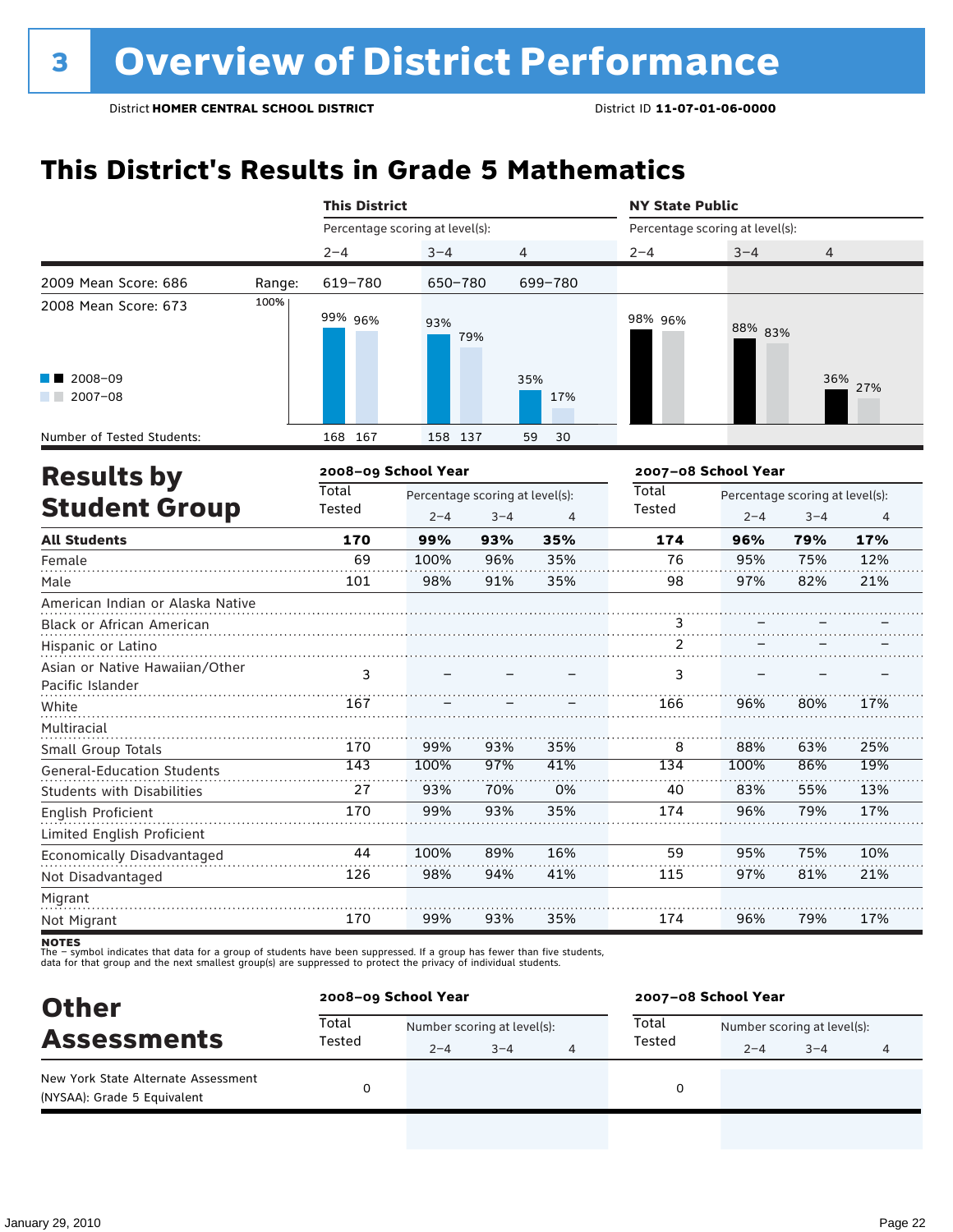### **This District's Results in Grade 6 English Language Arts**

|                                                               |        | <b>This District</b>            |         |                                                                         |          | <b>NY State Public</b>          |                     |                                            |                |  |
|---------------------------------------------------------------|--------|---------------------------------|---------|-------------------------------------------------------------------------|----------|---------------------------------|---------------------|--------------------------------------------|----------------|--|
|                                                               |        | Percentage scoring at level(s): |         |                                                                         |          | Percentage scoring at level(s): |                     |                                            |                |  |
|                                                               |        | $2 - 4$                         | $3 - 4$ | $\overline{4}$                                                          |          | $2 - 4$                         | $3 - 4$             | $\overline{4}$                             |                |  |
| 2009 Mean Score: 663                                          | Range: | 598-785                         | 650-785 |                                                                         | 696-785* |                                 |                     |                                            |                |  |
| 2008 Mean Score: 666                                          | 100%   | 100% 99%                        | 77% 72% |                                                                         |          | 100% 98%                        | 81%<br>67%          |                                            |                |  |
| $2008 - 09$<br>$2007 - 08$<br>a sa bar                        |        |                                 |         |                                                                         | 5%<br>6% |                                 |                     | 9%                                         | 5%             |  |
| Number of Tested Students:                                    |        | 176 159                         | 135 115 |                                                                         | 8<br>10  |                                 |                     |                                            |                |  |
| <b>Results by</b>                                             |        | 2008-09 School Year             |         |                                                                         |          |                                 | 2007-08 School Year |                                            |                |  |
| <b>Student Group</b>                                          |        | Total<br>Tested                 |         | Percentage scoring at level(s):<br>$2 - 4$<br>$3 - 4$<br>$\overline{4}$ |          |                                 | $2 - 4$             | Percentage scoring at level(s):<br>$3 - 4$ | $\overline{4}$ |  |
| <b>All Students</b>                                           |        | 176                             | 100%    | 77%                                                                     | 5%       | 160                             | 99%                 | 72%                                        | 6%             |  |
| Female                                                        |        | 72                              | 100%    | 83%                                                                     | 7%       | 78                              | 99%                 | 72%                                        | 6%             |  |
| Male                                                          |        | 104                             | 100%    | 72%                                                                     | 3%       | 82                              | 100%                | 72%                                        | 6%             |  |
| American Indian or Alaska Native<br>Black or African American |        | 2                               |         |                                                                         |          | 1                               |                     |                                            |                |  |
| Hispanic or Latino                                            |        | $\overline{c}$                  |         |                                                                         |          | 1                               |                     |                                            |                |  |
| Asian or Native Hawaiian/Other<br>Pacific Islander            |        | 3                               |         |                                                                         |          | $\mathbf{1}$                    |                     |                                            |                |  |
| White                                                         |        | 169                             | 100%    | 77%                                                                     | 4%       | 157                             |                     |                                            |                |  |
| Multiracial                                                   |        |                                 |         |                                                                         |          |                                 |                     |                                            |                |  |
| Small Group Totals                                            |        | 7                               | 100%    | 71%                                                                     | 14%      | 160                             | 99%                 | 72%                                        | 6%             |  |
| <b>General-Education Students</b>                             |        | 130                             | 100%    | 92%                                                                     | 6%       | 127                             | 100%                | 83%                                        | 8%             |  |
| <b>Students with Disabilities</b>                             |        | 46                              | 100%    | 33%                                                                     | 0%       | 33                              | 97%                 | 27%                                        | 0%             |  |
| English Proficient                                            |        | 176                             | 100%    | 77%                                                                     | 5%       | 160                             | 99%                 | 72%                                        | 6%             |  |
| Limited English Proficient                                    |        |                                 |         |                                                                         |          |                                 |                     |                                            |                |  |
| Economically Disadvantaged                                    |        | 60                              | 100%    | 63%                                                                     | 0%       | 52                              | 98%                 | 52%                                        | 0%             |  |
| Not Disadvantaged                                             |        | 116                             | 100%    | 84%                                                                     | 7%       | 108                             | 100%                | 81%                                        | 9%             |  |
| Migrant                                                       |        |                                 |         |                                                                         |          |                                 |                     |                                            |                |  |
| Not Migrant                                                   |        | 176                             | 100%    | 77%                                                                     | 5%       | 160                             | 99%                 | 72%                                        | 6%             |  |

**NOTES**<br>The – symbol indicates that data for a group of students have been suppressed. If a group has fewer than five students,<br>data for that group and the next smallest group(s) are suppressed to protect the privacy of in

\* Level 4 range is for 2008–09 only. The 2007–08 range is 705–785.

| <b>Other</b>                                                                            |                 | 2008-09 School Year      |                             |     | 2007-08 School Year |                             |         |     |  |
|-----------------------------------------------------------------------------------------|-----------------|--------------------------|-----------------------------|-----|---------------------|-----------------------------|---------|-----|--|
| <b>Assessments</b>                                                                      | Total<br>Tested |                          | Number scoring at level(s): |     |                     | Number scoring at level(s): |         |     |  |
|                                                                                         |                 | $2 - 4$                  | $3 - 4$                     | 4   | Tested              | $2 - 4$                     | $3 - 4$ | 4   |  |
| New York State Alternate Assessment<br>(NYSAA): Grade 6 Equivalent                      |                 | $\overline{\phantom{0}}$ |                             |     | 0                   |                             |         |     |  |
| New York State English as a Second<br>Language Achievement Test (NYSESLAT)t:<br>Grade 6 | 0               | N/A                      | N/A                         | N/A | 0                   | N/A                         | N/A     | N/A |  |

† These counts represent recently arrived LEP students who used the NYSESLAT to fulfill the English language arts participation requirement.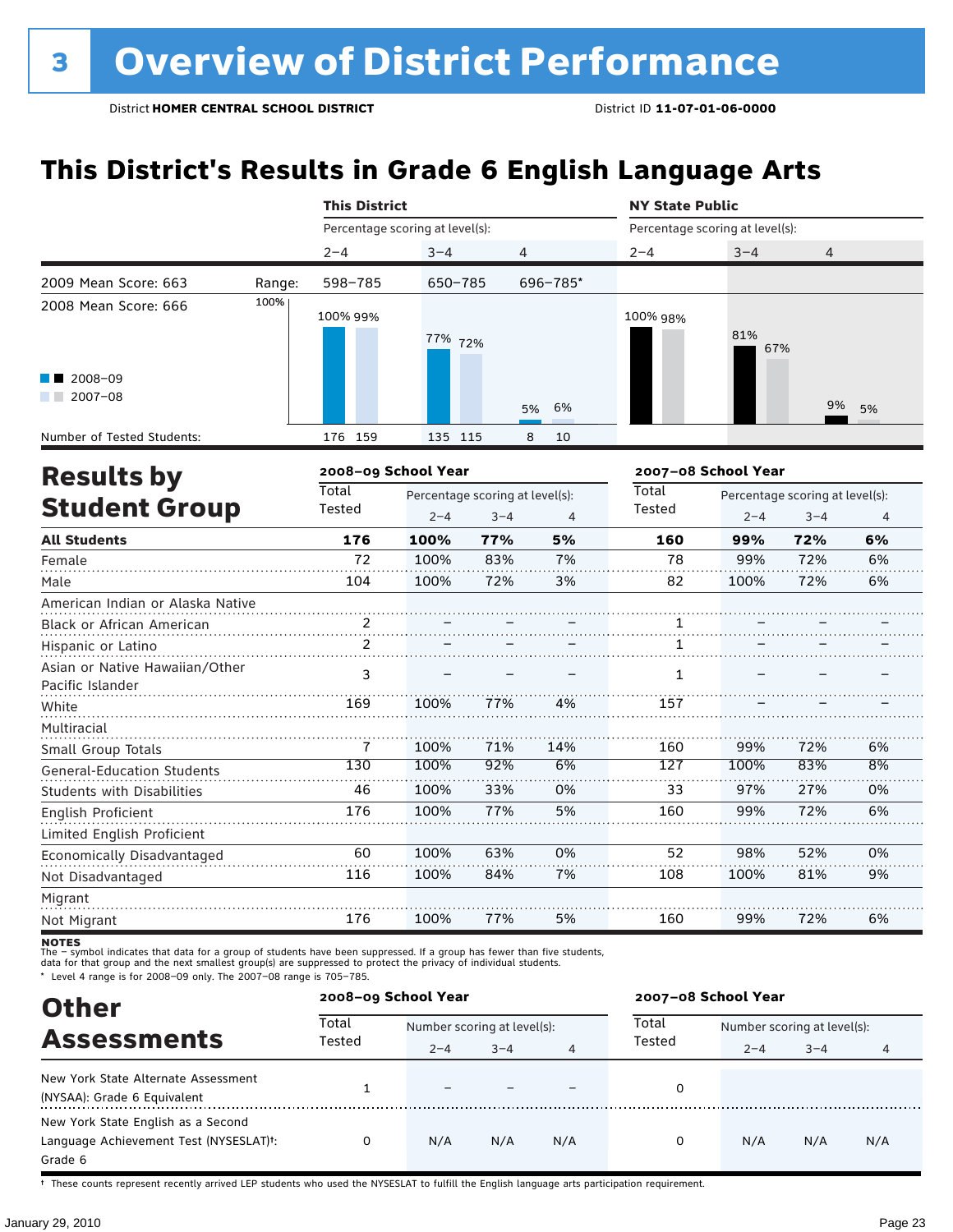### **This District's Results in Grade 6 Mathematics**

|                                                    |        | <b>This District</b>            |         |                                 |                | <b>NY State Public</b>          |         |                                 |         |  |
|----------------------------------------------------|--------|---------------------------------|---------|---------------------------------|----------------|---------------------------------|---------|---------------------------------|---------|--|
|                                                    |        | Percentage scoring at level(s): |         |                                 |                | Percentage scoring at level(s): |         |                                 |         |  |
|                                                    |        | $2 - 4$                         | $3 - 4$ | 4                               |                | $2 - 4$                         | $3 - 4$ | 4                               |         |  |
| 2009 Mean Score: 672                               | Range: | 616-780                         | 650-780 |                                 | 696-780        |                                 |         |                                 |         |  |
| 2008 Mean Score: 676                               | 100%   | 96% 98%                         | 78%     | 89%                             |                | 96% 94%                         | 83% 79% |                                 |         |  |
| 2008-09<br>$2007 - 08$                             |        |                                 |         |                                 | 22%<br>15%     |                                 |         |                                 | 28% 26% |  |
| Number of Tested Students:                         |        | 170 158                         | 138 143 |                                 | 27<br>35       |                                 |         |                                 |         |  |
| <b>Results by</b>                                  |        | 2008-09 School Year             |         |                                 |                | 2007-08 School Year             |         |                                 |         |  |
|                                                    |        | <b>Total</b>                    |         | Percentage scoring at level(s): |                | Total                           |         | Percentage scoring at level(s): |         |  |
| <b>Student Group</b>                               |        | Tested                          | $2 - 4$ | $3 - 4$                         | $\overline{4}$ | Tested                          | $2 - 4$ | $3 - 4$                         | 4       |  |
| <b>All Students</b>                                |        | 178                             | 96%     | 78%                             | 15%            | 161                             | 98%     | 89%                             | 22%     |  |
| Female                                             |        | 74                              | 92%     | 80%                             | 12%            | 76                              | 99%     | 87%                             | 16%     |  |
| Male                                               |        | 104                             | 98%     | 76%                             | 17%            | 85                              | 98%     | 91%                             | 27%     |  |
| American Indian or Alaska Native                   |        |                                 |         |                                 |                |                                 |         |                                 |         |  |
| Black or African American                          |        | 2                               |         |                                 |                | 1                               |         |                                 |         |  |
| Hispanic or Latino                                 |        | 2                               |         |                                 |                | 1                               |         |                                 |         |  |
| Asian or Native Hawaiian/Other<br>Pacific Islander |        | 3                               |         |                                 |                | $\mathbf{1}$                    |         |                                 |         |  |
| White                                              |        | 171                             | 96%     | 78%                             | 15%            | 158                             |         |                                 |         |  |
| Multiracial                                        |        |                                 |         |                                 |                |                                 |         |                                 |         |  |
| Small Group Totals                                 |        | 7                               | 71%     | 71%                             | 14%            | 161                             | 98%     | 89%                             | 22%     |  |
| <b>General-Education Students</b>                  |        | $\overline{132}$                | 100%    | 90%                             | 20%            | 128                             | 100%    | 95%                             | 27%     |  |
| <b>Students with Disabilities</b>                  |        | 46                              | 83%     | 41%                             | 0%             | 33                              | 91%     | 64%                             | 0%      |  |
| English Proficient                                 |        | 178                             | 96%     | 78%                             | 15%            | 161                             | 98%     | 89%                             | 22%     |  |
| Limited English Proficient                         |        |                                 |         |                                 |                |                                 |         |                                 |         |  |
| Economically Disadvantaged                         |        | 60                              | 97%     | 70%                             | 8%             | 52                              | 98%     | 81%                             | 10%     |  |
| Not Disadvantaged                                  |        | 118                             | 95%     | 81%                             | 19%            | 109                             | 98%     | 93%                             | 28%     |  |
| Migrant                                            |        |                                 |         |                                 |                |                                 |         |                                 |         |  |
| Not Migrant                                        |        | 178                             | 96%     | 78%                             | 15%            | 161                             | 98%     | 89%                             | 22%     |  |

| <b>Other</b>                                                       | 2008-09 School Year |                             |         |  | 2007-08 School Year |                             |         |                |  |
|--------------------------------------------------------------------|---------------------|-----------------------------|---------|--|---------------------|-----------------------------|---------|----------------|--|
| <b>Assessments</b>                                                 | Total               | Number scoring at level(s): |         |  | Total               | Number scoring at level(s): |         |                |  |
|                                                                    | Tested              | $2 - 4$                     | $3 - 4$ |  | Tested              | $2 - 4$                     | $3 - 4$ | $\overline{4}$ |  |
| New York State Alternate Assessment<br>(NYSAA): Grade 6 Equivalent |                     | $\overline{\phantom{0}}$    |         |  |                     |                             |         |                |  |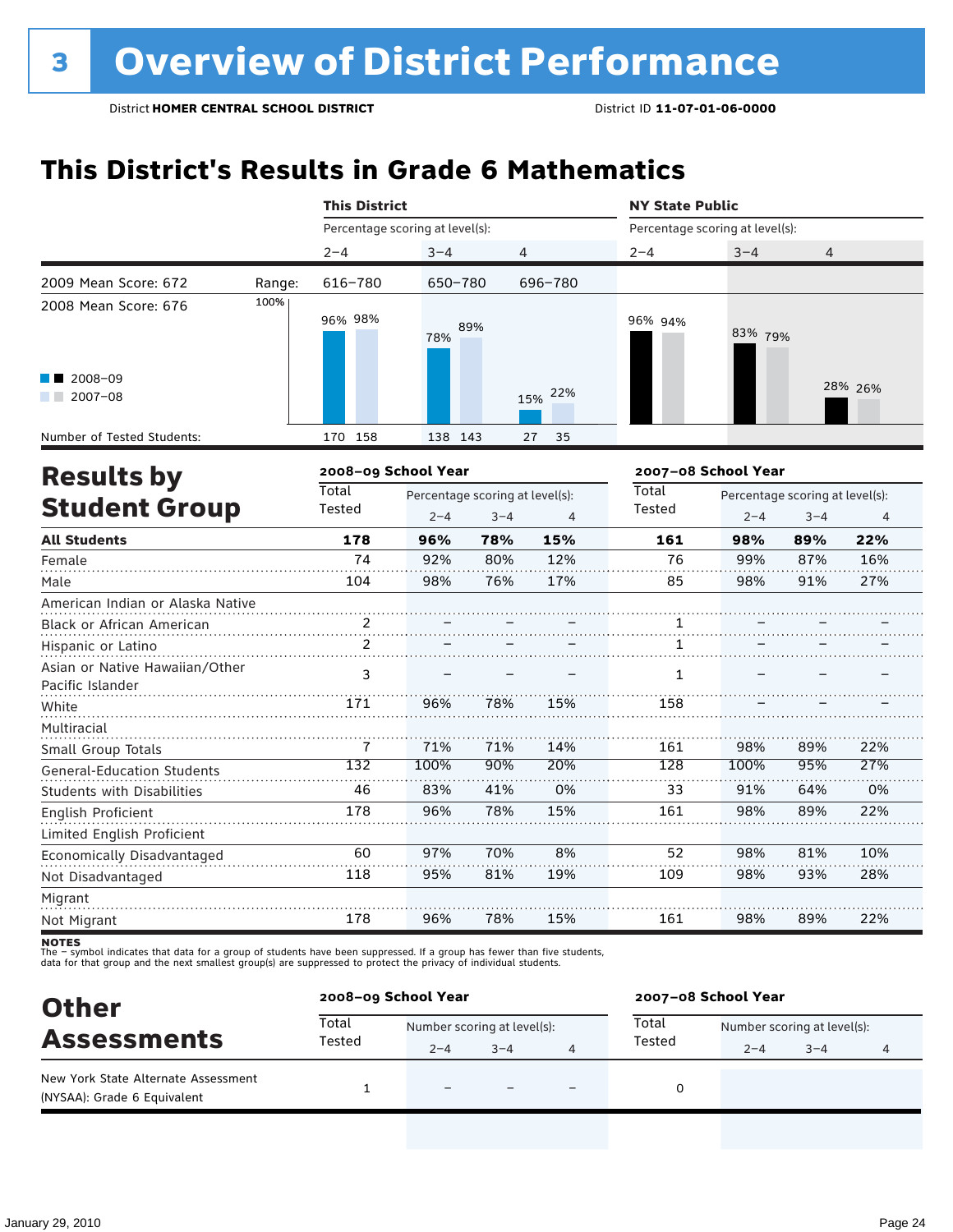### **This District's Results in Grade 7 English Language Arts**

|                                                               |        | <b>This District</b>            |         |                                            |          | <b>NY State Public</b>          |            |                                            |                |  |
|---------------------------------------------------------------|--------|---------------------------------|---------|--------------------------------------------|----------|---------------------------------|------------|--------------------------------------------|----------------|--|
|                                                               |        | Percentage scoring at level(s): |         |                                            |          | Percentage scoring at level(s): |            |                                            |                |  |
|                                                               |        | $2 - 4$                         | $3 - 4$ | 4                                          |          | $2 - 4$                         | $3 - 4$    | 4                                          |                |  |
| 2009 Mean Score: 671                                          | Range: | 600-790                         | 650-790 |                                            | 705-790* |                                 |            |                                            |                |  |
| 2008 Mean Score: 662                                          | 100%   | 100% 98%                        | 92%     | 72%                                        |          | 100% 98%                        | 80%<br>70% |                                            |                |  |
| 2008-09<br>$2007 - 08$                                        |        |                                 |         |                                            | 7%<br>3% |                                 |            | 7%                                         | 3%             |  |
| Number of Tested Students:                                    |        | 167 178                         | 154 130 |                                            | 11<br>6  |                                 |            |                                            |                |  |
| <b>Results by</b>                                             |        | 2008-09 School Year             |         |                                            |          | 2007-08 School Year             |            |                                            |                |  |
| <b>Student Group</b>                                          |        | <b>Total</b><br>Tested          | $2 - 4$ | Percentage scoring at level(s):<br>$3 - 4$ | 4        | Total<br><b>Tested</b>          | $2 - 4$    | Percentage scoring at level(s):<br>$3 - 4$ | $\overline{4}$ |  |
| <b>All Students</b>                                           |        | 167                             | 100%    | 92%                                        | 7%       | 181                             | 98%        | 72%                                        | 3%             |  |
| Female                                                        |        | 77                              | 100%    | 91%                                        | 8%       | 83                              | 99%        | 75%                                        | 4%             |  |
| Male                                                          |        | 90                              | 100%    | 93%                                        | 6%       | 98                              | 98%        | 69%                                        | 3%             |  |
| American Indian or Alaska Native<br>Black or African American |        | 1                               |         |                                            |          |                                 |            |                                            |                |  |
| Hispanic or Latino                                            |        | 1                               |         |                                            |          | 1                               |            |                                            |                |  |
| Asian or Native Hawaiian/Other<br>Pacific Islander            |        |                                 |         |                                            |          | 1                               |            |                                            |                |  |
| White                                                         |        | 165                             |         |                                            |          | 179                             |            |                                            |                |  |
| Multiracial<br>Small Group Totals                             |        | 167                             | 100%    | 92%                                        | 7%       | 181                             | 98%        | 72%                                        | 3%             |  |
| <b>General-Education Students</b>                             |        | 135                             | 100%    | 96%                                        | 8%       | 153                             | 100%       | 81%                                        | 4%             |  |
| Students with Disabilities                                    |        | 32                              | 100%    | 75%                                        | 0%       | 28                              | 89%        | 21%                                        | 0%             |  |
| English Proficient                                            |        | 167                             | 100%    | 92%                                        | 7%       | 181                             | 98%        | 72%                                        | 3%             |  |
| Limited English Proficient                                    |        |                                 |         |                                            |          |                                 |            |                                            |                |  |
| Economically Disadvantaged                                    |        | 48                              | 100%    | 81%                                        | 4%       | 38                              | 97%        | 58%                                        | 3%             |  |
| Not Disadvantaged                                             |        | 119                             | 100%    | 97%                                        | 8%       | 143                             | 99%        | 76%                                        | 3%             |  |
| Migrant                                                       |        |                                 |         |                                            |          |                                 |            |                                            |                |  |
| Not Migrant                                                   |        | 167                             | 100%    | 92%                                        | 7%       | 181                             | 98%        | 72%                                        | 3%             |  |

**NOTES**<br>The – symbol indicates that data for a group of students have been suppressed. If a group has fewer than five students,<br>data for that group and the next smallest group(s) are suppressed to protect the privacy of in

\* Level 4 range is for 2008–09 only. The 2007–08 range is 712–790.

| <b>Other</b>                                        |                 | 2008-09 School Year |                             |                | 2007-08 School Year |         |                             |     |  |  |
|-----------------------------------------------------|-----------------|---------------------|-----------------------------|----------------|---------------------|---------|-----------------------------|-----|--|--|
| <b>Assessments</b>                                  | Total<br>Tested |                     | Number scoring at level(s): |                |                     |         | Number scoring at level(s): |     |  |  |
|                                                     |                 | $2 - 4$             | $3 - 4$                     | $\overline{4}$ | Tested              | $2 - 4$ | $3 - 4$                     | 4   |  |  |
| New York State Alternate Assessment                 |                 |                     |                             |                | 0                   |         |                             |     |  |  |
| (NYSAA): Grade 7 Equivalent                         |                 |                     |                             |                |                     |         |                             |     |  |  |
| New York State English as a Second                  |                 |                     |                             |                |                     |         |                             |     |  |  |
| Language Achievement Test (NYSESLAT) <sup>+</sup> : | 0               | N/A                 | N/A                         | N/A            | 0                   | N/A     | N/A                         | N/A |  |  |
| Grade 7                                             |                 |                     |                             |                |                     |         |                             |     |  |  |

† These counts represent recently arrived LEP students who used the NYSESLAT to fulfill the English language arts participation requirement.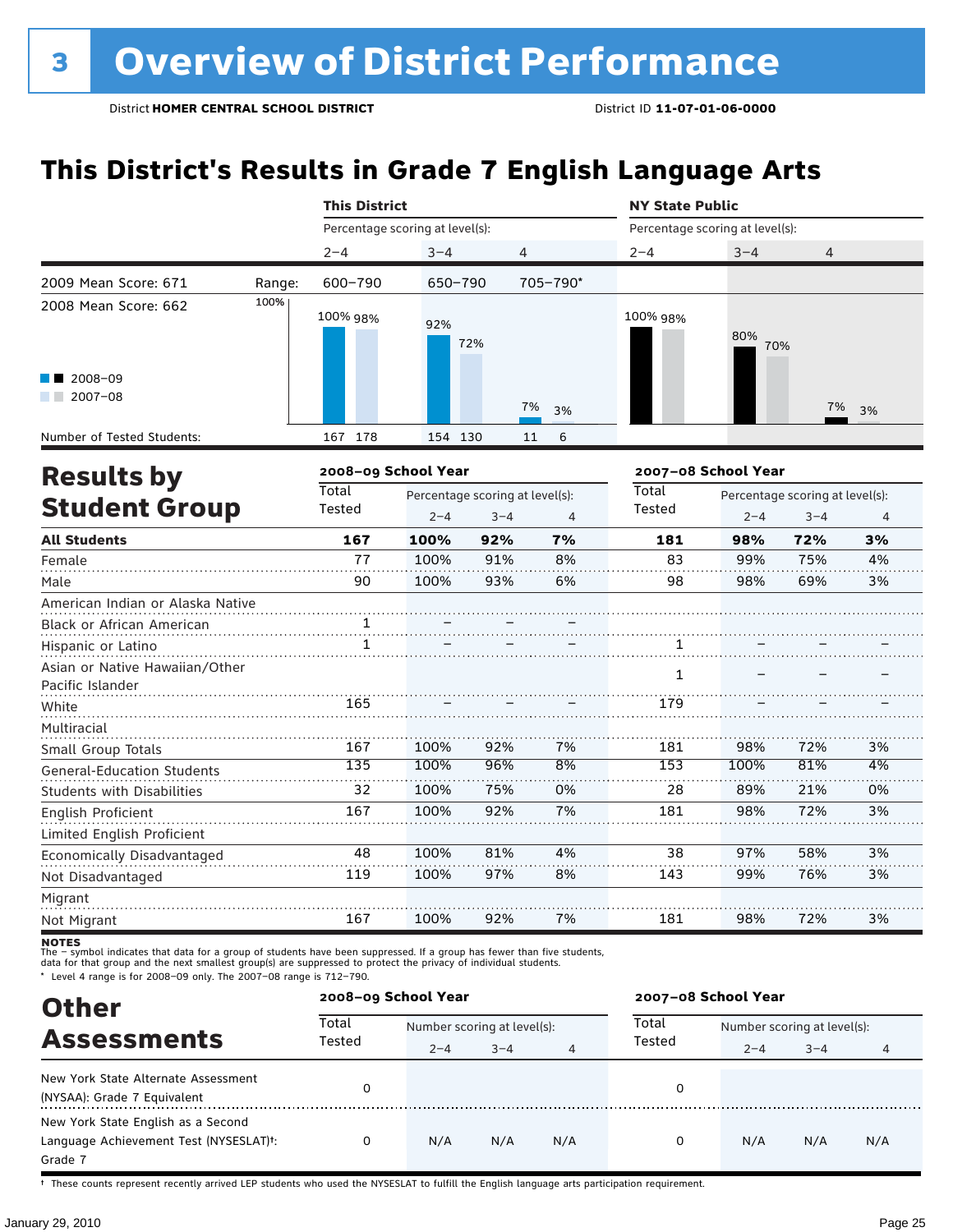### **This District's Results in Grade 7 Mathematics**

|                                                               |        | <b>This District</b>            |                                            |         |                | <b>NY State Public</b>          |                                                       |     |         |  |
|---------------------------------------------------------------|--------|---------------------------------|--------------------------------------------|---------|----------------|---------------------------------|-------------------------------------------------------|-----|---------|--|
|                                                               |        | Percentage scoring at level(s): |                                            |         |                | Percentage scoring at level(s): |                                                       |     |         |  |
|                                                               |        | $2 - 4$                         | $3 - 4$                                    |         | 4              | $2 - 4$                         | $3 - 4$                                               | 4   |         |  |
| 2009 Mean Score: 684                                          | Range: | 611-800                         | 650-800                                    |         | 693-800        |                                 |                                                       |     |         |  |
| 2008 Mean Score: 663                                          | 100%   | 100% 97%                        | 97%                                        | 76%     |                | 99% 96%                         | 87% 79%                                               |     |         |  |
| 2008-09<br>$2007 - 08$                                        |        |                                 |                                            |         | 29%<br>13%     |                                 |                                                       |     | 30% 28% |  |
| Number of Tested Students:                                    |        | 168 175                         | 163 137                                    |         | 48<br>23       |                                 |                                                       |     |         |  |
| <b>Results by</b>                                             |        | 2008-09 School Year             |                                            |         |                |                                 | 2007-08 School Year                                   |     |         |  |
| <b>Student Group</b>                                          |        | <b>Total</b><br>Tested          | Percentage scoring at level(s):<br>$2 - 4$ | $3 - 4$ | $\overline{4}$ | Total<br>Tested                 | Percentage scoring at level(s):<br>$2 - 4$<br>$3 - 4$ |     |         |  |
| <b>All Students</b>                                           |        | 168                             | 100%                                       | 97%     | 29%            | 181                             | 97%                                                   | 76% | 13%     |  |
| Female                                                        |        | 79                              | 100%                                       | 96%     | 23%            | 83                              | 99%                                                   | 77% | 14%     |  |
| Male                                                          |        | 89                              | 100%                                       | 98%     | 34%            | 98                              | 95%                                                   | 74% | 11%     |  |
| American Indian or Alaska Native<br>Black or African American |        | 1                               |                                            |         |                |                                 |                                                       |     |         |  |
| Hispanic or Latino                                            |        | 1                               |                                            |         |                | 1.                              |                                                       |     |         |  |
| Asian or Native Hawaiian/Other<br>Pacific Islander            |        |                                 |                                            |         |                | $\mathbf{1}$                    |                                                       |     |         |  |
| White                                                         |        | 166                             |                                            |         |                | 179                             |                                                       |     |         |  |
| Multiracial                                                   |        |                                 |                                            |         |                |                                 |                                                       |     |         |  |
| Small Group Totals                                            |        | 168                             | 100%                                       | 97%     | 29%            | 181                             | 97%                                                   | 76% | 13%     |  |
| <b>General-Education Students</b>                             |        | 136                             | 100%                                       | 100%    | 35%            | 153                             | 100%                                                  | 84% | 15%     |  |
| <b>Students with Disabilities</b>                             |        | 32                              | 100%                                       | 84%     | 0%             | 28                              | 79%                                                   | 29% | 0%      |  |
| English Proficient                                            |        | 168                             | 100%                                       | 97%     | 29%            | 181                             | 97%                                                   | 76% | 13%     |  |
| Limited English Proficient                                    |        |                                 |                                            |         |                |                                 |                                                       |     |         |  |
| Economically Disadvantaged                                    |        | 47                              | 100%                                       | 94%     | 13%            | 39                              | 95%                                                   | 59% | 8%      |  |
| Not Disadvantaged                                             |        | 121                             | 100%                                       | 98%     | 35%            | 142                             | 97%                                                   | 80% | 14%     |  |
| Migrant                                                       |        |                                 |                                            |         |                |                                 |                                                       |     |         |  |
| Not Migrant                                                   |        | 168                             | 100%                                       | 97%     | 29%            | 181                             | 97%                                                   | 76% | 13%     |  |

| <b>Other</b>                                                       | 2008-09 School Year |                             |         |  | 2007-08 School Year |                             |         |   |  |
|--------------------------------------------------------------------|---------------------|-----------------------------|---------|--|---------------------|-----------------------------|---------|---|--|
| <b>Assessments</b>                                                 | Total<br>Tested     | Number scoring at level(s): |         |  | Total               | Number scoring at level(s): |         |   |  |
|                                                                    |                     | $2 - 4$                     | $3 - 4$ |  | Tested              | $2 - 4$                     | $3 - 4$ | 4 |  |
| New York State Alternate Assessment<br>(NYSAA): Grade 7 Equivalent |                     |                             |         |  | 0                   |                             |         |   |  |
|                                                                    |                     |                             |         |  |                     |                             |         |   |  |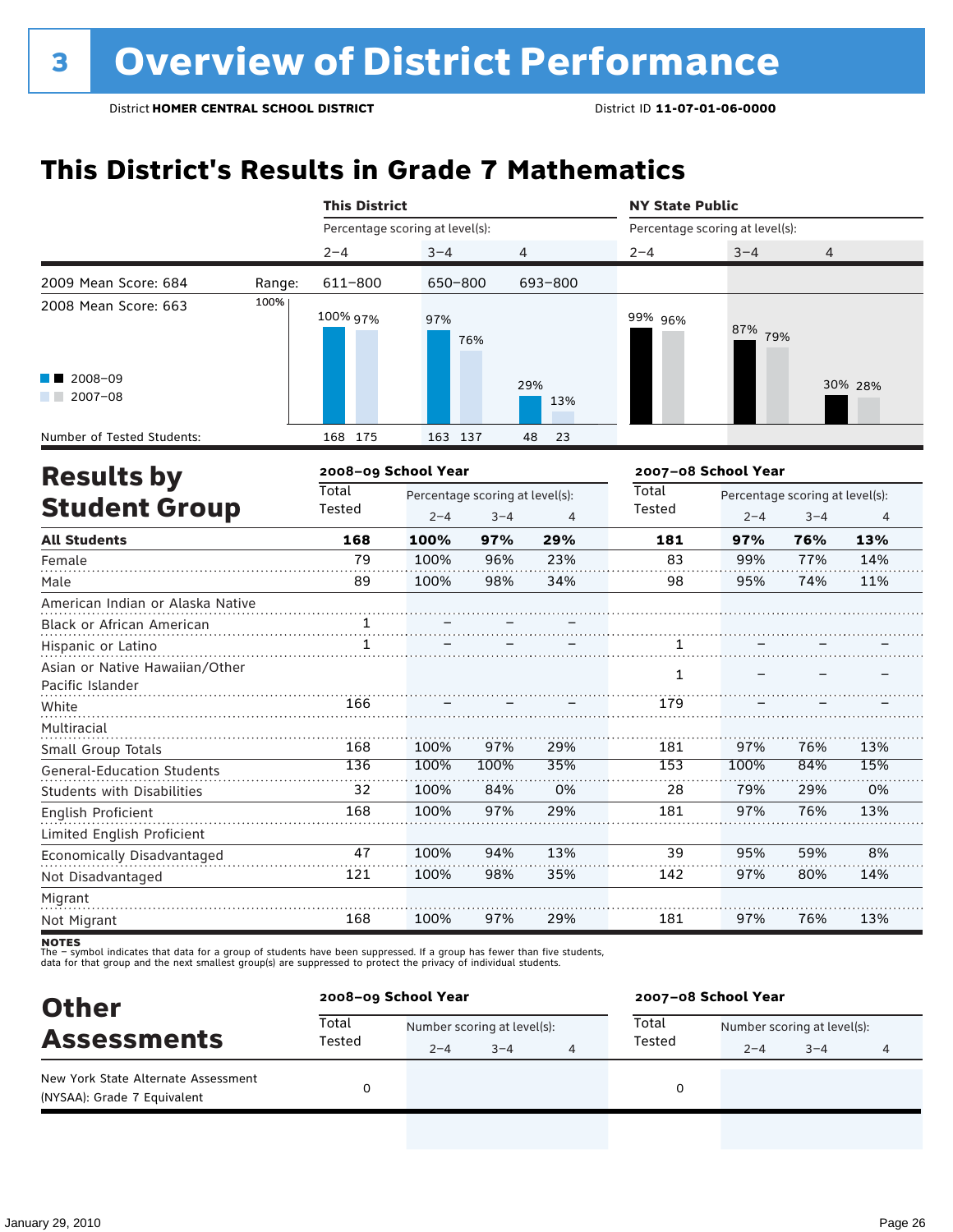### **This District's Results in Grade 8 English Language Arts**

|                                                               |                      | <b>This District</b>            |            |            |                                 | <b>NY State Public</b>          |            |                                 |                |  |
|---------------------------------------------------------------|----------------------|---------------------------------|------------|------------|---------------------------------|---------------------------------|------------|---------------------------------|----------------|--|
|                                                               |                      | Percentage scoring at level(s): |            |            |                                 | Percentage scoring at level(s): |            |                                 |                |  |
|                                                               |                      | $2 - 4$                         | $3 - 4$    |            | 4                               | $2 - 4$                         | $3 - 4$    | 4                               |                |  |
| 2009 Mean Score: 663                                          | Range:               | 602-790                         | 650-790    |            | 715-790                         |                                 |            |                                 |                |  |
| 2008 Mean Score: 654                                          | 100%                 | 99% 92%                         | 68%        | 50%        |                                 | 98% 95%                         | 69%<br>56% |                                 |                |  |
| 2008-09<br>$12007-08$                                         |                      |                                 |            |            | 6%<br>6%                        |                                 |            | 5%                              | 6%             |  |
| Number of Tested Students:                                    |                      | 186 178                         | 128        | 96         | 12<br>11                        |                                 |            |                                 |                |  |
| <b>Results by</b>                                             |                      | 2008-09 School Year             |            |            |                                 | 2007-08 School Year             |            |                                 |                |  |
|                                                               | <b>Student Group</b> |                                 |            |            | Percentage scoring at level(s): | Total<br>Tested                 |            | Percentage scoring at level(s): |                |  |
|                                                               |                      | Tested                          | $2 - 4$    | $3 - 4$    | 4                               |                                 | $2 - 4$    | $3 - 4$                         | $\overline{4}$ |  |
| <b>All Students</b>                                           |                      | 187<br>87                       | 99%<br>99% | 68%<br>76% | 6%<br>10%                       | 193<br>100                      | 92%<br>95% | 50%<br>59%                      | 6%<br>11%      |  |
| Female                                                        |                      | 100                             |            | 62%        | 2%                              | 93                              | 89%        | 40%                             | 1%             |  |
| Male                                                          |                      |                                 | 100%       |            |                                 |                                 |            |                                 |                |  |
| American Indian or Alaska Native<br>Black or African American |                      |                                 |            |            |                                 | 1                               |            |                                 |                |  |
| Hispanic or Latino                                            |                      |                                 |            |            |                                 | 1                               |            |                                 |                |  |
| Asian or Native Hawaiian/Other<br>Pacific Islander            |                      | $\mathbf{1}$                    |            |            |                                 | 6                               |            |                                 |                |  |
| White                                                         |                      | 186                             |            |            |                                 | 185                             | 92%        | 50%                             | 5%             |  |
| Multiracial<br>Small Group Totals                             |                      | 187                             | 99%        | 68%        | 6%                              | 8                               | 88%        | 50%                             | 25%            |  |
| <b>General-Education Students</b>                             |                      | 153                             | 100%       | 80%        | 7%                              | 152                             | 100%       | 61%                             | 8%             |  |
| <b>Students with Disabilities</b>                             |                      | 34                              | 97%        | 18%        | 0%                              | 41                              | 63%        | 10%                             | 0%             |  |
| English Proficient                                            |                      | 187                             | 99%        | 68%        | 6%                              | 192                             |            |                                 |                |  |
| Limited English Proficient                                    |                      |                                 |            |            |                                 | 1                               |            |                                 |                |  |
| Economically Disadvantaged                                    |                      | 40                              | 100%       | 48%        | 3%                              | 51                              | 84%        | 29%                             | 0%             |  |
| Not Disadvantaged                                             |                      | 147                             | 99%        | 74%        | 7%                              | 142                             | 95%        | 57%                             | 8%             |  |
| Migrant                                                       |                      |                                 |            |            |                                 |                                 |            |                                 |                |  |
| Not Migrant                                                   |                      | 187                             | 99%        | 68%        | 6%                              | 193                             | 92%        | 50%                             | 6%             |  |

**NOTES**<br>The – symbol indicates that data for a group of students have been suppressed. If a group has fewer than five students,<br>data for that group and the next smallest group(s) are suppressed to protect the privacy of in

| <b>Other</b>                                                                            |                 | 2008-09 School Year         |         |     | 2007-08 School Year |                             |         |     |  |
|-----------------------------------------------------------------------------------------|-----------------|-----------------------------|---------|-----|---------------------|-----------------------------|---------|-----|--|
| <b>Assessments</b>                                                                      | Total<br>Tested | Number scoring at level(s): |         |     | Total               | Number scoring at level(s): |         |     |  |
|                                                                                         |                 | $2 - 4$                     | $3 - 4$ | 4   | Tested              | $2 - 4$                     | $3 - 4$ | 4   |  |
| New York State Alternate Assessment<br>(NYSAA): Grade 8 Equivalent                      |                 |                             |         |     |                     |                             |         |     |  |
| New York State English as a Second<br>Language Achievement Test (NYSESLAT)t:<br>Grade 8 | 0               | N/A                         | N/A     | N/A | 0                   | N/A                         | N/A     | N/A |  |

† These counts represent recently arrived LEP students who used the NYSESLAT to fulfill the English language arts participation requirement.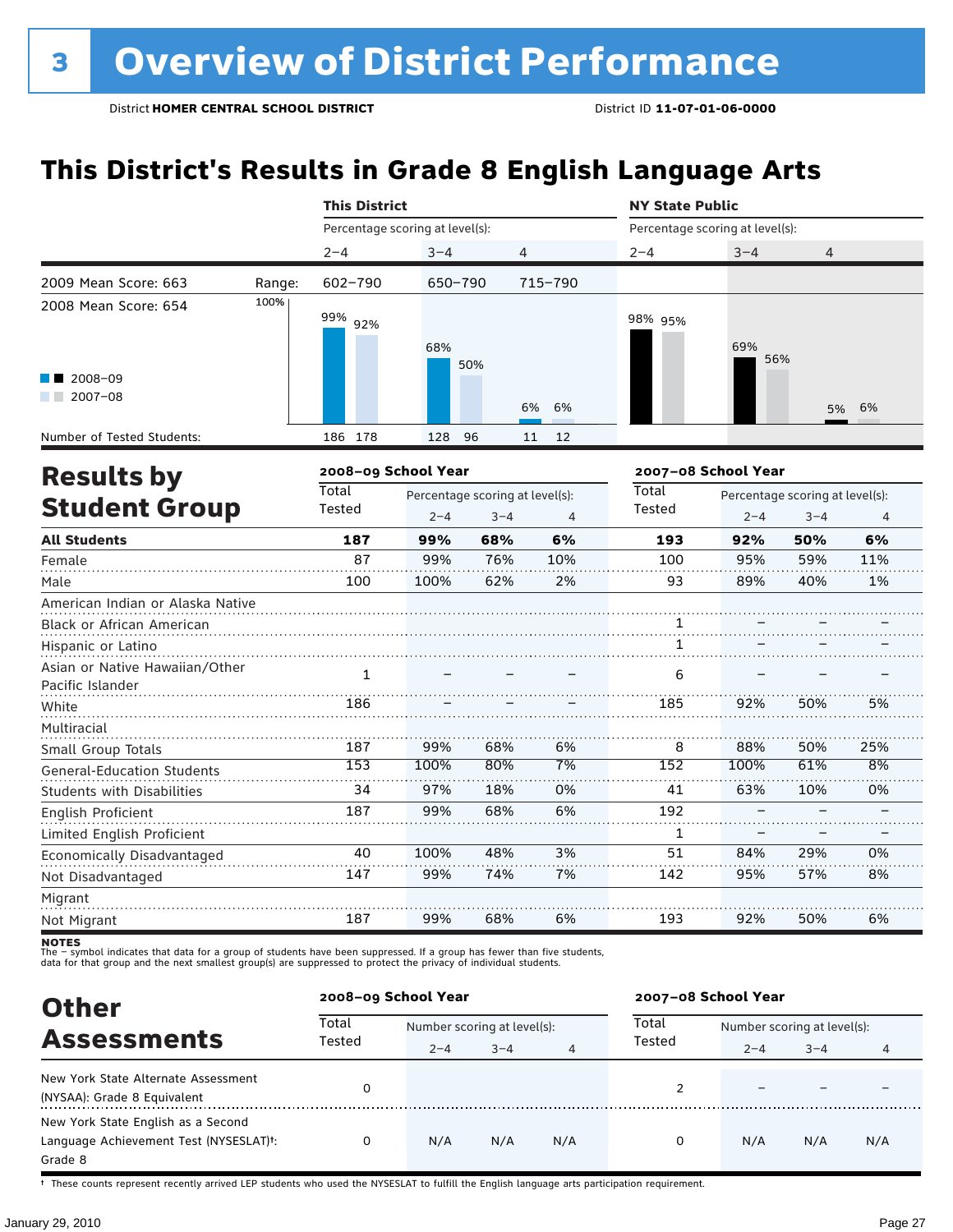### **This District's Results in Grade 8 Mathematics**

|                                                    |        | <b>This District</b>            |         |                                 |             |                                 | <b>NY State Public</b> |                                 |         |  |
|----------------------------------------------------|--------|---------------------------------|---------|---------------------------------|-------------|---------------------------------|------------------------|---------------------------------|---------|--|
|                                                    |        | Percentage scoring at level(s): |         |                                 |             | Percentage scoring at level(s): |                        |                                 |         |  |
|                                                    |        | $2 - 4$                         | $3 - 4$ | $\overline{4}$                  |             | $2 - 4$                         | $3 - 4$                | 4                               |         |  |
| 2009 Mean Score: 680                               | Range: | 616-775                         | 650-775 |                                 | $701 - 775$ |                                 |                        |                                 |         |  |
| 2008 Mean Score: 665                               | 100%   | 97% 93%                         | 88%     | 67%                             |             | 96% 93%                         | 80%<br>70%             |                                 |         |  |
| 2008-09<br>$2007 - 08$                             |        |                                 |         |                                 | 25%<br>13%  |                                 |                        |                                 | 19% 17% |  |
| Number of Tested Students:                         |        | 179 176                         | 162 128 |                                 | 25<br>46    |                                 |                        |                                 |         |  |
| <b>Results by</b>                                  |        | 2008-09 School Year             |         |                                 |             | 2007-08 School Year             |                        |                                 |         |  |
|                                                    |        | <b>Total</b>                    |         | Percentage scoring at level(s): |             | Total                           |                        | Percentage scoring at level(s): |         |  |
| <b>Student Group</b>                               |        | Tested                          | $2 - 4$ | $3 - 4$                         | 4           | Tested                          | $2 - 4$                | $3 - 4$                         | 4       |  |
| <b>All Students</b>                                |        | 184                             | 97%     | 88%                             | 25%         | 190                             | 93%                    | 67%                             | 13%     |  |
| Female                                             |        | 85                              | 99%     | 91%                             | 31%         | 98                              | 94%                    | 66%                             | 15%     |  |
| Male                                               |        | 99                              | 96%     | 86%                             | 20%         | 92                              | 91%                    | 68%                             | 11%     |  |
| American Indian or Alaska Native                   |        |                                 |         |                                 |             |                                 |                        |                                 |         |  |
| Black or African American                          |        |                                 |         |                                 |             | 1                               |                        |                                 |         |  |
| Hispanic or Latino                                 |        |                                 |         |                                 |             | 1                               |                        |                                 |         |  |
| Asian or Native Hawaiian/Other<br>Pacific Islander |        | $\mathbf{1}$                    |         |                                 |             | 6                               |                        |                                 |         |  |
| White                                              |        | 183                             |         |                                 |             | 182                             | 93%                    | 66%                             | 12%     |  |
| Multiracial                                        |        |                                 |         |                                 |             |                                 |                        |                                 |         |  |
| Small Group Totals                                 |        | 184                             | 97%     | 88%                             | 25%         | 8                               | 88%                    | 88%                             | 50%     |  |
| <b>General-Education Students</b>                  |        | 151                             | 100%    | 95%                             | 30%         | 151                             | 99%                    | 81%                             | 17%     |  |
| <b>Students with Disabilities</b>                  |        | 33                              | 85%     | 55%                             | 0%          | 39                              | 67%                    | 15%                             | 0%      |  |
| English Proficient                                 |        | 184                             | 97%     | 88%                             | 25%         | 189                             |                        |                                 |         |  |
| Limited English Proficient                         |        |                                 |         |                                 |             | 1                               |                        |                                 |         |  |
| Economically Disadvantaged                         |        | 39                              | 95%     | 72%                             | 18%         | 49                              | 86%                    | 47%                             | 8%      |  |
| Not Disadvantaged                                  |        | 145                             | 98%     | 92%                             | 27%         | 141                             | 95%                    | 74%                             | 15%     |  |
| Migrant                                            |        |                                 |         |                                 |             |                                 |                        |                                 |         |  |
| Not Migrant                                        |        | 184                             | 97%     | 88%                             | 25%         | 190                             | 93%                    | 67%                             | 13%     |  |

| <b>Other</b><br><b>Assessments</b>                                 |                 | 2008-09 School Year         |         |  |        | 2007-08 School Year         |                          |   |  |  |
|--------------------------------------------------------------------|-----------------|-----------------------------|---------|--|--------|-----------------------------|--------------------------|---|--|--|
|                                                                    | Total<br>Tested | Number scoring at level(s): |         |  | Total  | Number scoring at level(s): |                          |   |  |  |
|                                                                    |                 | $2 - 4$                     | $3 - 4$ |  | Tested | $2 - 4$                     | $3 - 4$                  | 4 |  |  |
| New York State Alternate Assessment<br>(NYSAA): Grade 8 Equivalent |                 |                             |         |  |        |                             | $\overline{\phantom{0}}$ |   |  |  |
|                                                                    |                 |                             |         |  |        |                             |                          |   |  |  |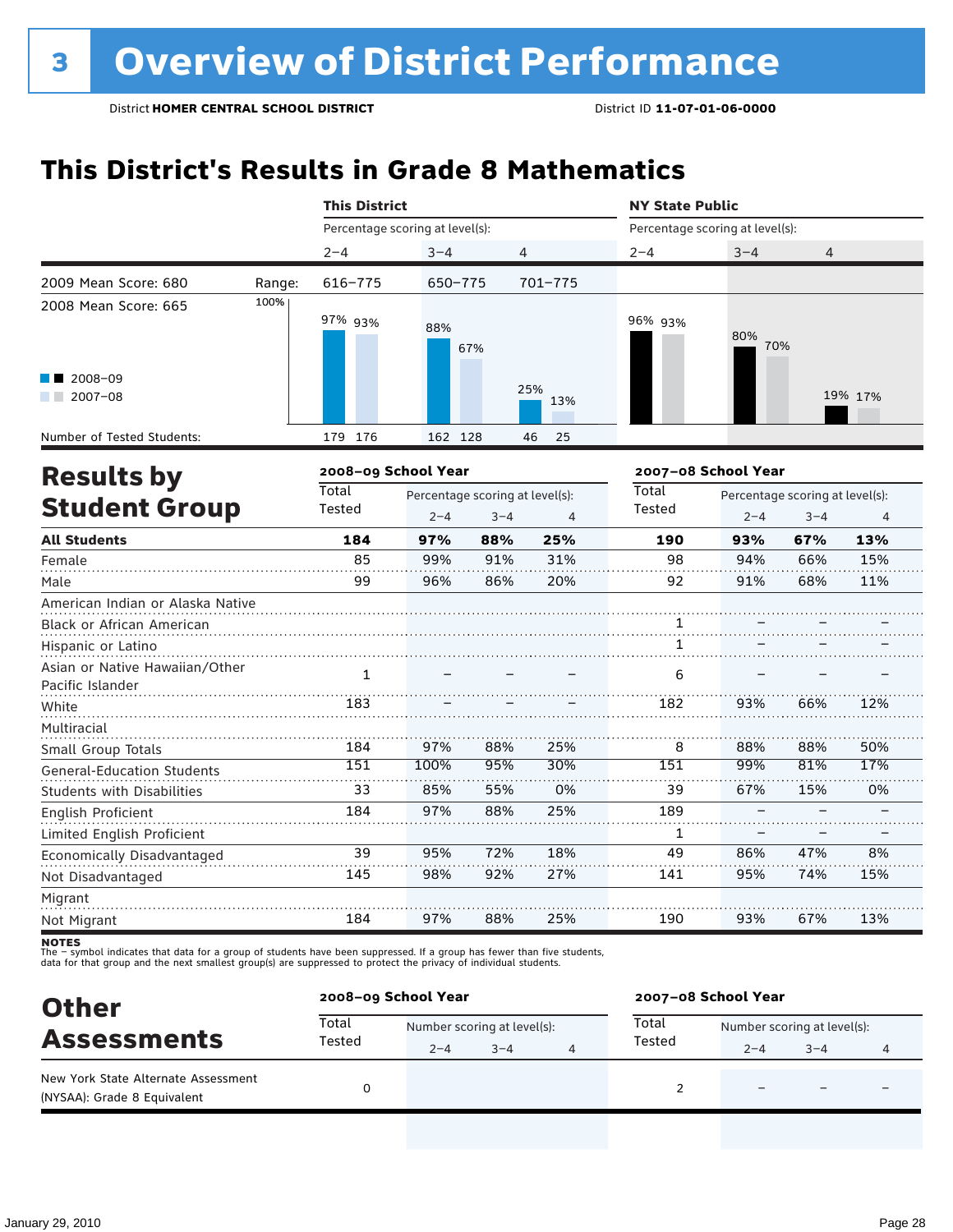### **This District's Results in Grade 8 Science**

|                                                                      | <b>This District</b>            |                                 |         | <b>NY State Public</b>         |                                 |                     |                                 |     |  |  |
|----------------------------------------------------------------------|---------------------------------|---------------------------------|---------|--------------------------------|---------------------------------|---------------------|---------------------------------|-----|--|--|
|                                                                      | Percentage scoring at level(s): |                                 |         |                                | Percentage scoring at level(s): |                     |                                 |     |  |  |
|                                                                      | $2 - 4$                         | $3 - 4$                         | 4       |                                | $2 - 4$                         | $3 - 4$             | 4                               |     |  |  |
|                                                                      |                                 |                                 |         |                                |                                 |                     |                                 |     |  |  |
| 100%                                                                 | 97%                             |                                 | 90%     |                                | 95%                             | 73%                 |                                 |     |  |  |
| 2008-09<br>$2007 - 08$                                               |                                 |                                 |         | 49%                            |                                 |                     |                                 | 30% |  |  |
| Number of Tested Students:                                           | 186<br>$\overline{\phantom{0}}$ | $\overline{\phantom{0}}$        | 171     | 93<br>$\overline{\phantom{0}}$ |                                 |                     |                                 |     |  |  |
| <b>Results by</b>                                                    | 2008-09 School Year             |                                 |         |                                |                                 | 2007-08 School Year |                                 |     |  |  |
|                                                                      | Total                           | Percentage scoring at level(s): |         |                                | <b>Total</b>                    |                     | Percentage scoring at level(s): |     |  |  |
| <b>Student Group</b>                                                 | Tested                          | $2 - 4$                         | $3 - 4$ | 4                              | <b>Tested</b>                   | $2 - 4$             | $3 - 4$                         | 4   |  |  |
| <b>All Students</b>                                                  | 185                             | 98%                             | 89%     | 44%                            | 191                             | 97%                 | 90%                             | 49% |  |  |
| Female                                                               | 86                              | 99%                             | 87%     | 44%                            | 100                             | 98%                 | 92%                             | 46% |  |  |
| Male                                                                 | 99                              | 97%                             | 91%     | 44%                            | 91                              | 97%                 | 87%                             | 52% |  |  |
| American Indian or Alaska Native<br><b>Black or African American</b> |                                 |                                 |         |                                |                                 |                     |                                 |     |  |  |
| Hispanic or Latino                                                   |                                 |                                 |         |                                | 1                               |                     |                                 |     |  |  |
| Asian or Native Hawaiian/Other<br>Pacific Islander                   | $\mathbf{1}$                    |                                 |         |                                | 6                               |                     |                                 |     |  |  |
| White                                                                | 184                             |                                 |         |                                | 183                             | 98%                 | 90%                             | 48% |  |  |
| Multiracial<br>Small Group Totals                                    | 185                             | 98%                             | 89%     | 44%                            | 8                               | 88%                 | 88%                             | 75% |  |  |
| General-Education Students                                           | 151                             | 99%                             | 95%     | 52%                            | 153                             | 99%                 | 97%                             | 59% |  |  |
| <b>Students with Disabilities</b>                                    | 34                              | 91%                             | 62%     | 9%                             | 38                              | 89%                 | 61%                             | 8%  |  |  |
| English Proficient                                                   | 185                             | 98%                             | 89%     | 44%                            | 190                             |                     |                                 |     |  |  |
| Limited English Proficient                                           |                                 |                                 |         |                                | 1                               |                     |                                 |     |  |  |
| Economically Disadvantaged                                           | 40                              | 95%                             | 78%     | 23%                            | 50                              | 96%                 | 84%                             | 30% |  |  |
| Not Disadvantaged                                                    | 145                             | 99%                             | 92%     | 50%                            | 141                             | 98%                 | 91%                             | 55% |  |  |
| Migrant                                                              |                                 |                                 |         |                                |                                 |                     |                                 |     |  |  |
| Not Migrant                                                          | 185                             | 98%                             | 89%     | 44%                            | 191                             | 97%                 | 90%                             | 49% |  |  |

| <b>Other</b><br><b>Assessments</b>                                 | 2008-09 School Year |                             |         |   | 2007-08 School Year |                             |         |   |  |
|--------------------------------------------------------------------|---------------------|-----------------------------|---------|---|---------------------|-----------------------------|---------|---|--|
|                                                                    | Total               | Number scoring at level(s): |         |   | Total               | Number scoring at level(s): |         |   |  |
|                                                                    | Tested              | $2 - 4$                     | $3 - 4$ | 4 | Tested              | $2 - 4$                     | $3 - 4$ | 4 |  |
| New York State Alternate Assessment<br>(NYSAA): Grade 8 Equivalent |                     |                             |         |   |                     |                             |         |   |  |
| <b>Regents Science</b>                                             |                     | $\overline{\phantom{0}}$    |         |   |                     |                             |         |   |  |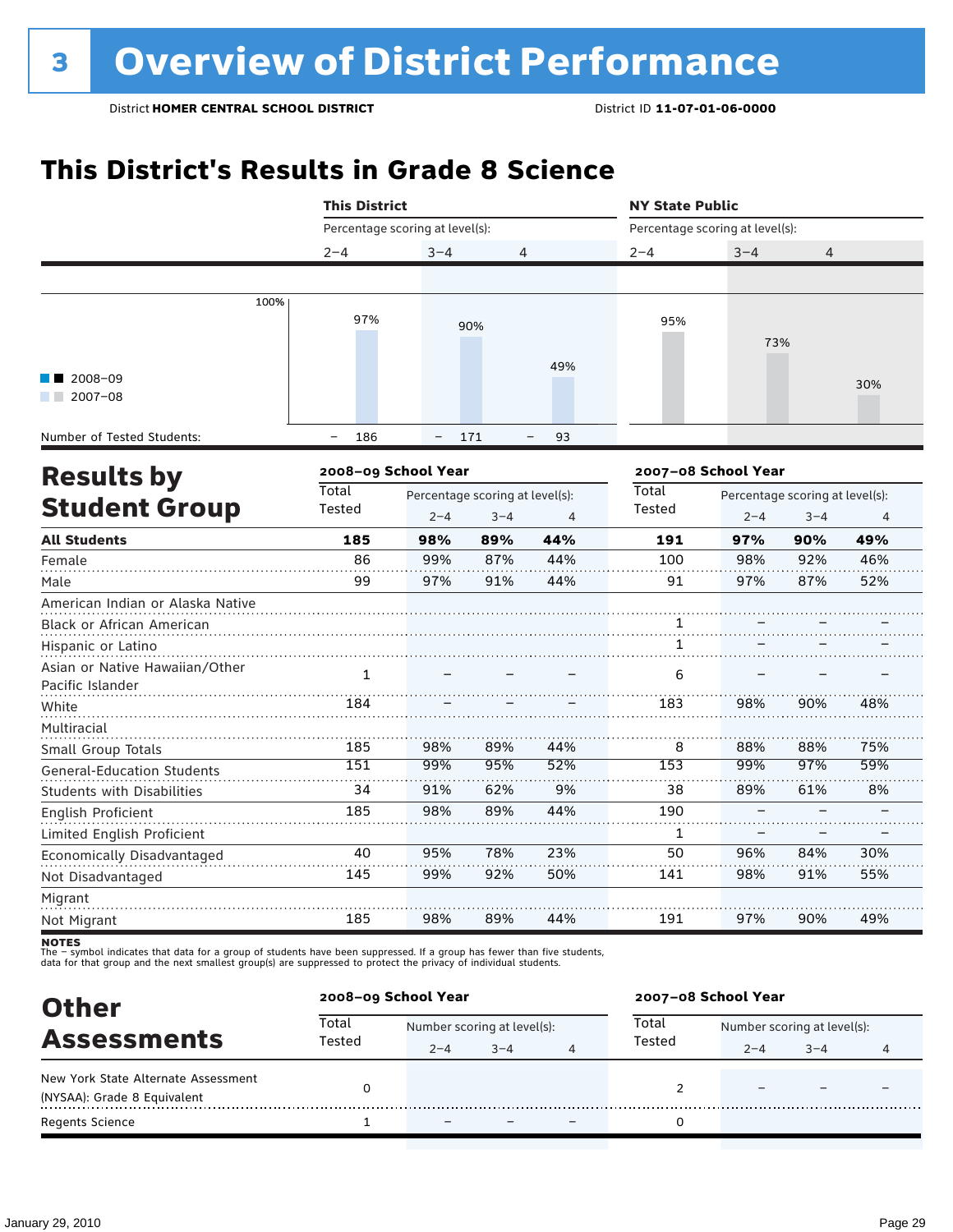### **This District's Total Cohort\* Results in Secondary-Level English after Four Years of Instruction**



| <b>Results by</b>                 | 2005 Cohort | 2004 Cohort**                   |         |                |             |                                 |         |                |  |
|-----------------------------------|-------------|---------------------------------|---------|----------------|-------------|---------------------------------|---------|----------------|--|
|                                   | Number      | Percentage scoring at level(s): |         |                | Number      | Percentage scoring at level(s): |         |                |  |
| <b>Student Group</b>              | of Students | $2 - 4$                         | $3 - 4$ | $\overline{4}$ | of Students | $2 - 4$                         | $3 - 4$ | $\overline{4}$ |  |
| <b>All Students</b>               | 180         | 88%                             | 86%     | 48%            | 196         | 88%                             | 85%     | 45%            |  |
| Female                            | 91          | 86%                             | 85%     | 48%            | 102         | 91%                             | 88%     | 56%            |  |
| Male                              | 89          | 91%                             | 88%     | 47%            | 94          | 85%                             | 81%     | 33%            |  |
| American Indian or Alaska Native  |             |                                 |         |                |             |                                 |         |                |  |
| <b>Black or African American</b>  | . 1         |                                 |         |                |             |                                 |         |                |  |
| Hispanic or Latino                |             |                                 |         |                |             |                                 |         |                |  |
| Asian or Native Hawaiian/Other    |             |                                 |         |                |             |                                 |         |                |  |
| Pacific Islander                  |             |                                 |         |                | 4           |                                 |         |                |  |
| White                             | 179         |                                 |         |                | 190         | 88%                             | 84%     | 44%            |  |
| Multiracial                       |             |                                 |         |                |             |                                 |         |                |  |
| Small Group Totals                | 180         | 88%                             | 86%     | 48%            | 6           | 100%                            | 100%    | 67%            |  |
| <b>General-Education Students</b> | 151         | 93%                             | 92%     | 56%            | 162         | 93%                             | 90%     | 54%            |  |
| <b>Students with Disabilities</b> | 29          | 66%                             | 55%     | 3%             | 34          | 65%                             | 59%     | 0%             |  |
| English Proficient                | 180         | 88%                             | 86%     | 48%            | 196         | 88%                             | 85%     | 45%            |  |
| Limited English Proficient        |             |                                 |         |                |             |                                 |         |                |  |
| Economically Disadvantaged        | 32          | 72%                             | 72%     | 28%            | 23          | 65%                             | 57%     | 17%            |  |
| Not Disadvantaged                 | 148         | 92%                             | 89%     | 52%            | 173         | 91%                             | 88%     | 49%            |  |
| Migrant                           |             |                                 |         |                |             |                                 |         |                |  |
| Not Migrant                       | 180         | 88%                             | 86%     | 48%            | 196         | 88%                             | 85%     | 45%            |  |

**NOTES** 

The – symbol indicates that data for a group of students have been suppressed. If a group has fewer than five students,

data for that group and the next smallest group(s) are suppressed to protect the privacy of individual students.

| <b>Other</b><br><b>Assessments</b>  | 2005 Cohort           |         |                                     | 2004 Cohort           |         |                                        |  |  |  |
|-------------------------------------|-----------------------|---------|-------------------------------------|-----------------------|---------|----------------------------------------|--|--|--|
|                                     | Number<br>of Students | $2 - 4$ | Number scoring at level(s):<br>$-4$ | Number<br>of Students | $2 - 4$ | Number scoring at level(s):<br>$3 - 4$ |  |  |  |
| New York State Alternate Assessment |                       |         |                                     |                       |         |                                        |  |  |  |

(NYSAA): High School Equivalent \*\*\*

\* A total cohort consists of all students who first entered Grade 9 in a particular year, and all ungraded students with disabilities who reached their seventeenth birthday in that year, and were enrolled in the school/district for five months. Students are excluded from the cohort if they transferred to another school district, nonpublic school, or criminal justice facility, or left the U.S. and its territories or died before the report date. Statewide total cohort also includes students who were enrolled for fewer than five months.

\*\* 2004 cohort data are those reported in the 2007-08 *Accountability and Overview Report*.

\*\*\* The majority of cohort members took an older version of the NYSAA, developed before 2007.